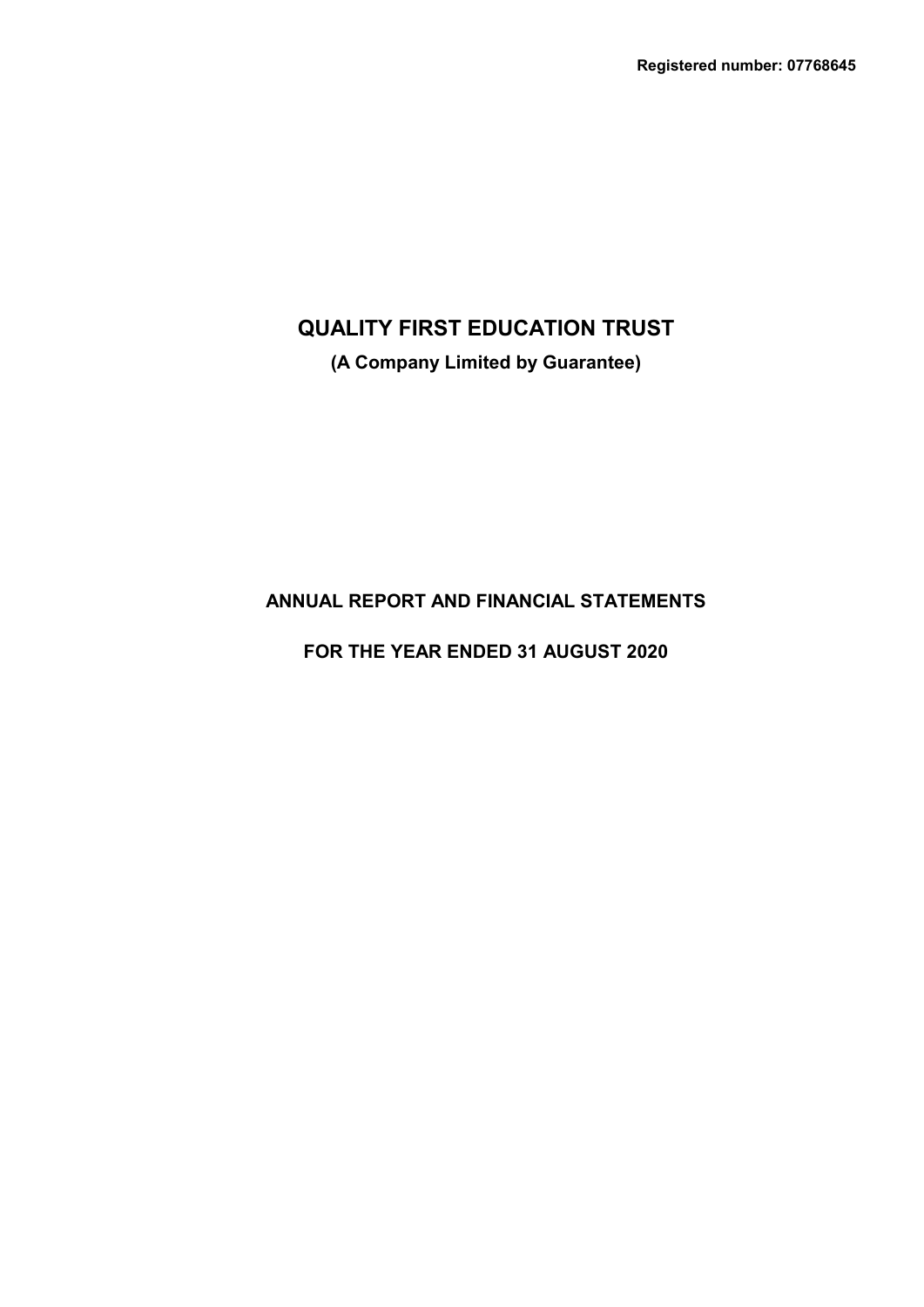**(A Company Limited by Guarantee)**

# **CONTENTS**

|                                                                                | Page      |
|--------------------------------------------------------------------------------|-----------|
| <b>Reference and Administrative Details</b>                                    | $1 - 2$   |
| <b>Trustees' Report</b>                                                        | $3 - 13$  |
| <b>Governance Statement</b>                                                    | $14 - 16$ |
| <b>Statement on Regularity, Propriety and Compliance</b>                       | 17        |
| <b>Statement of Trustees' Responsibilities</b>                                 | 18        |
| <b>Independent Auditors' Report on the Financial Statements</b>                | $19 - 21$ |
| <b>Independent Reporting Accountant's Assurance Report on Regularity</b>       | $22 - 23$ |
| Statement of Financial Activities Incorporating Income and Expenditure Account | 24        |
| <b>Balance Sheet</b>                                                           | 25        |
| <b>Statement of Cash Flows</b>                                                 | 26        |
| <b>Notes to the Financial Statements</b>                                       | $27 - 48$ |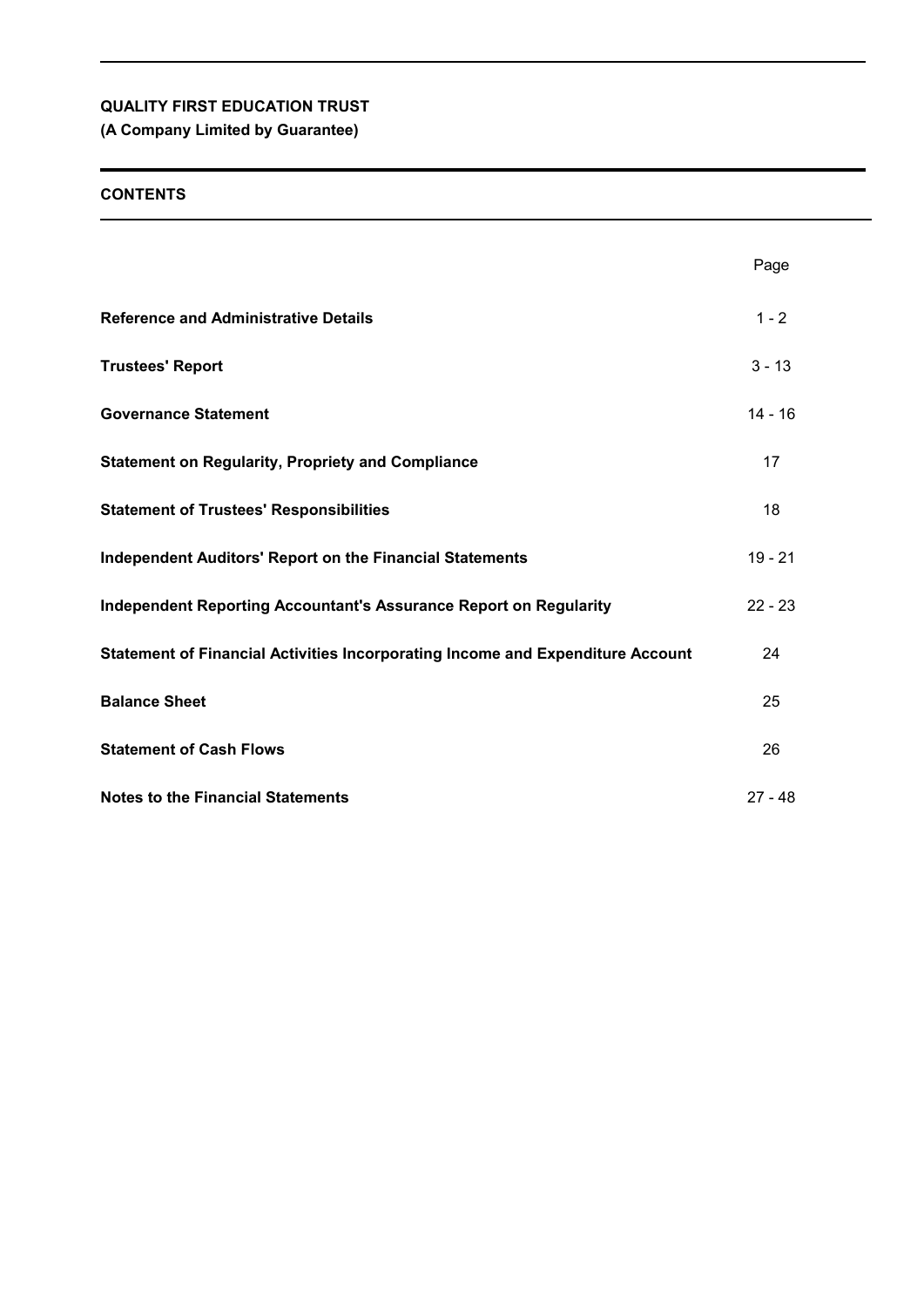# **(A Company Limited by Guarantee)**

### **REFERENCE AND ADMINISTRATIVE DETAILS FOR THE YEAR ENDED 31 AUGUST 2020**

## **Members**

Julian Coningham Kate Amis Brian Ledbetter Martin Young Hilary Clarke

### **Trustees**

Simon Bailey Brian Ledbetter, Chair of Trustees John Grove, Head Teacher Julian Coningham Rachael Dupont Liz Stoyel, Deputy Chair Geoff Morris Karen Parkinson Fergal Spencer

**Company registered number** 07768645

**Company name** Quality First Education Trust

**Principal and registered office** Belleville Road London SW11 6PR

**Company secretary**

Charlotte Meade

### **Senior leadership team**

John Grove, Executive Head Teacher Sarah Atherton, Belleville Junior Head Teacher Mary-Lyne Latour, Belleville Infant Head Teacher Seana Henry, Belleville Wix Head Teacher Tom Hyndley, Churchfields Head Teacher Ruth Hudson, Alton Head Teacher Charlotte Meade, Director of Operations Aderemi Shodipe, Director of Finance

### **Independent auditors**

Haysmacintyre LLP 10 Queen Street Place London EC4R 1AG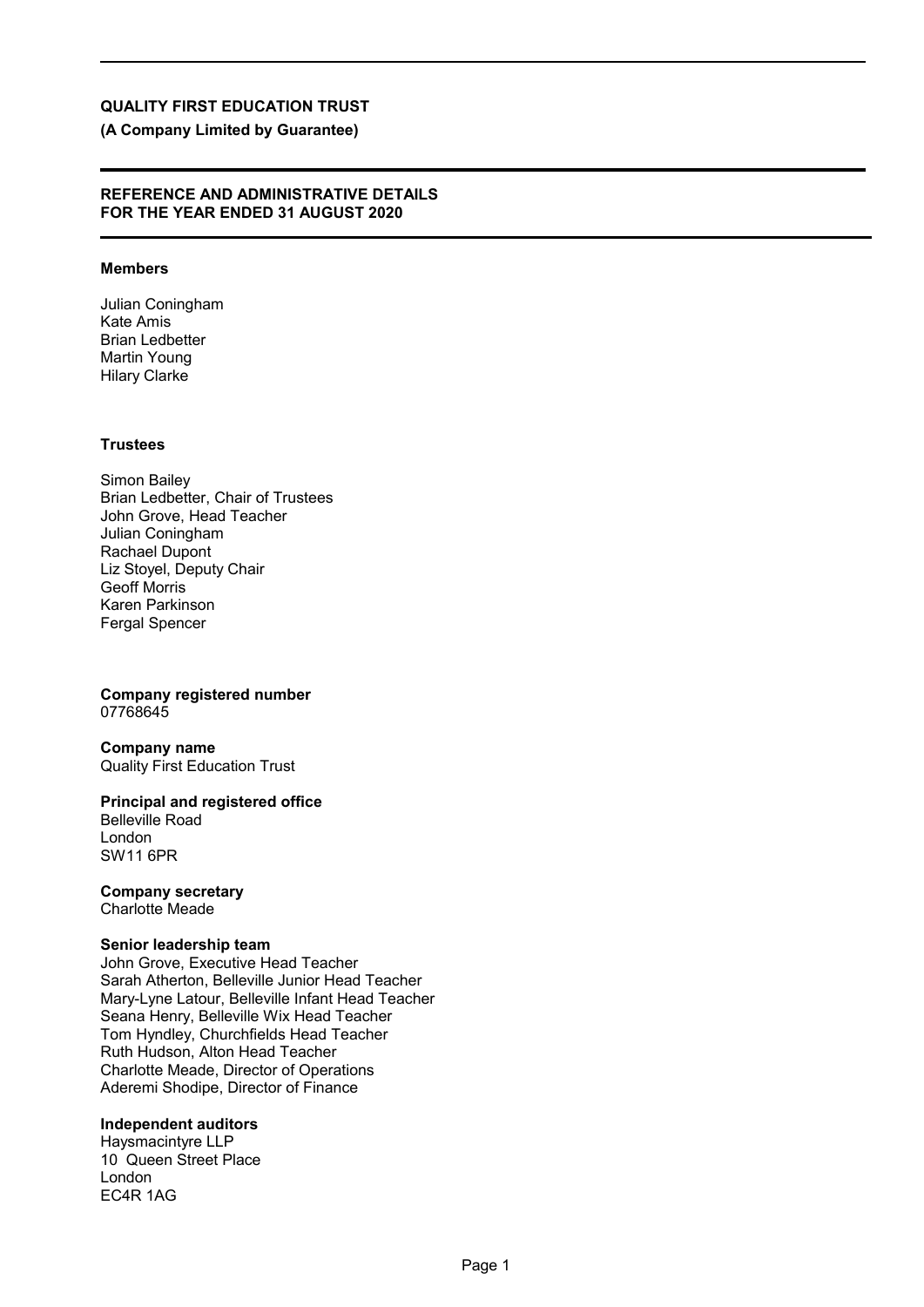**(A Company Limited by Guarantee)**

## **REFERENCE AND ADMINISTRATIVE DETAILS OF THE ACADEMY, ITS TRUSTEES AND ADVISERS FOR THE YEAR ENDED 31 AUGUST 2020**

# **Advisers (continued)**

**Bankers**

HSBC 16 King street London WC1V 6AY

## **Solicitors**

Browne Jacobson LLB 77 Gracechurch Street London EC3V 0AS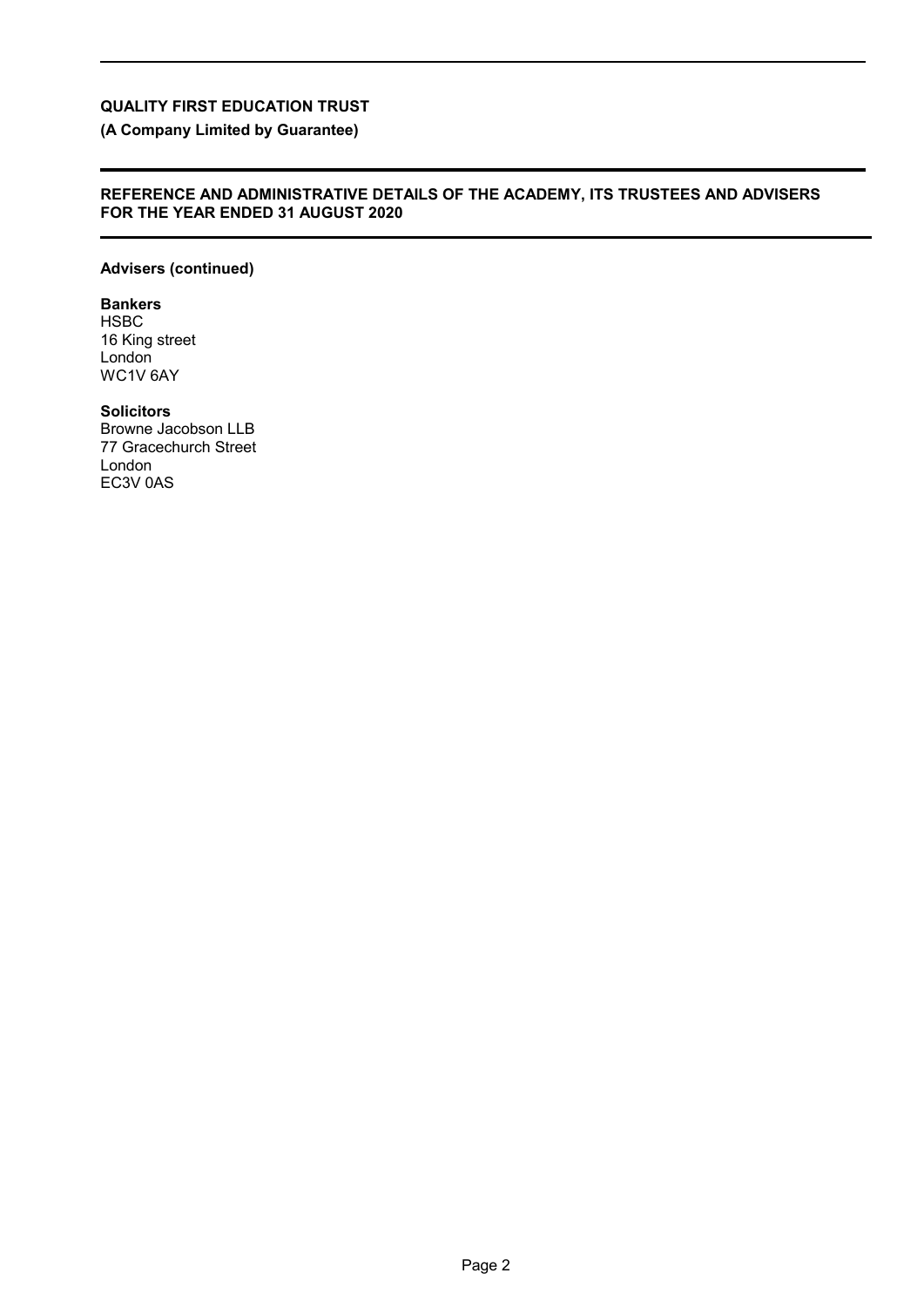## **(A Company Limited by Guarantee)**

### **TRUSTEES' REPORT FOR THE YEAR ENDED 31 AUGUST 2020**

The Trustees present their annual report together with the financial statements and auditor's report of the charitable company for the period 1 September 2019 to 31 August 2020. The Annual Report serves the purposes of both a Trustees' Report, and a Directors' Report under company law.

The Quality First Education Trust was established by Belleville Primary School, a large, outstanding school in south west London with over 900 children on two sites.

The Quality First Education Trust was established by Belleville Primary School in 2017. The trust operates four primary academy schools across south London: Belleville Primary School, Belleville Wix Academy, The Alton School and Churchfields Primary School. The schools have a combined pupil capacity of 2,028. In 2019 the trust had a combined pupil roll of 1,929. The principal object of the trust is to provide education to pupils between the ages of 4 and 11.

### **Belleville Primary School, Belleville Road, London SW11 6PR**

Executive Head: John Grove; Headteacher Juniors: Sarah Atherton; Headteacher Infants: Mary Lyne Latour Belleville Primary School was established in 1877 and has been an academy since 2011. Belleville is a large, popular and successful school, judged 'Outstanding' (Ofsted 2007). It is a designated National Support School, Teaching School, Maths Hub and Academy Sponsor, with a long history of supporting and improving schools. It has the largest primary intake in Wandsworth, with four forms of entry plus additional 'bulge' classes in some year groups. The school operates across two different sites approximately a mile apart, in the Clapham/Battersea area of the London Borough of Wandsworth. Belleville has a pupil capacity of 930 not including the nursery.

### **Belleville Wix Academy, Wix's Lane, London SW4 0AJ**

### Headteacher: Seana Henry

Belleville Wix Academy joined the Trust in August 2017 as a sponsored academy. Belleville Wix is a one and a half form entry school, very close to Clapham Common, in the London borough of Wandsworth. Belleville Wix shares its site with école de Wix, a French primary school which is annexed to the Lycée Charles de Gaulle in South Kensington. Belleville Wix runs a one-form-entry English stream and the école runs a one-form-entry French stream. The two schools collaborate to provide a one-form-entry bilingual stream. Following sponsorship by the Q1E trust, Belleville Wix was judged to be a 'Good' school in October 2019. Belleville Wix has a pupil capacity of 368, not including the nursery.

### **The Alton School, Danebury Avenue, London SW15 4PD**

### Headteacher: Ruth Hudson

The Alton School chose to convert to an academy and join the Trust in 2017. The Alton is an inclusive one-formentry primary school in Roehampton, next to Richmond Park in the London borough of Wandsworth. It is home to a small Resource Base for children with moderate learning difficulties. The Alton has improved very significantly over recent years and its most recent Ofsted inspection in October 2019 judged it to be a 'Good' school. The Alton has a pupil capacity of 230, not including the nursery.

### **Churchfields Primary School**

### Headteacher: Tom Hyndley

Churchfields chose to convert to an academy and joined the Trust in November 2017. Churchfields is a twoform-entry primary school in Beckenham, in the London borough of Bromley. It houses a specialist unit for children with severe/complex learning difficulties, including social and communication difficulties. The school's most recent Ofsted inspection in May 2016 judged it to be a 'Good' school. Churchfields has a pupil capacity of , 500 not including the nursery.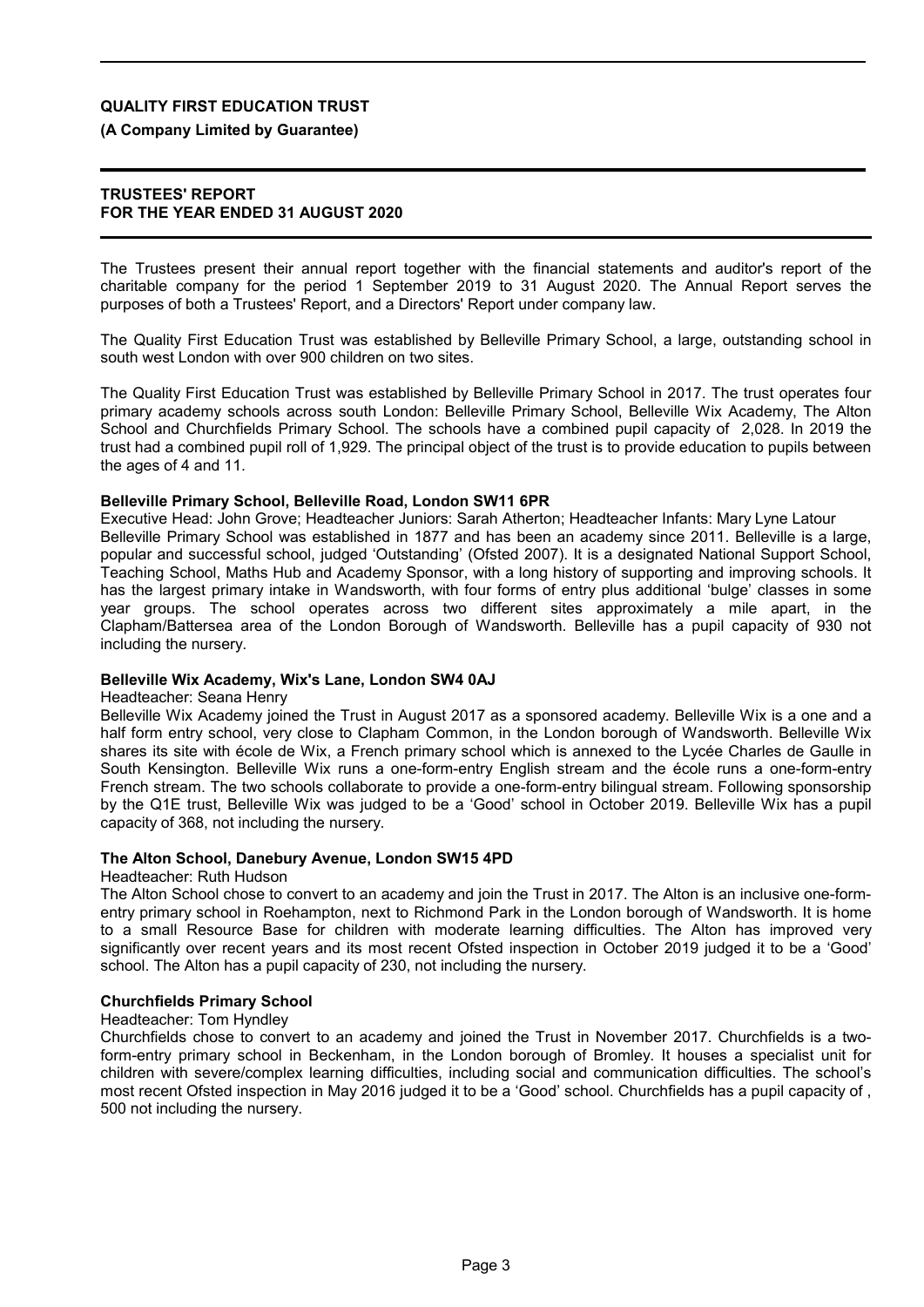## **(A Company Limited by Guarantee)**

### **TRUSTEES' REPORT (continued) FOR THE YEAR ENDED 31 AUGUST 2020**

### **Structure, governance and management**

### **Constitution**

The Academy Trust is a company limited by guarantee and an exempt charity. The charitable company's memorandum and articles of association are the primary governing documents of the Academy Trust.

The trustees of Quality First Education Trust are also the directors of the charitable company for the purpose of company law.

Details of the Trustees who served throughout the period are included in the Reference and Administrative Details on page 1.

The principal object of the Academy is to provide education to students between the ages of 4 and 11.

### **Members' liability**

Each member of the charitable company undertakes to contribute to the assets of the charitable company in the event of it being wound up while they are a member, or within one year after they cease to be a member, such amount as may be required, not exceeding £10, for the debts and liabilities contracted before they ceased to be a member.

## **Method of recruitment and appointment or election of Trustees**

The management of the Trust is the responsibility of the Trustees who are elected and co-opted under the terms of the articles of association and funding agreement. The recruitment and succession planning of Trustees must match Quality First Education Trust vision for the next five years. The skills profile of the Board must reflect the governance needs of the Trust.

The trust uses the NGA's MAT Trustee Skills Audit which assesses knowledge, experience, skills and behaviours of trustees in the following competency areas:

- Strategic leadership
- **Accountability**
- People
- **Structures**
- **Compliance**
- Evaluation.

This audit framework will be used to inform decision making during any recruitment process.

## **1. Create and distribute Trustee role specification**

A 'Roles and Responsibilities' document outlining the expectations of a Trustee is circulated to all potential candidates.

### **2. Nominations**

Nominations may be received from people outside the trust but a member of the Board or trusted staff member will take over as nominator in this case so that each candidate is 'owned' by someone within the organisation. The nominator should be prepared to champion the candidate through the selection process, advocate for the candidate's fit with the trust, coach the candidate, act as primary point of contact between the trust and the candidate, and support contract signing and on-boarding.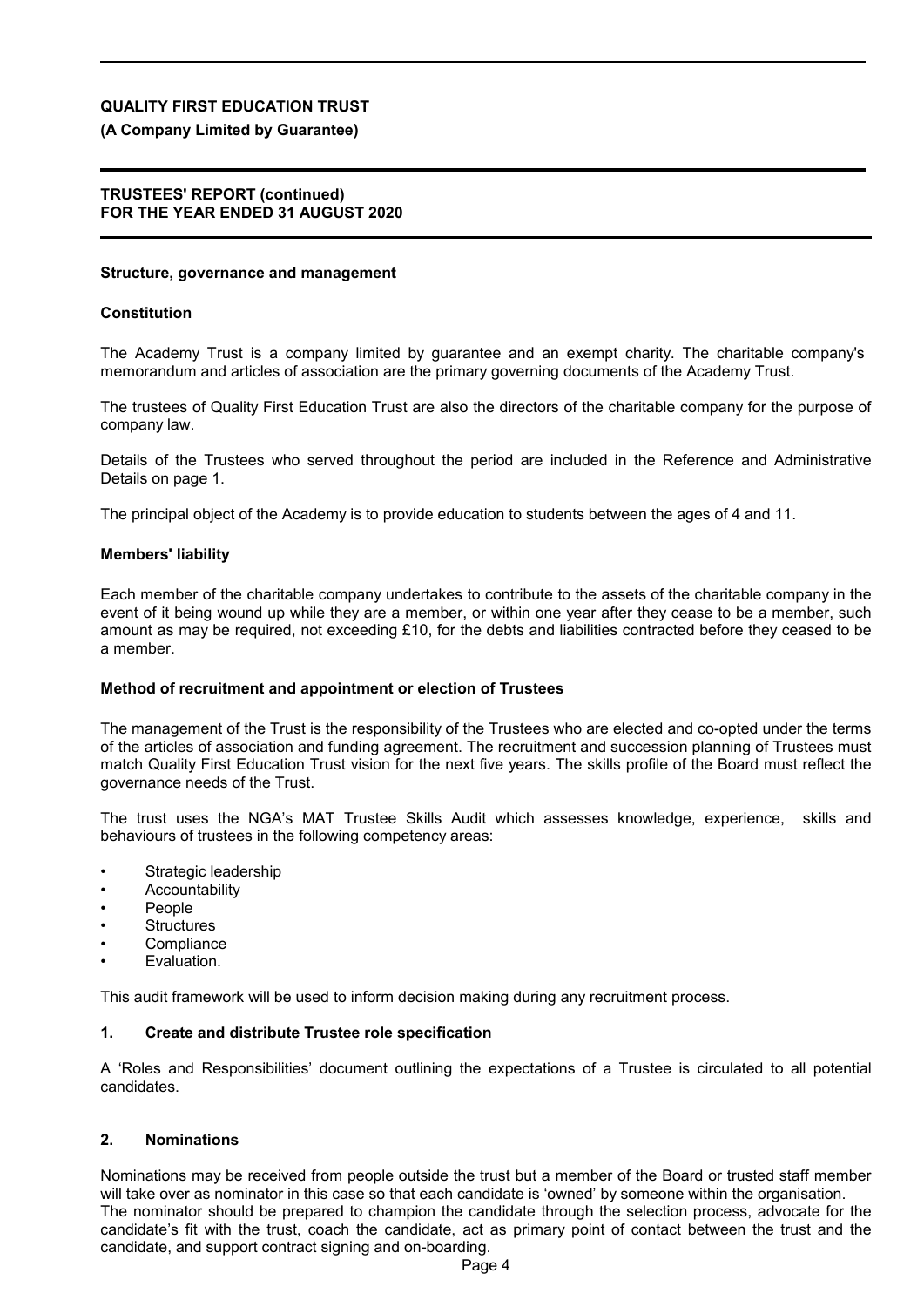## **(A Company Limited by Guarantee)**

### **TRUSTEES' REPORT (continued) FOR THE YEAR ENDED 31 AUGUST 2020**

### **3. Decision and appointment to the Board**

Final ratification of a potential appointment is provided by the overall Board at the subsequent Board meeting. Once this has been approved, the trustees will make a recommendation to the Members. The Members appoint trustees by ordinary resolution.

### **Policies and procedures adopted for the induction and training of Trustees**

New trustees are inducted into the workings of the trust. Training and induction will depend on their experience. An induction meeting (or series of meetings) is undertaken to provide training on:

- company and charity requirements
- educational, legal and financial matters
- the values, vision, strategy and objectives of the trust.

All new trustees are given a tour of at least one of the academies in the group. All trustees are provided with copies of the trust policies, procedures, budgets, plans and other documents that they will need to understand their role as trustees and directors of the trust.

Trustees may attend professional training courses to allow them to efficiently fulfil their duties. Ongoing training is encouraged for all trustees to ensure they continue to make an effective contribution and are keeping up to date with changes in legislation.

## **Organisational structure**

The organisational structure of the Academy Trust consists of three levels:

- The Trust Board, which includes the Executive Head
- The Executive team (The Executive Head, Director of Finance and Director of Operations)
- The Headteachers of the Trust schools

The Quality First Education Trust is governed by a board of directors (which is also the governing body) constituted under the memorandum and articles of association. The directors are responsible for ensuring that high standards of corporate governance are maintained, the directors exercise their powers and functions with a view to fulfilling a largely strategic leadership role in the running of the Quality First Education Trust and shall consider any advice given by the Executive Head, addressing such matters as:

- Policy development and strategic development,
- Ensuring compliance with legal requirements,
- Ensuring effective internal controls are in operation,
- The monitoring of performance.
- Helping the trust to be responsive to the needs of parents, carers and the Community,
- Setting the trust's standards of conduct and value, and
- Assessing and managing risk

There are ten full trust board meetings per year. There are two sub-committees of the board. The finance and audit committee meets approximately once a term or when required. The headteacher pay committee meets annually.

The Trust also has local governing bodies (local governors) that report to the board of trustees. The delegated responsibilities of the local governing bodies are set out in the trust's scheme of delegation.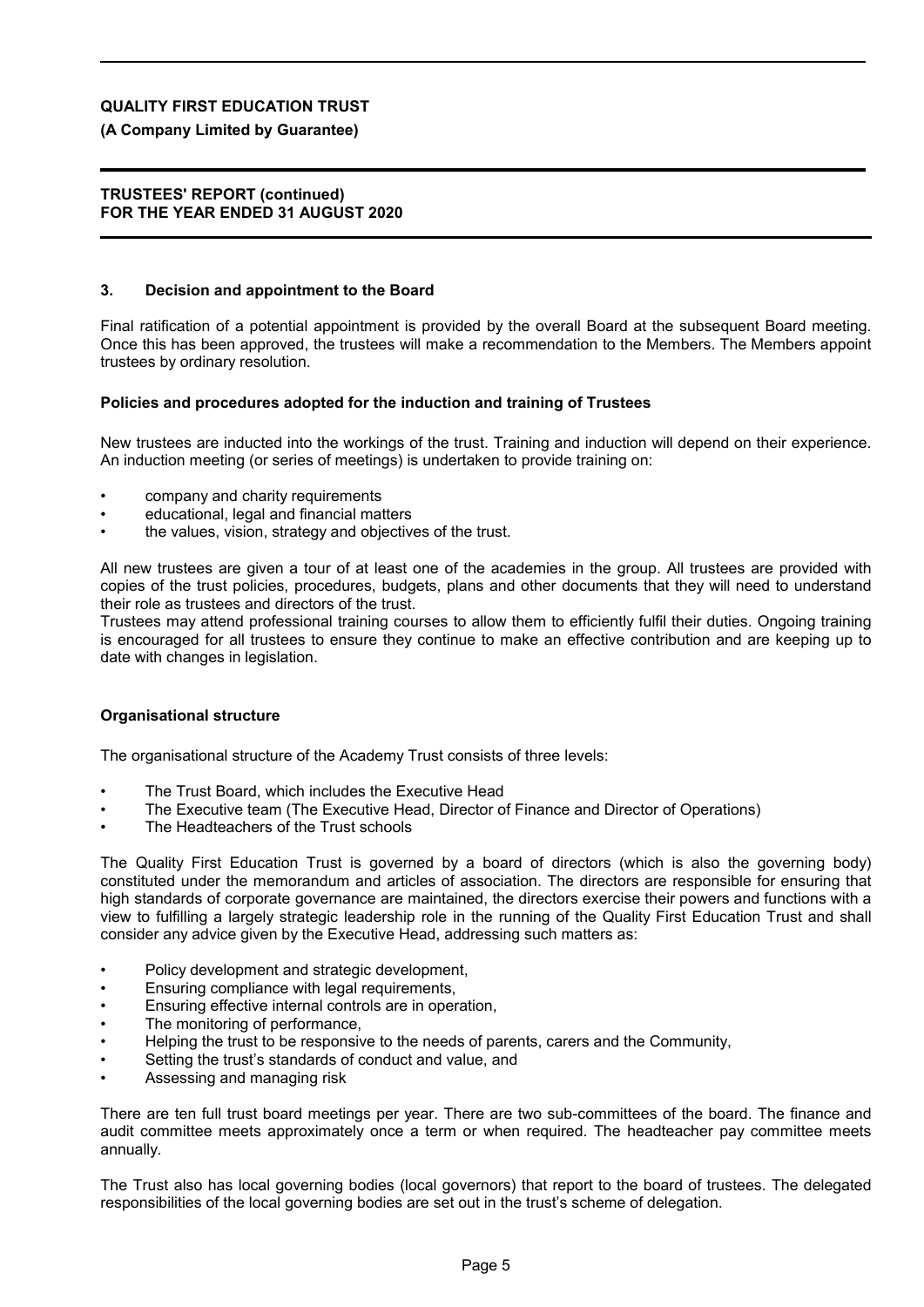## **(A Company Limited by Guarantee)**

### **TRUSTEES' REPORT (continued) FOR THE YEAR ENDED 31 AUGUST 2020**

### **Connected organisations, including related party transactions**

Owing to the nature of the Academy Trust's operations and the composition of the Board of Trustees being drawn from local public and private sector organisations. It is inevitable that transactions will take place with organisations in which a member of the Board of Trustees may have an interest. All transactions involving such organisations are conducted at arm's length and in accordance with the Academy Trust's financial regulations and normal procurement procedures.

Belleville PTA acts to raise money to improve the school environment for the children of Belleville School. Funds are spent on improving equipment and facilities in the School. The PTA is a registered charity (number 270097). Currently 1 Trustee of the School acts as a PTA Trustee.

### **OBJECTIVES AND ACTIVITIES**

### **Objects and aims**

The Trust has two principal Objects set out in its Articles of Association:

- to advance for the public benefit education in the United Kingdom, in particular but without prejudice to the generality of the foregoing by establishing, maintaining, carrying on, managing and developing a school offering a broad and balanced curriculum;
- to promote for the benefit of individuals living in the surrounding area who have need by reason of their age, infirmity or disability, financial hardship or social and economic circumstances or for the public at large the provision of facilities for recreation or other leisure time activities in the interests of social welfare and with the object of improving the condition of life of the said individuals.

## **Objectives, Strategies and Activities**

Vision: As a Trust we have a relentless drive for improvement, excellence and equality. The way that we as schools and a Trust seek to provide excellence and equality is through education.

Aims: Our Trust aims are that all children:

- Are safe
- Are excellent learners
- Have excellent social and emotional skills
- Achieve and succeed.

Core priorities: The two core priorities that are given particular focus for ongoing continuous improvement at the Quality First Education Trust are:

- Quality First Education: We believe that all children can learn and the better the teaching, the better their life chances. We seek to provide an excellent broad and balanced quality first education with a suitable focus on the core skills of literacy and numeracy. We believe that the quality of an education system cannot exceed the quality of its teachers. Quality First Education is shorthand for the principle that all children are entitled to high quality teaching and learning every day in all subjects.
- Whatever It Takes: We accept that many children at some stage in their lives will need more than the quality first education provides, and for these children at these times we will seek to do whatever it takes to help them. "Whatever it Takes" is whatever time and support is required for some children to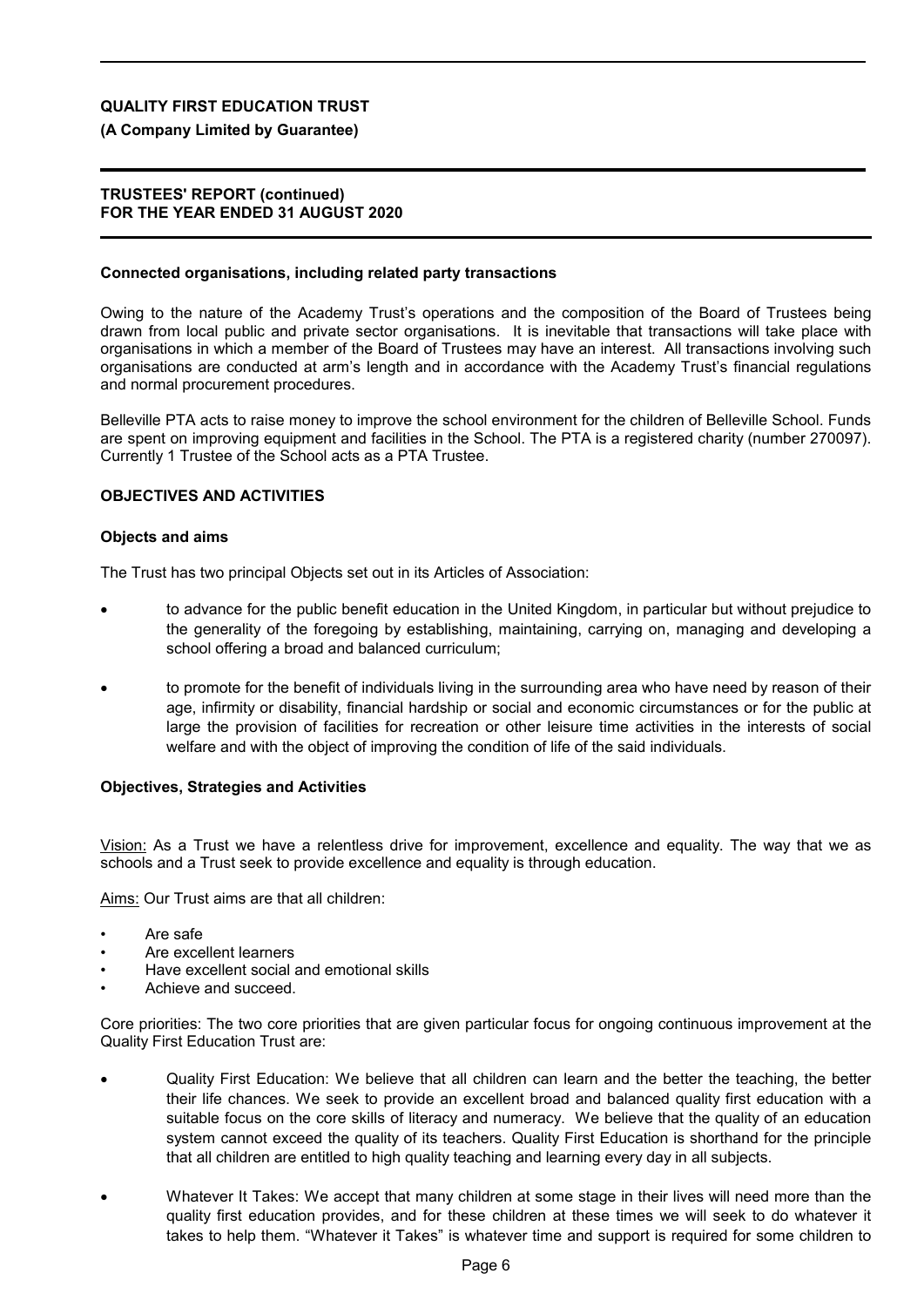## **(A Company Limited by Guarantee)**

### **TRUSTEES' REPORT (continued) FOR THE YEAR ENDED 31 AUGUST 2020**

ensure they fulfil their potential – in addition to (not instead of) the Quality First Education they receive.

Together these two core priorities can be seen to represent our philosophy of excellence and equality.

School specific priorities: For the reporting period September 2019 to August 2020 each school in the Trust had a separate school improvement plan, focusing on areas for development determined by safeguarding priorities, pupil performance outcomes, the standard of teaching, and specific operational matters. For the coming year we have developed a consistent format for these plans, ensuring they both draw on and feed into the Trust's overall plans.

Strategy: To achieve our aims we apply our school improvement mantra. This is shared with all Trustees as part of the Trust's improvement plan. The mantra is:

- Know where we are going
- Recruit, retain and develop excellent staff
- Ensure we know what to do
- Ensure we know why we are doing the job
- Ensure we have excellent skills to do the job
- Ensure we have excellent resources to do the job
- Ensure we do the job with excellence
- Monitor, evaluate and improve

Measures used to assess success: For the reporting period a set of Key Performance Indicators (KPIs) were agreed for all schools in the Trust, as detailed in the 'achievements and performance' section of this report. A 'data dashboard' report is used to capture each school's performance against the KPIs. This is submitted by each headteacher after the end of the academic year.

# **STRATEGIC REPORT**

## **ACHIEVEMENTS AND PERFORMANCE**

In previous years the trust board has rigorously monitored the performance of its schools using a regularly updated dashboard reporting system. The board also set a number of Key Performance Indicators (KPIs), focusing largely on pupil performance against previous years and the national average. These KPIs have underpinned the performance reviews of the headteachers and executive headteacher, and headline performance data has been included in previous annual reports.

For the 2019-20 academic year, schools have not been able to report in the same way, due to the covid-19 pandemic and its impact on schools and summative data. This year's annual report will therefore be quite different to previous years, however there are key aspects of performance that can be highlighted.

### **Ofsted inspection outcomes**

During the 2019-20 academic year Ofsted inspected two of the trust's schools.

We were impressed with the way the schools dealt with the inspections. The heads and senior leaders were impressive and staff at all levels worked hard to ensure the schools were seen at their best. Local governors and trustees gave up their time readily at short notice, to support the schools and meet the inspectors. The school teams were very well supported by colleagues from the central team and from the other schools across the trust. The influence of the trust was apparent during the two inspections.

 "The trust has worked with determination to secure improvements, particularly to the curriculum. Staff across the trust's four schools work together to plan their teaching. This sharing of expertise and resources is of much benefit to pupils and keeps staff workload manageable." (Inspection report, Belleville Wix).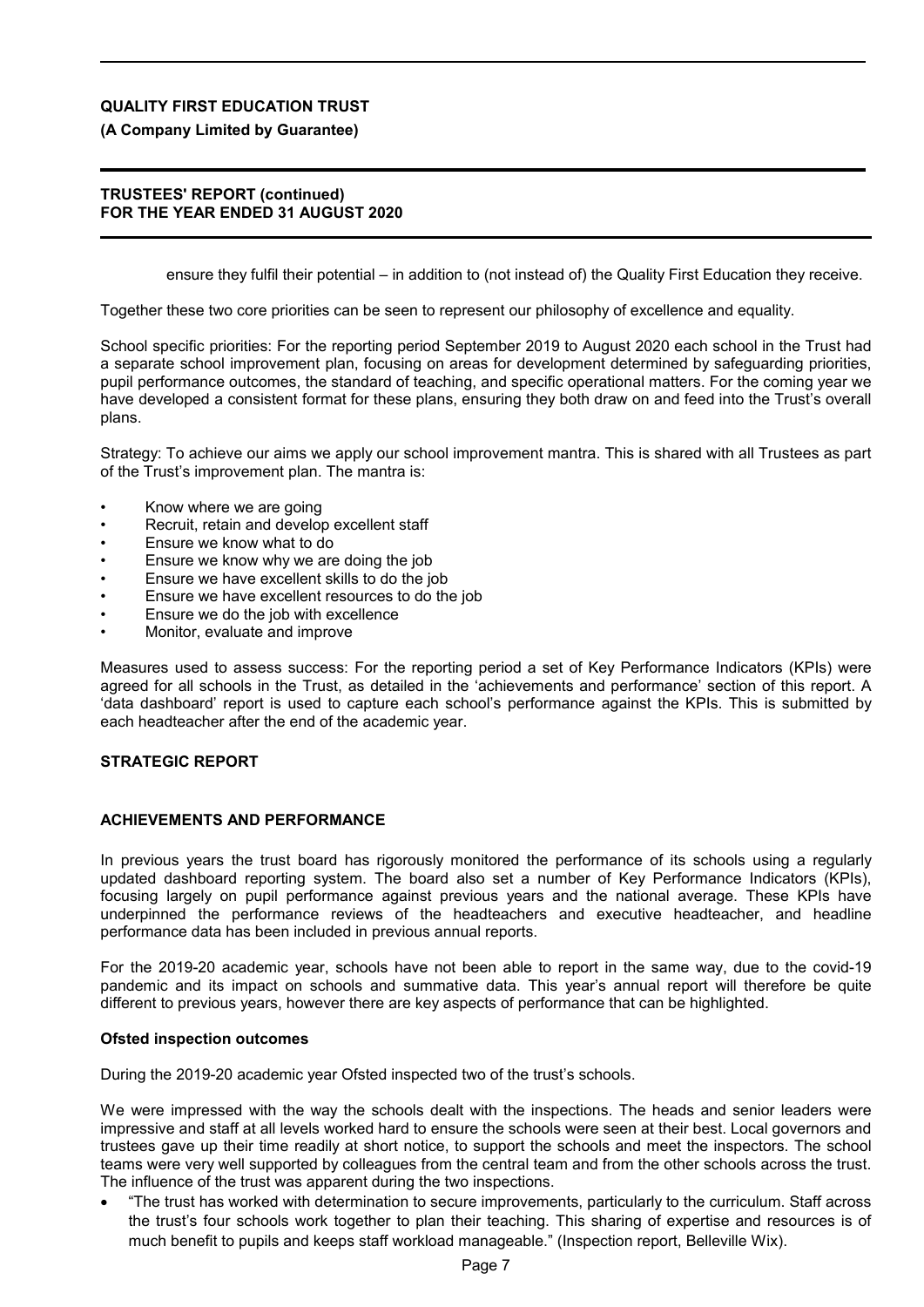# **(A Company Limited by Guarantee)**

### **TRUSTEES' REPORT (continued) FOR THE YEAR ENDED 31 AUGUST 2020**

### Ofsted section 8 inspection at The Alton School, 16-17 October 2019

The Alton was previously graded 'good' and we were delighted to see the school retain this grade, with some very positive comments made by inspectors:

- "Leaders and staff support every pupil to reach their full potential.
- Leaders' actions mean that pupils' achievement is strong in a range of subjects.
- Leaders' work on mathematics has transformed the quality of pupils' learning.
- Leaders know that many children join the school with limited experiences of reading. In the early years, teachers help children to learn phonics straight away
- Pupils benefit from well-planned daily reading lessons. Teachers are skilled at helping pupils to understand interesting and complex texts. Pupils are keen readers.
- Pupils with SEND achieve well here. Staff are highly skilled in planning for pupils' needs."

The full report is available at *https://files.ofsted.gov.uk/v1/file/50124302.*

### Ofsted section 5 inspection at Belleville Wix Academy, 30-31 October 2019

Belleville Wix was previously graded 'inadequate' and was formally sponsored by the trust. The inspection in October 2019 graded the school 'good' overall, with an 'outstanding' grade for the early years phase. Many features were highlighted as excellent.

- "Leaders and staff are determined to ensure that every pupil is provided with the best education possible.
- An outstanding start in the early years prepares children exceptionally well for Year 1
- Provision for reading and mathematics is exceptionally strong… The school's schemes of work for reading and mathematics are highly structured. This ensures that pupils build strong knowledge and skills in these subjects from Nursery to Year 6.
- Pupils benefit from teachers' strong subject knowledge. Leaders ensure that class teachers are highly skilled
- Pupils with special educational needs and/or disabilities (SEND) learn well."

The full report is available at *https://files.ofsted.gov.uk/v1/file/50130456*.

## **Provision during the covid-19 pandemic and school closure period**

We are proud of the achievements of the trust in managing the challenging period from March 2020 onwards, including:

- Implementing a high quality home learning strategy during school closure, initially focused on revision and consolidation of prior learning and moving quickly to provide progressive learning following the trust's planned curriculum. This was facilitated through a brand new home learning website which was accessed across and beyond the trust (over 30,000 unique visitors recorded).
- Regular contact with all children during the closure period, including phone calls, video demonstrations, messages, online interaction and real-time teaching for specific groups, as well as establishing new social media channels and contacts.
- Facilitating on-site provision for vulnerable and key worker children from day one of the school closure, combined onto two Q1E sites, including Easter and bank holidays; this was delivered by third party providers, enabling almost all staff able to work from home, stay safe and focus on remote learning provision.
- Purchasing and delivering learning resources and vouchers for children most in need.
- Agile development of new policies, procedures and guidance where necessary, including for governance, safeguarding, bereavement and remote learning.
- Weekly trust board meetings and regular local governing body meetings held throughout closure period
- Thorough risk assessment process undertaken in preparation for wider opening.
- 66% of all nursery, reception, year 1 and year 6 children returned to school in June (compared with 30% nationally), with some classes seeing attendance of up to 87%.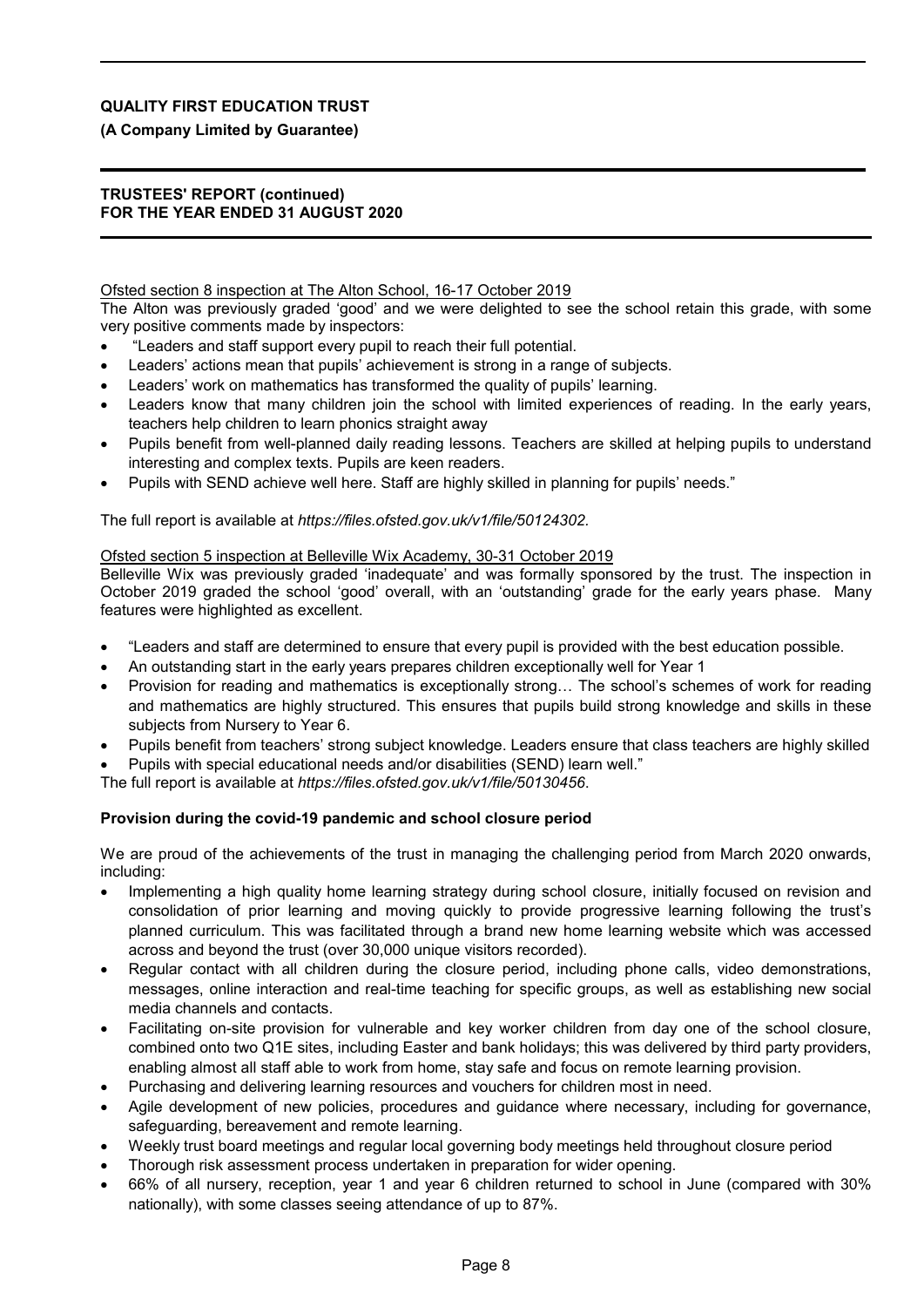## **(A Company Limited by Guarantee)**

### **TRUSTEES' REPORT (continued) FOR THE YEAR ENDED 31 AUGUST 2020**

### **Public benefit**

The Trustees confirm that they have complied with the duty in section 17 of the Charities Act 2011 to have due regard to the public benefit guidance published by the Charity Commission in determining the activities undertaken by the charitable company.

### **Going concern**

After making appropriate enquiries, the board of trustees has a reasonable expectation that the academy trust has adequate resources to continue in operational existence for the foreseeable future. For this reason it continues to adopt the going concern basis in preparing the financial statements. Further details regarding the adoption of the going concern basis can be found in the Statement of Accounting Policies.

### **Trustees' indemnities**

Employees and Trustees are covered by Trustees' and Officers' liability insurance for failings arising from the performance of their duties that may lead to civil liability. There are no other specific third party indemnities beyond this which require reporting in the context of section 236 of the Companies Act 2006.

### **FINANCIAL REVIEW**

Most of the trust's income is obtained from the Department for Education in the form of recurrent grants, the use of which is restricted to particular purposes. The grants received from the Department for Education during the year ended 31 August 2020 and the associated expenditure are shown as restricted funds in the statement of funds in the financial statements.

### **Financial position**

The Quality First Education Trust fund balances at 31 August 2020 were in surplus by £34,056,674 (2019: £35,708,586). Total restricted funds at 31 August 2020 were in surplus by £31,789,448 (2019: £33,251,340) represented by the pension deficit, Fixed Asset Fund and the balance on teaching school. Unrestricted funds at 31 August 2020 were in surplus by £2,267,226 (2019: £2,457,246).

During the period, ESFA/LA grants totalled £10,672,592 (2019: £10,275,484). Other income included within restricted funds totalled to £673,611 (2019: £683,065) in respect of the teaching school. Restricted income fund expenditure totalled £11,771,357 (2019: £11,674,549).

The Trust also received grants for fixed assets from the ESFA. In accordance with the Charities Statement of Recommended Practice, "Accounting for Reporting by Charities" (SORP 2005), such grants are shown in the Statement of Financial Activities as restricted income in the fixed asset fund. The restricted fixed asset fund balance is reduced by annual depreciation charges over the expected useful life of the assets concerned.Under the Charities SORP, it is necessary to charge projected deficits on the Local Government Pension Scheme, which is provided to support staff, to a restricted fund. This results in reducing reserves shown in the total funds of the Trust. It should be noted that this does not present the Academy with any current liquidity problem. The employer contributions since June 2016 have increased and it is expected that they will continue to increase further. Overall the academy has a healthy balance sheet and cashflow and will be using reserves to maintain the current assets and also to invest back into the school in the form of additional resources and facilities both in the long term and the short term in conjunction with the school development plan and school aims.The Chief Finance Officer has subsequently been reviewing the financial processes. The trustees through the finance committee receive financial progress reports throughout the year and compare against budgets submitted to the Education Funding Agency. The finance committee also review longer term financial models (up to 5 years) to plan and organise resources most effectively to fulfil the aims of the schools.The assets were used exclusively for providing education and the associated serviced to the pupils of the schools. The deficits in the Local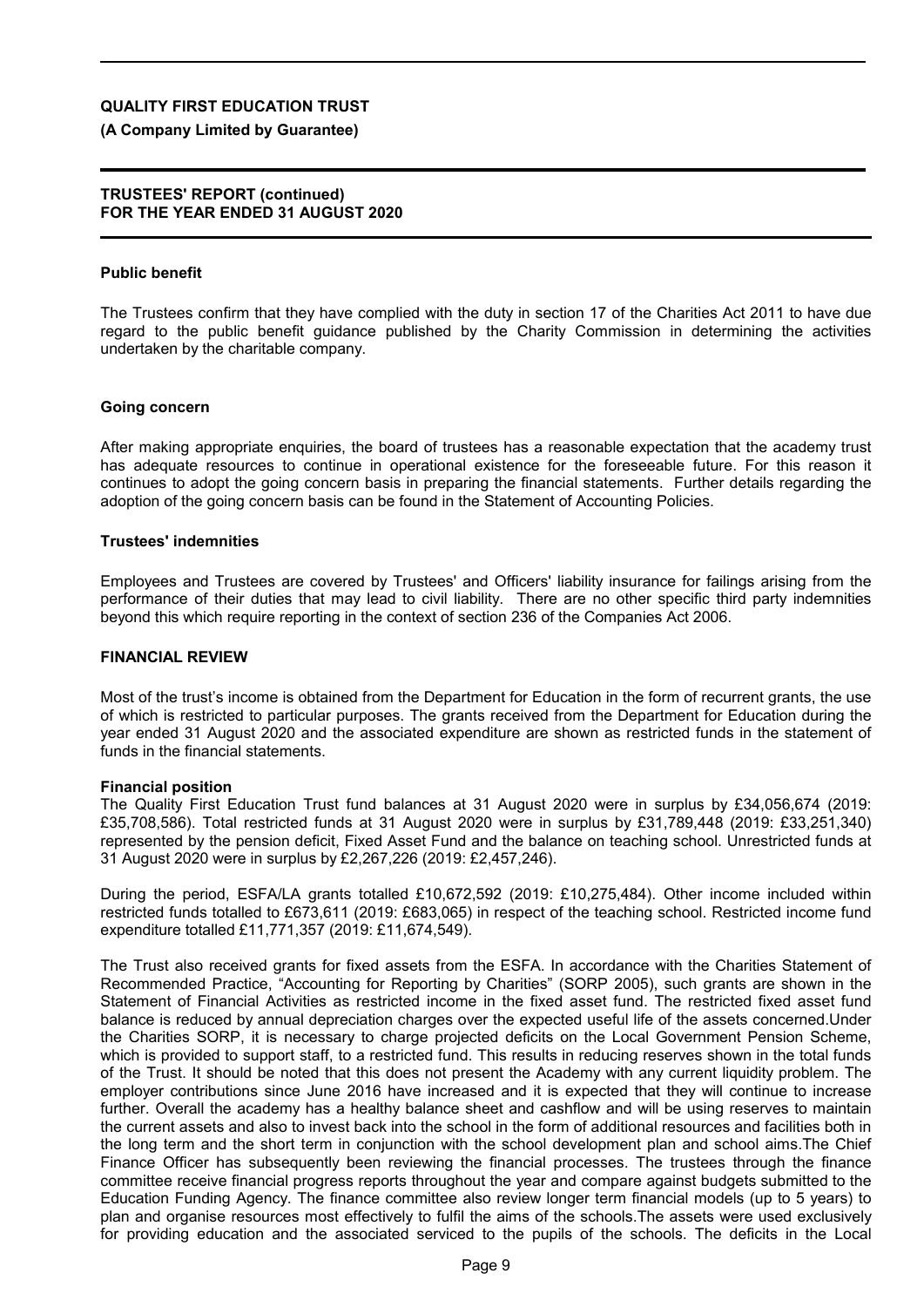## **(A Company Limited by Guarantee)**

### **TRUSTEES' REPORT (continued) FOR THE YEAR ENDED 31 AUGUST 2020**

Government Pension Schemes (LGPS) are recognised on the balance sheet in accordance with the provision of FRS102.

### **Key financial performance indicators**

The key financial performance indicators are variations from Budget Forecasts. The Forecast sets out a structured and balanced three year plan and deviation from this would indicate a favourable or adverse financial position. Financial performance against the budget is monitored monthly and reported to the trust's Finance and Audit Committee termly. Specific analysis is made in relation to salary costs against the budgeted staff establishment.

The trust's aim is to minimise risk with any investments; the policy is therefore to invest reserves in low risk short term bank deposits. No reserves are currently invested as the priority since incorporation was to ensure sufficient working capital and to date all cash deposits have been held in instantly available deposit accounts.

### **Principal risks and uncertainties**

The board of trustees has assessed the major risks to which the trust is exposed, in particular thos e related to the operations and finances of the trust and each individual academy. The trust has a risk register and also a trust Risk Management Policy which was approved by the board in 2019. The trustees have requested that risk is added to the agenda of every board meeting, as a standing item.

The trust has implemented systems to assess risks that the trust faces, especially in operational areas (e.g. in relation to teaching, standards, health and safety etc) and in relation to the control of finance. The trust has also introduced systems to minimise risk, including vetting staff and volunteers, premises management procedures and internal financial controls. Where significant financial risk still remains, the trust has ensured there is adequate insurance cover. The principal risks and uncertainties facing the academy trust are:

Risk: an Ofsted inspection of any trust school results in a lower grading than the school's current grade. Mitigation: All schools are regularly monitored, including via a structured two day annual review based on the Ofsted framework. The trust monitors any changes in the Ofsted framework in order to identify any changes required to internal processes. The trust employs the services of two Ofsted inspectors to support monitoring activity.

Risk to the schools' ability to sustain high standards and results due to reduced central funding and/or inefficiency/inadequate financial control by the schools' leadership. Mitigation - The government has already forewarned of reduced future funding for school. The Trust mitigates this risk (which is outside school control) by staying abreast of government plans and through thorough advanced financial planning on a 3-year cycle. The Schools have policies and procedures in place to prevent fraud and mis-management, ensure value for money is achieved and takes into consideration national guidance and recommendations. The Trust's Finance Director has day-to-day responsibility for the Trust's financial affairs and monitors income and expenditure with the Head on a monthly basis.

Risk that the pension schemes are in significant deficit and that employer contributions increase and draw heavily on Trust funds, compromising their ability to investment in improvement. Mitigation - the pension scheme is devolved to the LGPS & TPS, employer contributions decided on the basis of actuarial records and outside school control. Central administration of the scheme ensures correct employer contributions are defined.

Risk of falling demand for school places with resultant reduction in school funding. Mitigation: Local authority monitoring of birth rates and forecasting of demand for primary places. Trust and school level monitoring of applications, waiting lists, uptake and vacancies, and any known changes in local population demographics. Maintenance of high standards and results to ensure ongoing demand for places. Parental engagement to help ensure retention of current pupils.

Risk of uncontrolled major natural event that affects school eg. fire, flood. Mitigation - by its nature the likelihood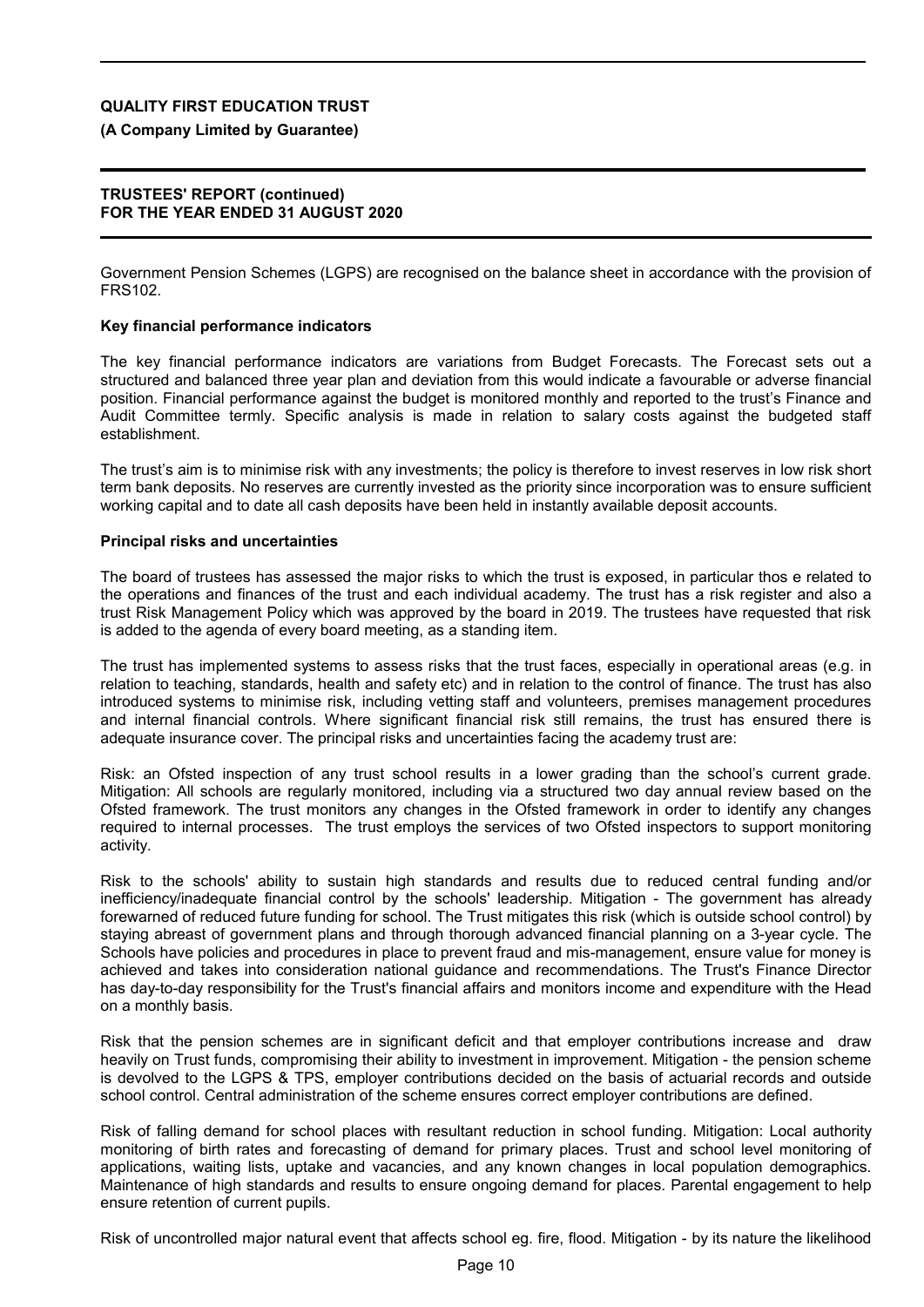## **(A Company Limited by Guarantee)**

### **TRUSTEES' REPORT (continued) FOR THE YEAR ENDED 31 AUGUST 2020**

of this risk cannot be influenced. Response measures in place control impact. The Trust maintains a Disaster Recovery/Business Continuity Plan and runs an annual cascade contact test. The Finance Director is responsible for ensuring an effective Insurance policy is in place.

Risk that the Trust fails to comply with legislation and regulations (eg. Health and Safety, Employment law, Data Protection etc.). Mitigation - Trustees, SLT and Finance Director stay abreast of changes in legislation and regulations and new requirements on the Trust. A range of policies to ensure compliance are in place and regularly reviewed by the Trustees. The Trust buys in external advice and/or outsources to appropriately skilled bodies where necessary eg. local authority HR.

Risk of damage to the Trust's reputation arising from any cause eg. poor Ofsted report, actions of Trustees or staff, falling standards/results, adverse publicity, high profile complaint or incident. Trustees and Leadership demand high standards of conduct (including for themselves) and pursue high standards and achievement levels for pupils. Achievement against targets and progress and results achieved by pupils is regularly monitored by SLT,Trustees and SIP(s). The trust has carried out a skills review to ensure the correct set of skills are available on the Board.

### **Investment policy and performance**

The Trust's aim is to minimise risk with any investments; the policy is therefore to invest reserves in low risk short term bank deposits. No reserves are currently invested as the priority since incorporation was to ensure sufficient working capital and to date all cash deposits have been held in instantly available deposit accounts.

### **Reserves policy**

The Trustees have reviewed the reserves of the Trust. This review encompassed the nature of income and expenditure streams, the need to match them with commitments and the nature of reserves.

The policy of the Trustees is to maintain a level of reserves that will be adequate to provide a stable basis for the continuing activity of the Academy Trust having in mind such factors as fluctuations in anticipated pupil numbers, whilst ensuring that excessive funds are not accumulated. This is assessed over a three year budget period. large fluctuations due to pupil numbers are not anticipated and the policy is to maintain end of year reserves no less than 50% of one month's salary costs which is equal to £392,108. Reserves are currently higher than the target at £2,267,226 but in the next three years the school will have planned deficits which will be funded from reserves.

The level of reserves will be kept under review by the Trustees.

### **Fundraising**

No school within the MAT has employed an external fundraiser. All funds raised for each school were carried out by the PTA which aims to raise funds from parents and carers of current parents and operate at arms length from the schools. The PTA ocasionally makes donations for specific purposes. No complaints were received as a result of the PTA's fundraising activity.

## **PLANS FOR FUTURE PERIODS**

The Trust consisted of four schools at 31 August 2020. We are in discussion with a number of other schools that are considering converting to academies and joining our Trust.

We also remain keen to sponsor further schools in the future, should there be an appropriate opportunity. We are an accredited academy sponsor.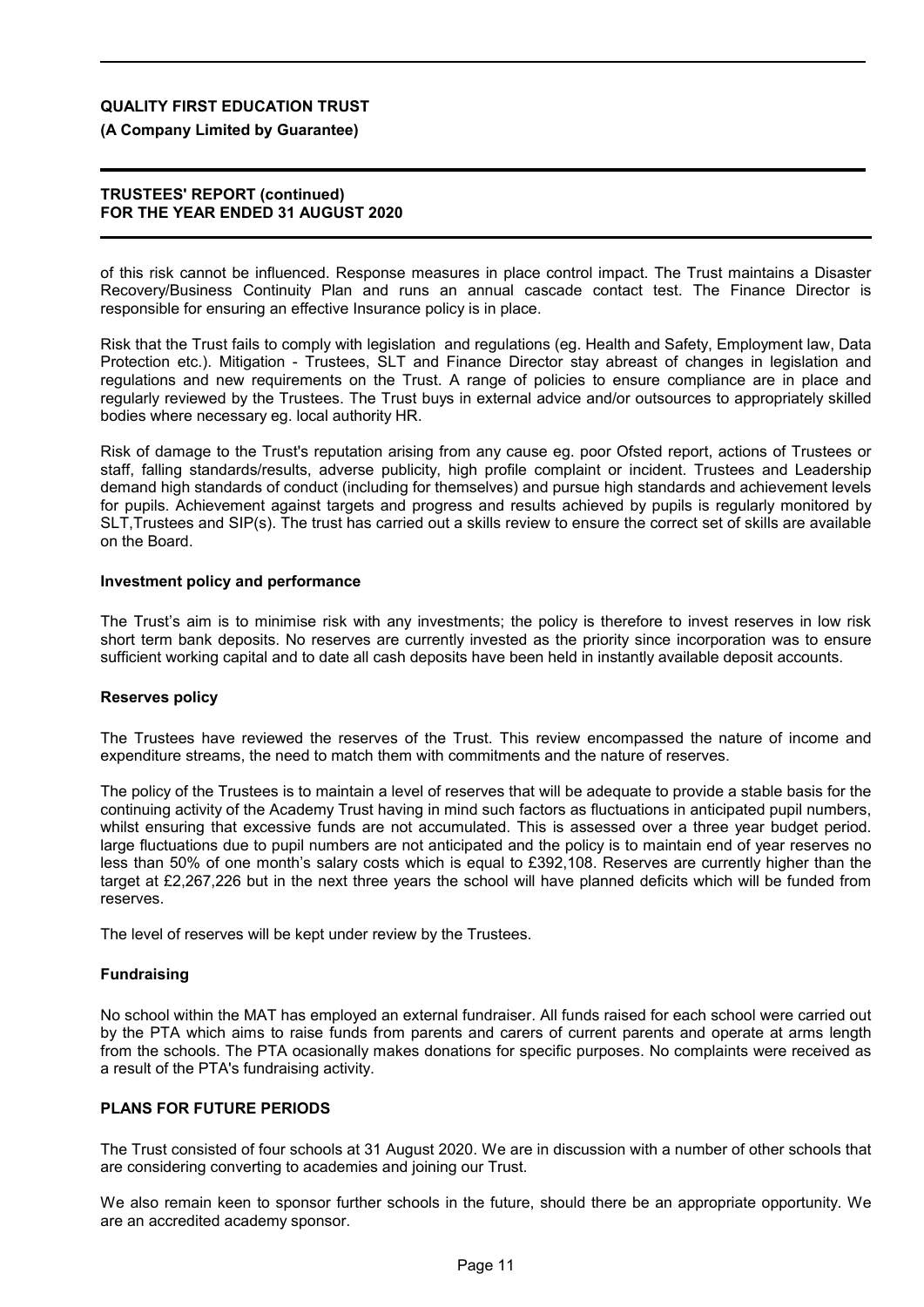## **(A Company Limited by Guarantee)**

### **TRUSTEES' REPORT (continued) FOR THE YEAR ENDED 31 AUGUST 2020**

We meet with representatives of the Office of the Regional Schools Commissioner (Department for Education) for an annual trust review, to discuss priorities, capacity and future plans.

We have recently met with representatives of the Office of the Regional Schools Commissioner (Department for Education) for an annual MAT review, to discuss priorities, capacity and future plans.

### **Pay policy for key management personnel**

The pay of all staff within the Quality First Education Trust is set within the parameters of the Quality First Education Trust Pay Policy. The performance of all staff is then monitored and evaluated against agreed objectives in-line within the Q1ET Performance Management Policy.

The pay of senior staff in the multi academy trust including the executive headteacher is reviewed annually and is considered by the Trust Board. Until December 2018 this was done via the Trust Finance and Premises Committee and the Trust Staffing Committee. This is now done via the Trust Pay Committee.

The salary ranges of staff have been established by directors following a process local and regional comparison.

The pay of all heads of school and senior leadership staff is set with in pay bands that are determined by the size and phase of the school and by factors such as comparisons of similar roles locally and the availability of suitably qualified and experienced staff.

All posts within the structure have detailed job descriptions which are subject to review from time to time, in consultation with staff, to reflect the changing needs of the school. Job descriptions are written with due regard to enabling staff to maintain a reasonable work/life balance.

### **Trade union facility time**

No employees were relevant union officials during the period for the purposes of collective bargaining.

### **Employee involvement and employment of the disabled**

Employees have been consulted on issues of concern to them by means of regular consultative committee and staff meetings and have been kept informed on specific matters directly by management. The Academy Trust carries out exit interviews for all staff leaving the organisation and has adopted a procedure of upward feedback for senior management and the Trustees.

The Academy Trust has implemented a number of detailed policies in relation to all aspects of personnel matters including:

- Equal Opportunities Policy
- Volunteers' Policy
- Health & Safety Policy

In accordance with the Academy Trust's Equal Opportunities Policy, the Academy Trust has long established fair employment practices in the recruitment, selection, retention and training of disabled staff.

Full details of these policies are available from the Academy Trust's offices.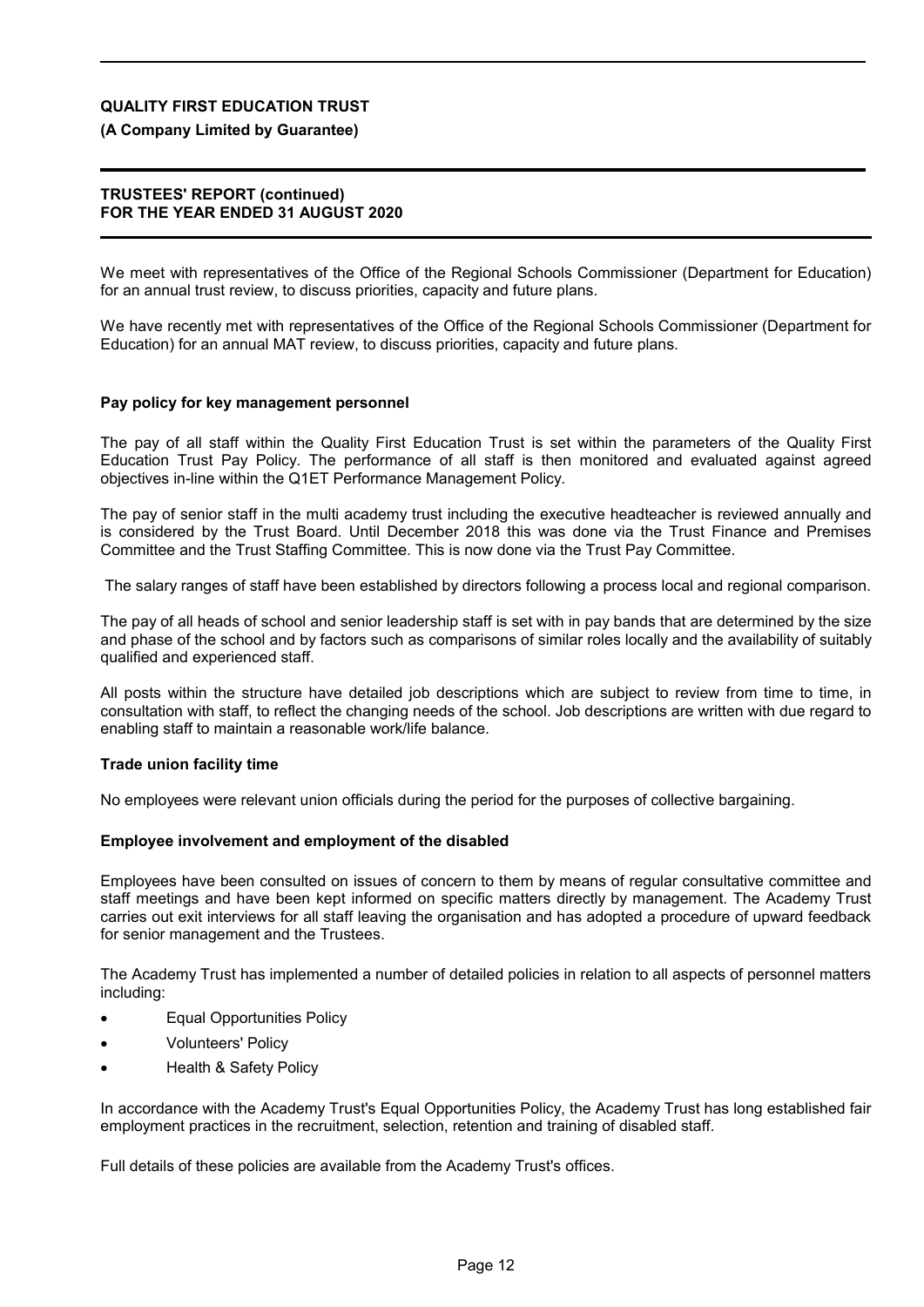## **(A Company Limited by Guarantee)**

### **TRUSTEES' REPORT (continued) FOR THE YEAR ENDED 31 AUGUST 2020**

#### **Disclosure of information to auditors**

Insofar as the Trustees are aware:

- there is no relevant audit information of which the charitable company's auditors are unaware, and
- that Trustees have taken all the steps that ought to have been taken as a Trustee in order to be aware of any relevant audit information and to establish that the charitable company's auditors are aware of that information.

#### **Auditors**

The auditors, Haysmacintyre LLP, have indicated their willingness to continue in office. The Trustees will propose a motion re-appointing the auditors at a meeting of the Trustees.

The Trustees' Report was approved by order of the Board of Trustees, as the company directors, on 28 January 2021 and signed on its behalf by:

Frankfedulk

**Brian Ledbetter** Chair of Trustees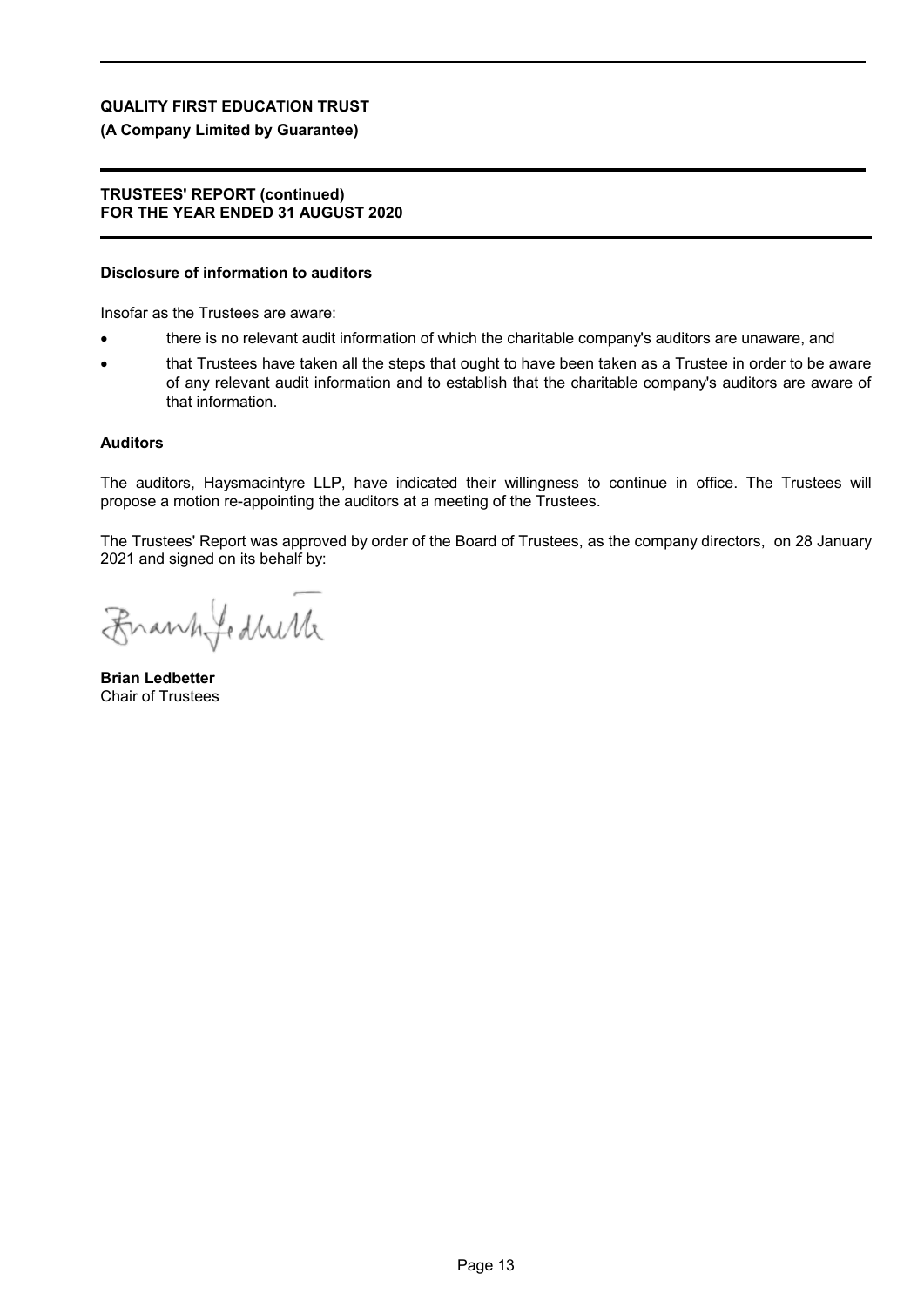## **(A Company Limited by Guarantee)**

### **GOVERNANCE STATEMENT**

### **Scope of Responsibility**

As Trustees, we acknowledge we have overall responsibility for ensuring that Quality First Education Trust has an effective and appropriate system of control, financial and otherwise. However such a system is designed to manage rather than eliminate the risk of failure to achieve business objectives, and can provide only reasonable and not absolute assurance against material misstatement or loss.

The Board of Trustees has delegated the day-to-day responsibility to the Executive Head teacher, as Accounting Officer, for ensuring financial controls conform with the requirements of both propriety and good financial management and in accordance with the requirements and responsibilities assigned to it in the funding agreement between Quality First Education Trust and the Secretary of State for Education. They are also responsible for reporting to the Board of Trustees any material weaknesses or breakdowns in internal control.

### **Governance**

The information on governance included here supplements that described in the Trustees' Report and in the Statement of Trustees' Responsibilities. The full Board of Trustees has formally met 21 times during the year (weekly meetings were held during the school closure period from late March, in addition to the nine planned meetings for the year). Sub-committee meetings for finance and audit were held in addition to this. Attendance during the year at meetings of the Board of Trustees was as follows:

| Trustee                            | Meetings attended | Out of a possible |
|------------------------------------|-------------------|-------------------|
| <b>Simon Bailey</b>                | 19                | 21                |
| Brian Ledbetter, Chair of Trustees | 20                | 21                |
| John Grove, Executive Headteacher  | 21                | 21                |
| Julian Coningham                   | 21                | 21                |
| Rachael Dupont                     | 21                | 21                |
| Liz Stoyel, Deputy Chair           | 21                | 21                |
| <b>Geoff Morris</b>                | 17                | 21                |
| Karen Parkinson                    | 20                | 21                |
| <b>Fergal Spencer</b>              | 20                | 21                |

In addition, trustees attended a trust-wide governance event on Saturday 19th September, open to all members, trustees, local governors and senior leaders. Trustees were also welcome to attend school-based INSET sessions.

### **Governance reviews**

During the year Trustees have:

- Ensured risk is a standing item on each board agenda in order to identify, agree, document and assess our key strategic risks and their mitigations.
- Agreed link roles for individual Trustees including safeguarding, finance and health & safety, with key monitoring responsibilities.
- Undertaken school visits, attended INSET and attended local governing body meetings.
- Monitored, reviewed and challenged all aspects of the Trust's performance and operations
- Reviewed and discussed sources of current evidence about the Trust schools including written reports from external experts. In 2019-20 these reviews included:
	- o performance data, monitored via our trust "dashboard" report
	- o a two-day in-depth review of each school, led by a current Ofsted inspector
	- o a mid-year and end of year review of each school, led by a current Ofsted inspector
	- o a one-day safeguarding review of each school, let by an objective external consultant
	- o internal and external audit reports on each school.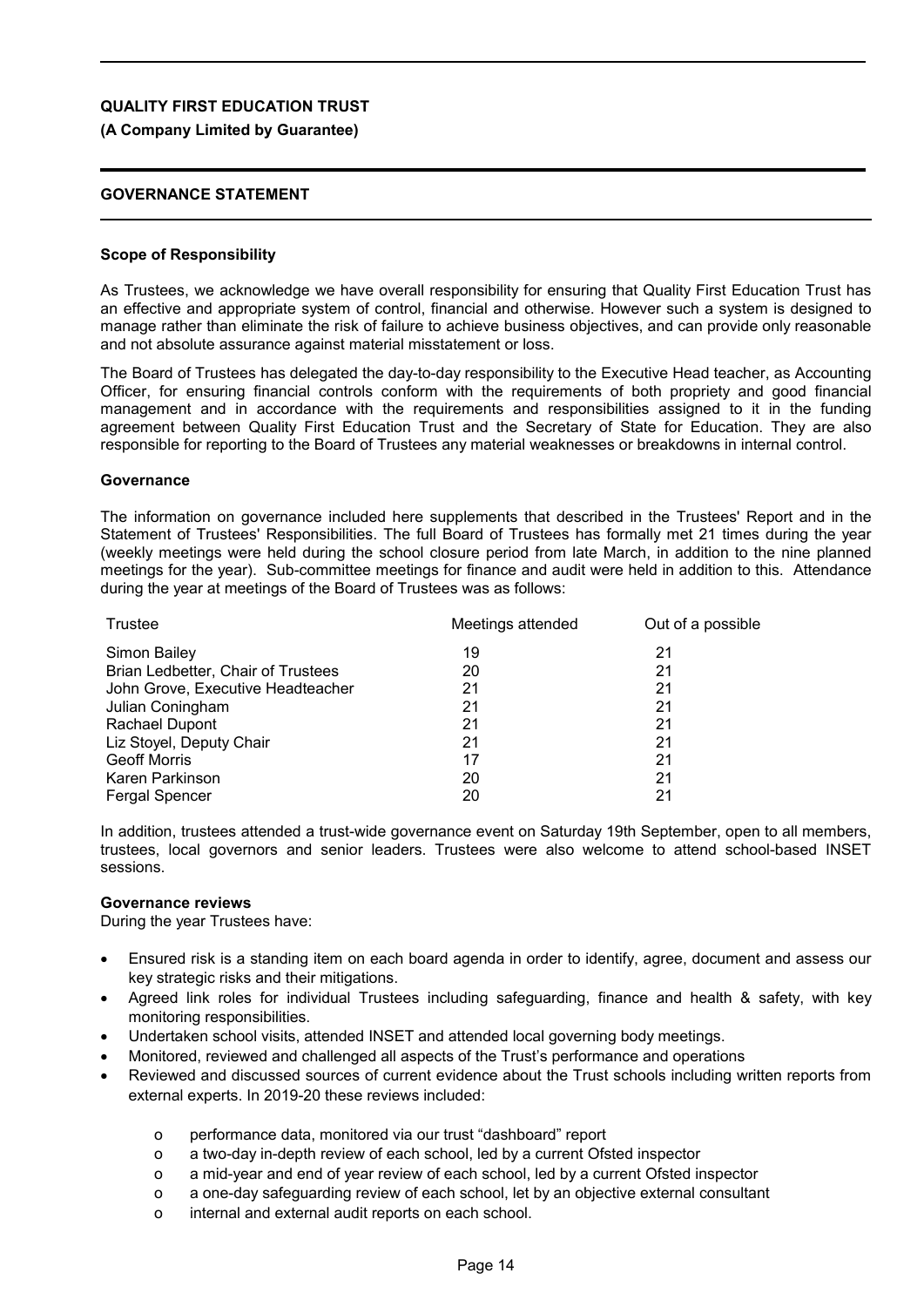# **(A Company Limited by Guarantee)**

# **GOVERNANCE STATEMENT (continued)**

The Finance and Premises Committee meets approximately once a term or when required.

Attendance at these meetings in the year was as follows:

| Trustee                           | Meetings attended | Out of a possible |  |
|-----------------------------------|-------------------|-------------------|--|
| <b>Brian Ledbetter</b>            |                   |                   |  |
| Simon Bailey                      | 5                 |                   |  |
| John Grove, Executive Headteacher |                   | 6                 |  |
| <b>Fergal Spencer</b>             |                   |                   |  |

## **Review of Value for Money**

As Accounting Officer, the Executive Head teacher has responsibility for ensuring that the academy trust delivers good value in the use of public resources. The Accounting Officer understands that value for money refers to the educational and wider societal outcomes achieved in return for the taxpayer resources received.

The Accounting Officer considers how the academy trust's use of its resources has provided good value for money during each academic year, and reports to the Board of Trustees where value for money can be improved, including the use of benchmarking data where appropriate. The Accounting Officer for the academy trust has delivered improved value for money during the year by:

- Ensuring there is comprehensive monitoring of spending and budgets to ensure that all spending is within the school's long term financial plan. This monitoring is undertaken by the Business Manager, Head teacher, School Trustees, and Internal and External Auditors.
- We have structured purchasing policies and guidelines. In addition a scheme of delegation clearly states individual levels of authority and accountability.
- A Risk Register records all the risks faced by the school, financial and otherwise. This register is reviewed annually by School Trustees.
- Effective Purchasing we have a dedicated member of staff responsible for all purchasing within the school. Having a dedicated purchasing officer allows the academy to seek best value on purchases. Several large contracts are awarded through contracts procured by Wandsworth Council. Such economies of scale create a better negotiating position and better value contracts. These contracts include those awarded for cleaning, catering and photocopying.
- Other large contracts are tendered for by the school in a timely manner. These contracts have recently included those for the provision of insurance and audit services.
- We discuss purchasing with other local academies at termly review meetings. These meetings facilitate discussion relating to the control of expenditure and best value for money.
- Income generation: The school takes opportunities to generate additional revenue, most notably through the lettings of school premises and some non grant funded Teaching School activities. The additional revenue is used by the school to fund spending on educational activities.

## **The Purpose of the System of Internal Control**

The system of internal control is designed to manage risk to a reasonable level rather than to eliminate all risk of failure to achieve policies, aims and objectives; it can therefore only provide reasonable and not absolute assurance of effectiveness. The system of internal control is based on an ongoing process designed to identify and prioritise the risks to the achievement of academy trust policies, aims and objectives, to evaluate the likelihood of those risks being realised and the impact should they be realised, and to manage them efficiently, effectively and economically. The system of internal control has been in place in Quality First Education Trust for the year 1 September 2019 to 31 August 2020 and up to the date of approval of the annual report and financial statements.

## **Capacity to Handle Risk**

The Board of Trustees has reviewed the key risks to which the academy trust is exposed together with the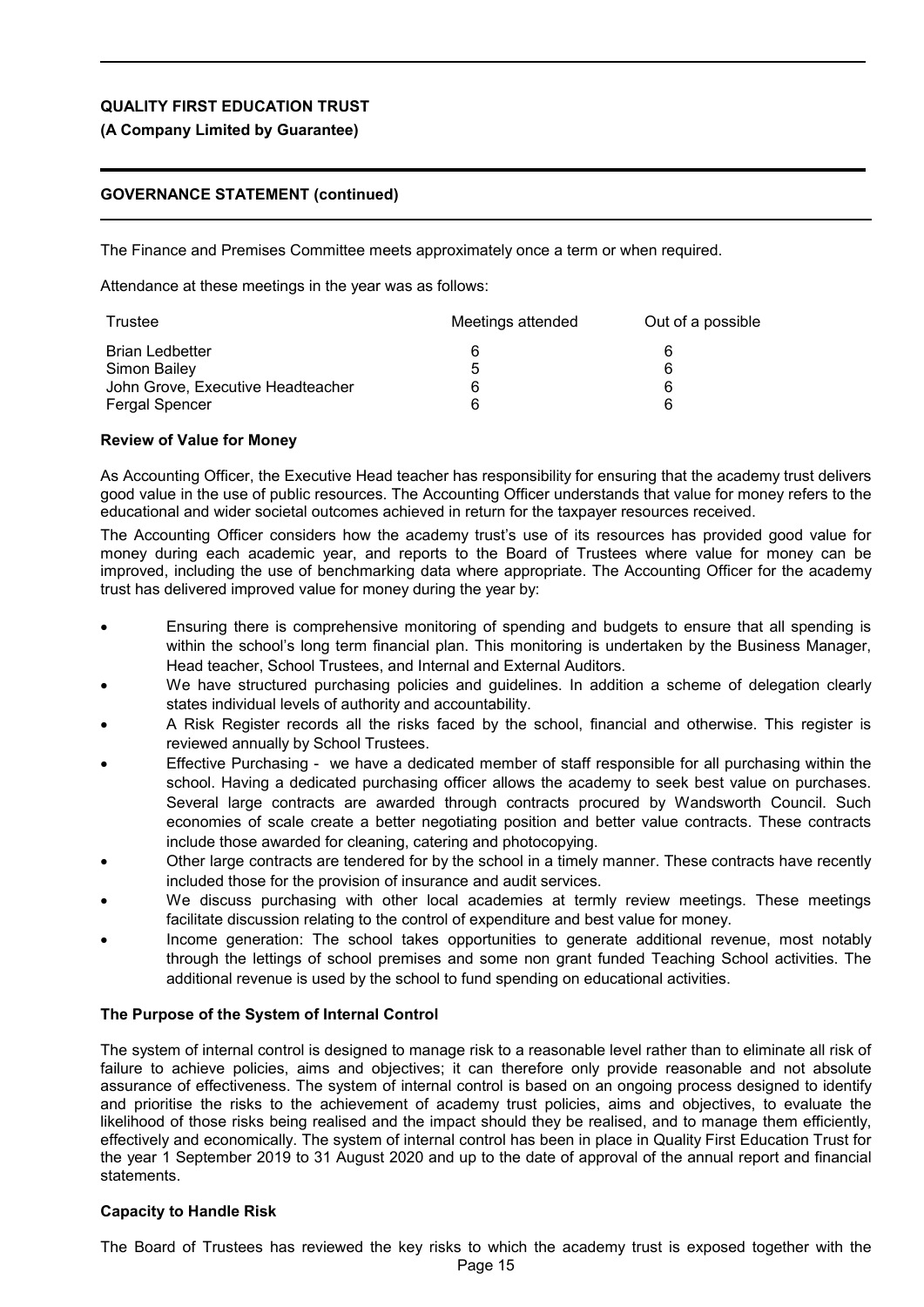## **(A Company Limited by Guarantee)**

## **GOVERNANCE STATEMENT (continued)**

operating, financial and compliance controls that have been implemented to mitigate those risks. The Board of Trustees is of the view that there is a formal ongoing process for identifying, evaluating and managing the academy trust's significant risks, that has been in place for the year 1 September 2019 to 31 August 2020 and up to the date of approval of the annual report and financial statements. This process is regularly reviewed by the Board of Trustees.

### **The Risk and Control Framework**

The academy trust's system of internal financial control is based on a framework of regular management information and administrative procedures including the segregation of duties and a system of delegation and accountability. In particular, it includes:

- comprehensive budgeting and monitoring systems with an annual budget and periodic financial reports which are reviewed and agreed by the Board of Trustees;
- regular reviews by the Finance and Audit Committee of reports which indicate financial performance against the forecasts and of major purchase plans, capital works and expenditure programmes;
- setting targets to measure financial and other performance;
- clearly defined purchasing (asset purchase or capital investment) guidelines.
- delegation of authority and segregation of duties;
- identification and management of risks.

The Board of Trustees has considered the need for a specific internal audit function and has decided to appoint an internal auditor. Each school within the MAT has received two internal audit visits during the year.

The internal auditor's role includes giving advice on financial matters and performing a range of checks on the academy trust's financial systems. In particular the checks carried out in the current period included:

- testing a sample of expenditure and income;
- checking and signing off petty cash and the Fund account;
- checking the payroll and staff contracts;
- providing a report and recommendations.

On a regular basis, the auditor reports to the Board of Trustees on the operation of the systems of control and on the discharge of the Board of Trustees' financial responsibilities.

### **Review of Effectiveness**

As Accounting Officer, the Executive Head teacher has responsibility for reviewing the effectiveness of the system of internal control. During the year in question the review has been informed by:

- the work of the internal auditor;
- the work of the external auditors;
- the work of the executive managers within the academy trust who have responsibility for the development and maintenance of the internal control framework.

The Accounting Officer has been advised of the implications of the result of their review of the system of internal control by the Finance and Audit Committee and a plan to ensure continuous improvement of the system is in place.

Approved by order of the members of the Board of Trustees on 28 January 2021

Le d brit

**Brian Ledbetter Chair of Trustees**

 $10^{-1}$ **John Grove**

**Accounting Officer**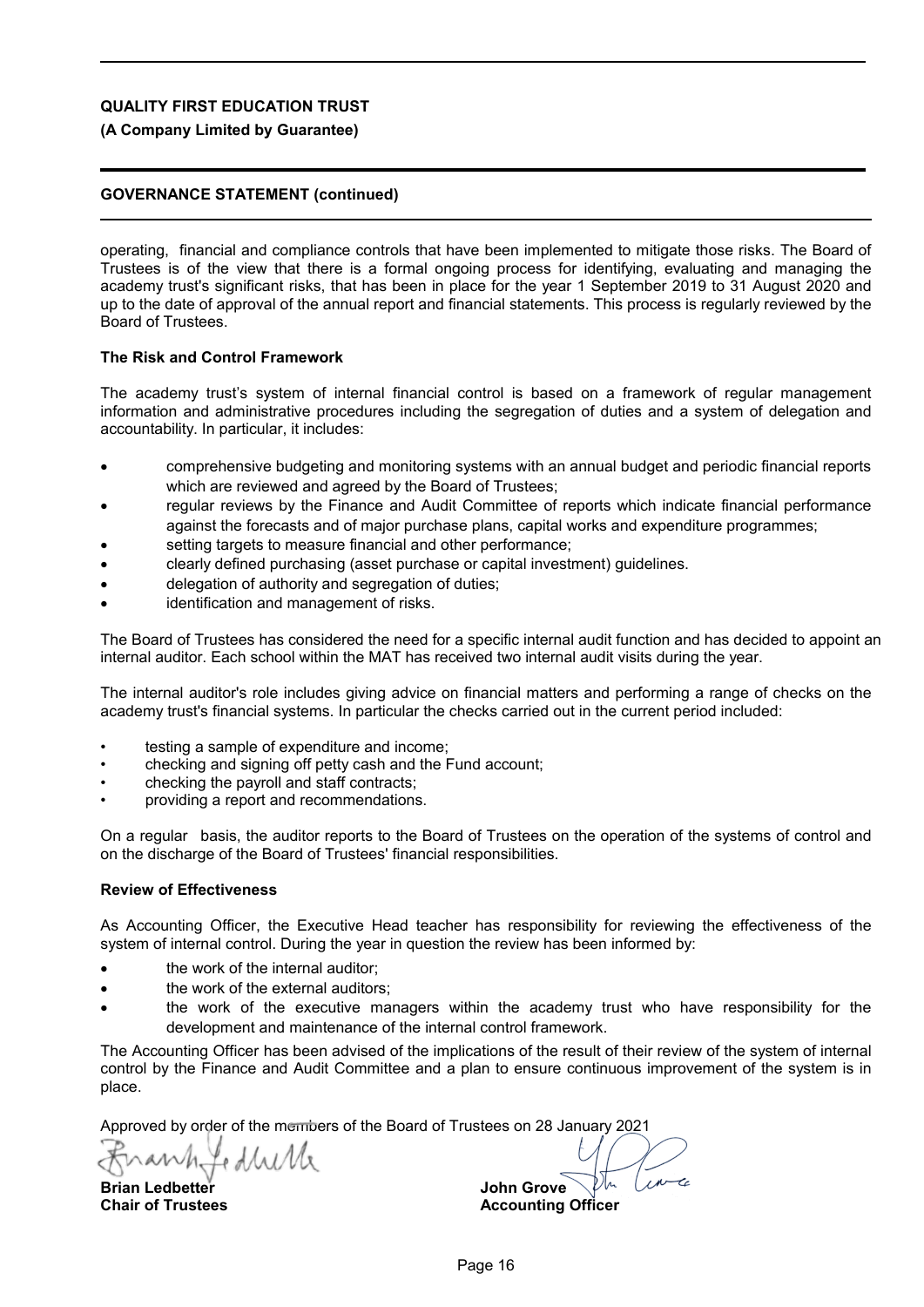## **(A Company Limited by Guarantee)**

# **STATEMENT ON REGULARITY, PROPRIETY AND COMPLIANCE**

As Accounting Officer of Quality First Education Trust I have considered my responsibility to notify the academy trust Board of Trustees and the Education & Skills Funding Agency (ESFA) of material irregularity, impropriety and non-compliance with terms and conditions of all funding received by the academy trust, under the funding agreement in place between the academy trust and the Secretary of State for Education. As part of my consideration I have had due regard to the requirements of the Academies Financial Handbook 2019.

I confirm that I and the academy trust Board of Trustees are able to identify any material irregular or improper use of funds by the academy trust, or material non-compliance with the terms and conditions of funding under the academy trust's funding agreement and the Academies Financial Handbook 2019.

I confirm that no instances of material irregularity, impropriety or funding non-compliance have been discovered to date. If any instances are identified after the date of this statement, these will be notified to the Board of Trustees and ESFA.

**John Grove Accounting Officer**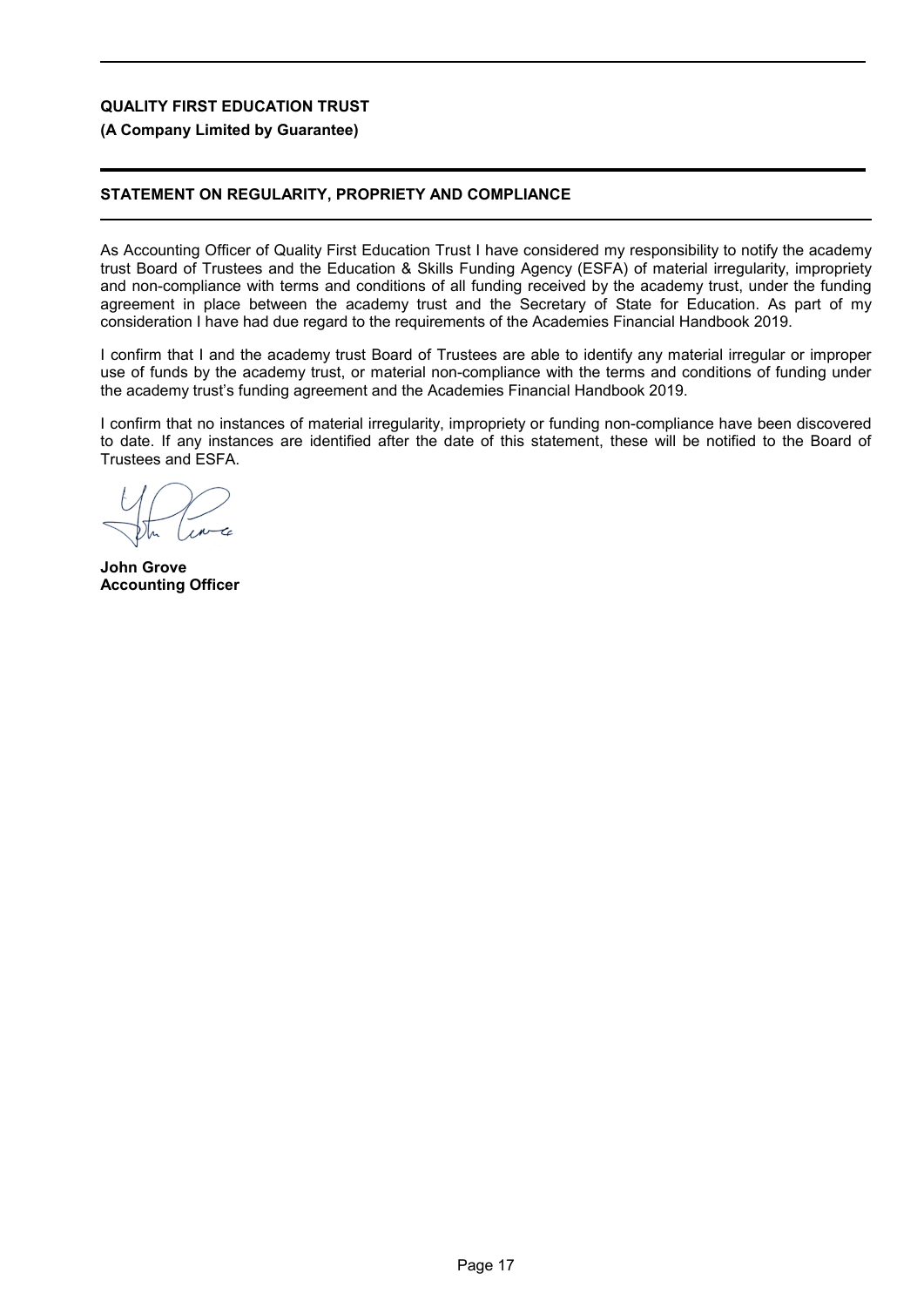## **(A Company Limited by Guarantee)**

### **STATEMENT OF TRUSTEES' RESPONSIBILITIES FOR THE YEAR ENDED 31 AUGUST 2020**

The Trustees (who are also the directors of the charitable company for the purposes of company law) are responsible for preparing the Trustees' Report and the financial statements in accordance with the Annual Accounts Direction issued by the Education & Skills Funding Agency, United Kingdom Accounting Standards (United Kingdom Generally Accepted Accounting Practice) and applicable law and regulations.

Company law requires the Trustees to prepare financial statements for each financial year. Under company law the Trustees must not approve the financial statements unless they are satisfied that they give a true and fair view of the state of affairs of the charitable company and of its incoming resources and application of resources, including its income and expenditure, for that period. In preparing these financial statements, the Trustees are required to:

- select suitable accounting policies and then apply them consistently;
- observe the methods and principles of the Charities SORP 2019 and the Academies Accounts Direction 2019 to 2020;
- make judgments and accounting estimates that are reasonable and prudent;
- state whether applicable UK Accounting Standards have been followed, subject to any material departures disclosed and explained in the financial statements;
- prepare the financial statements on the going concern basis unless it is inappropriate to presume that the charitable company will continue in business.

The Trustees are responsible for keeping adequate accounting records that are sufficient to show and explain the charitable company's transactions and disclose with reasonable accuracy at any time the financial position of the charitable company and enable them to ensure that the financial statements comply with the Companies Act 2006. They are also responsible for safeguarding the assets of the charitable company and hence for taking reasonable steps for the prevention and detection of fraud and other irregularities.

The Trustees are responsible for ensuring that in its conduct and operation the charitable company applies financial and other controls, which conform with the requirements both of propriety and of good financial management. They are also responsible for ensuring grants received from ESFA/DfE have been applied for the purposes intended.

The Trustees are responsible for the maintenance and integrity of the corporate and financial information included on the charitable company's website. Legislation in the United Kingdom governing the preparation and dissemination of financial statements may differ from legislation in other jurisdictions.

Approved by order of the members of the Board of Trustees on 28 January 2021 and signed on its behalf by:

Frankfeduck

**Brian Ledbetter Chair of Trustees**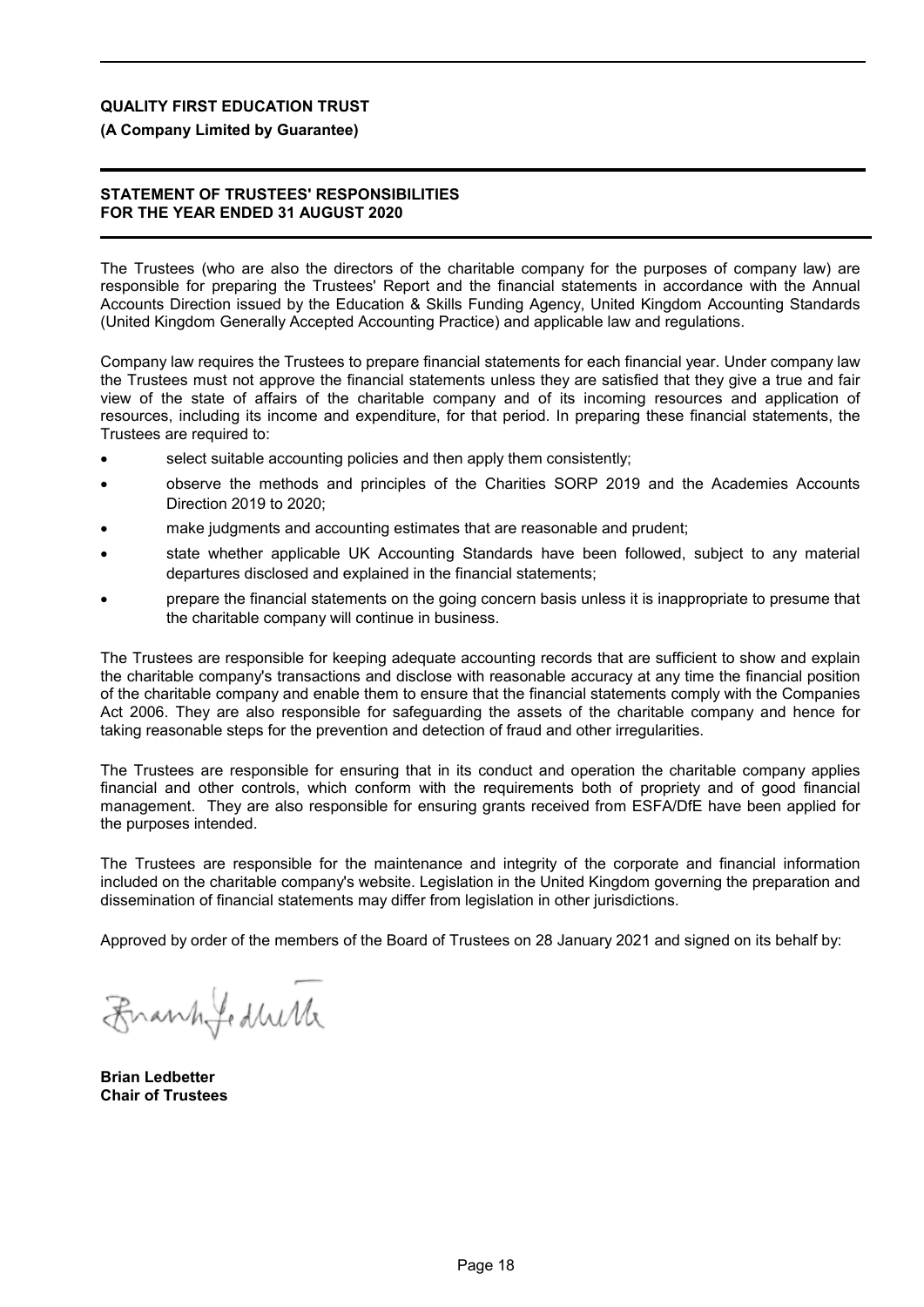## **(A Company Limited by Guarantee)**

## **INDEPENDENT AUDITORS' REPORT ON THE FINANCIAL STATEMENTS TO THE MEMBERS OF QUALITY FIRST EDUCATION TRUST**

## **Opinion**

We have audited the financial statements of Quality First Education Trust (the 'academy trust') for the year ended 31 August 2020 which comprise the Statement of Financial Activities incorporating Income and Expenditure Account, the Balance Sheet, the Statement of Cash Flows and the related notes, including a summary of significant accounting policies. The financial reporting framework that has been applied in their preparation is applicable law, United Kingdom Accounting Standards (United Kingdom Generally Accepted Accounting Practice), including Financial Reporting Standard 102 'The Financial Reporting Standard applicable in the UK and Republic of Ireland', the Charities SORP 2019 and the Academies Accounts Direction 2019 to 2020 issued by the Education & Skills Funding Agency.

In our opinion the financial statements:

- give a true and fair view of the state of the academy trust's affairs as at 31 August 2020 and of its incoming resources and application of resources, including its income and expenditure for the year then ended;
- have been properly prepared in accordance with United Kingdom Generally Accepted Accounting Practice; and
- have been prepared in accordance with the requirements of the Companies Act 2006, the Charities SORP 2019 and the Academies Accounts Direction 2019 to 2020 issued by the Education & Skills Funding Agency.

### **Basis for opinion**

We conducted our audit in accordance with International Standards on Auditing (UK) (ISAs (UK)) and applicable law. Our responsibilities under those standards are further described in the Auditors' responsibilities for the audit of the financial statements section of our report. We are independent of the academy in accordance with the ethical requirements that are relevant to our audit of the financial statements in the United Kingdom, including the Financial Reporting Council's Ethical Standard, and we have fulfilled our other ethical responsibilities in accordance with these requirements. We believe that the audit evidence we have obtained is sufficient and appropriate to provide a basis for our opinion.

### **Conclusions relating to going concern**

We have nothing to report in respect of the following matters in relation to which the ISAs (UK) require us to report to you where:

- the Trustees' use of the going concern basis of accounting in the preparation of the financial statements is not appropriate; or
- the Trustees have not disclosed in the financial statements any identified material uncertainties that may cast significant doubt about the academy's ability to continue to adopt the going concern basis of accounting for a period of at least twelve months from the date when the financial statements are authorised for issue.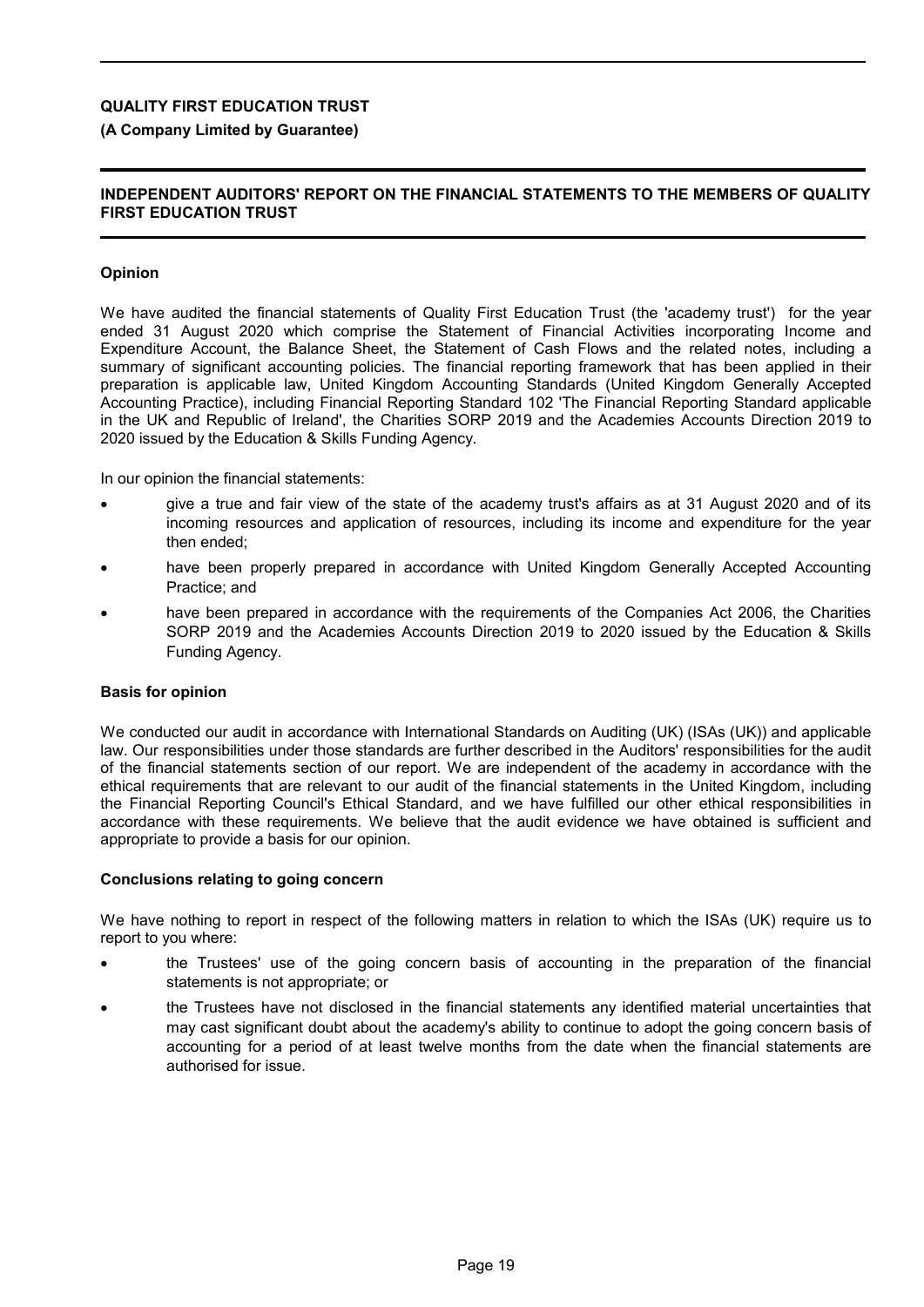## **(A Company Limited by Guarantee)**

## **INDEPENDENT AUDITORS' REPORT ON THE FINANCIAL STATEMENTS TO THE MEMBERS OF QUALITY FIRST EDUCATION TRUST**

### **Other information**

The Trustees are responsible for the other information. The other information comprises the information included in the Annual Report, other than the financial statements and our Auditors' Report thereon. Our opinion on the financial statements does not cover the other information and, except to the extent otherwise explicitly stated in our report, we do not express any form of assurance conclusion thereon.

In connection with our audit of the financial statements, our responsibility is to read the other information and, in doing so, consider whether the other information is materially inconsistent with the financial statements or our knowledge obtained in the audit or otherwise appears to be materially misstated. If we identify such material inconsistencies or apparent material misstatements, we are required to determine whether there is a material misstatement in the financial statements or a material misstatement of the other information. If, based on the work we have performed, we conclude that there is a material misstatement of this other information, we are required to report that fact.

We have nothing to report in this regard.

### **Opinion on other matters prescribed by the Companies Act 2006**

In our opinion, based on the work undertaken in the course of the audit:

- the information given in the Trustees' Report for the financial year for which the financial statements are prepared is consistent with the financial statements.
- the Trustees' Report has been prepared in accordance with applicable legal requirements.

### **Matters on which we are required to report by exception**

In the light of our knowledge and understanding of the academy and its environment obtained in the course of the audit, we have not identified material misstatements in the Trustees' Report.

We have nothing to report in respect of the following matters in relation to which the Companies Act 2006 requires us to report to you if, in our opinion:

- adequate accounting records have not been kept, or returns adequate for our audit have not been received from branches not visited by us; or
- the financial statements are not in agreement with the accounting records and returns; or
- certain disclosures of Trustees' remuneration specified by law are not made; or
- we have not received all the information and explanations we require for our audit.

### **Responsibilities of trustees**

As explained more fully in the Statement of Trustees' Responsibilities, the Trustees (who are also the directors of the academy for the purposes of company law) are responsible for the preparation of the financial statements and for being satisfied that they give a true and fair view, and for such internal control as the Trustees determine is necessary to enable the preparation of financial statements that are free from material misstatement, whether due to fraud or error.

In preparing the financial statements, the Trustees are responsible for assessing the academy's ability to continue as a going concern, disclosing, as applicable, matters related to going concern and using the going concern basis of accounting unless the Trustees either intend to liquidate the academy or to cease operations, or have no realistic alternative but to do so.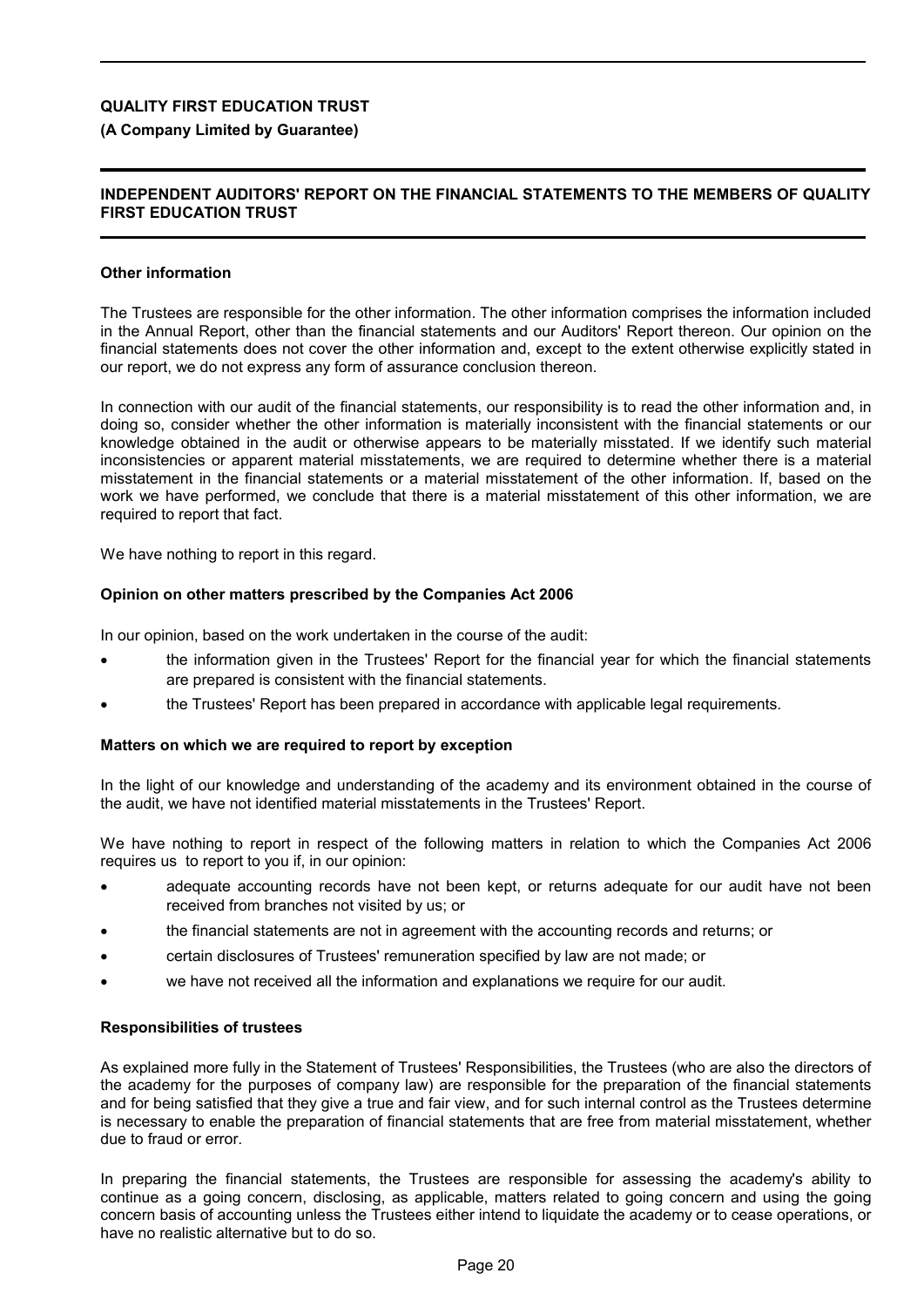## **(A Company Limited by Guarantee)**

## **INDEPENDENT AUDITORS' REPORT ON THE FINANCIAL STATEMENTS TO THE MEMBERS OF QUALITY FIRST EDUCATION TRUST**

#### **Auditors' responsibilities for the audit of the financial statements**

Our objectives are to obtain reasonable assurance about whether the financial statements as a whole are free from material misstatement, whether due to fraud or error, and to issue an Auditors' Report that includes our opinion. Reasonable assurance is a high level of assurance, but is not a guarantee that an audit conducted in accordance with ISAs (UK) will always detect a material misstatement when it exists. Misstatements can arise from fraud or error and are considered material if, individually or in the aggregate, they could reasonably be expected to influence the economic decisions of users taken on the basis of these financial statements.

A further description of our responsibilities for the audit of the financial statements is located on the Financial Reporting Council's website at: www.frc.org.uk/auditorsresponsibilities. This description forms part of our Auditors' Report.

### **Use of our report**

This report is made solely to the academy trust's members, as a body, in accordance with Chapter 3 of Part 16 of the Companies Act 2006. Our audit work has been undertaken so that we might state to the academy trust those matters we are required to state to them in an Auditors' Report and for no other purpose. To the fullest extent permitted by law, we do not accept or assume responsibility to anyone other than the academy trust and its members, as a body, for our audit work, for this report, or for the opinions we have formed.

 $\mu$  Witn

Thomas Wilson (Senior Statutory Auditor) for and on behalf of **Haysmacintyre LLP** Statutory Auditors 10 Queen Street Place London EC4R 1AG 29 January 2021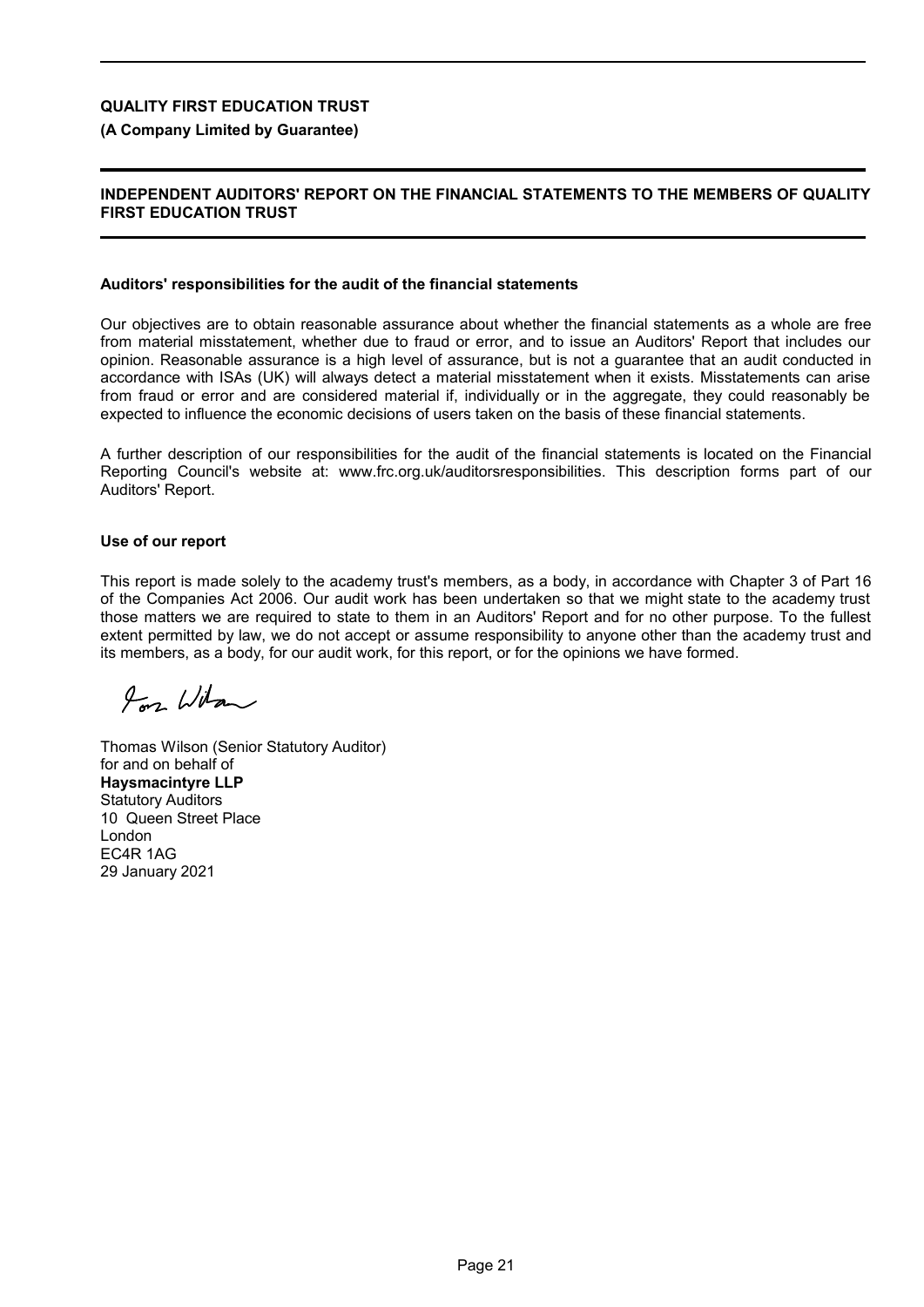**(A Company Limited by Guarantee)**

# **INDEPENDENT REPORTING ACCOUNTANTS' ASSURANCE REPORT ON REGULARITY TO QUALITY FIRST EDUCATION TRUST AND THE EDUCATION & SKILLS FUNDING AGENCY**

In accordance with the terms of our engagement letter dated 13 November 2019 and further to the requirements of the Education & Skills Funding Agency (ESFA) as included in the Academies Accounts Direction 2019 to 2020, we have carried out an engagement to obtain limited assurance about whether the expenditure disbursed and income received by Quality First Education Trust during the year 1 September 2019 to 31 August 2020 have been applied to the purposes identified by Parliament and the financial transactions conform to the authorities which govern them.

This report is made solely to Quality First Education Trust and the ESFA in accordance with the terms of our engagement letter. Our work has been undertaken so that we might state to Quality First Education Trust and the ESFA those matters we are required to state in a report and for no other purpose. To the fullest extent permitted by law, we do not accept or assume responsibility to anyone other than Quality First Education Trust and the ESFA, for our work, for this report, or for the conclusion we have formed.

### **Respective responsibilities of Quality First Education Trust's accounting officer and the reporting accountants**

The Accounting Officer is responsible, under the requirements of Quality First Education Trust's funding agreement with the Secretary of State for Education dated 1 October 2011 for Belleville Primary School, 11 July 2017 for Belleville Wix Academy, 25 July 2017 for Alton School and 1 November 2017 for Churchfields Primary School, and the Academies Financial Handbook extant from 1 September 2019, for ensuring that expenditure disbursed and income received is applied for the purposes intended by Parliament and the financial transactions conform to the authorities which govern them.

Our responsibilities for this engagement are established in the United Kingdom by our profession's ethical guidance and are to obtain limited assurance and report in accordance with our engagement letter and the requirements of the Academies Accounts Direction 2019 to 2020. We report to you whether anything has come to our attention in carrying out our work which suggests that in all material respects, expenditure disbursed and income received during the year 1 September 2019 to 31 August 2020 have not been applied to purposes intended by Parliament or that the financial transactions do not conform to the authorities which govern them.

## **Approach**

We conducted our engagement in accordance with the Academies Accounts Direction 2019 to 2020 issued by the ESFA. We performed a limited assurance engagement as defined in our engagement letter.

The objective of a limited assurance engagement is to perform such procedures as to obtain information and explanations in order to provide us with sufficient appropriate evidence to express a negative conclusion on regularity.

A limited assurance engagement is more limited in scope than a reasonable assurance engagement and consequently does not enable us to obtain assurance that we would become aware of all significant matters that might be identified in a reasonable assurance engagement. Accordingly, we do not express a positive opinion.

Our engagement includes examination, on a test basis, of evidence relevant to the regularity and propriety of the academy's income and expenditure.

The work undertaken to draw to our conclusion includes:

- Assessment of the control environment operated by the academy trust.
- Walkthrough testing of controls to ensure operational effectiveness.
- Substantive testing on a sample of expenditure items, ensuring expenditure is in accordance with the funding agreement and appropriately authorised.
	- Detailed testing on a selection of credit card statements and expense claims.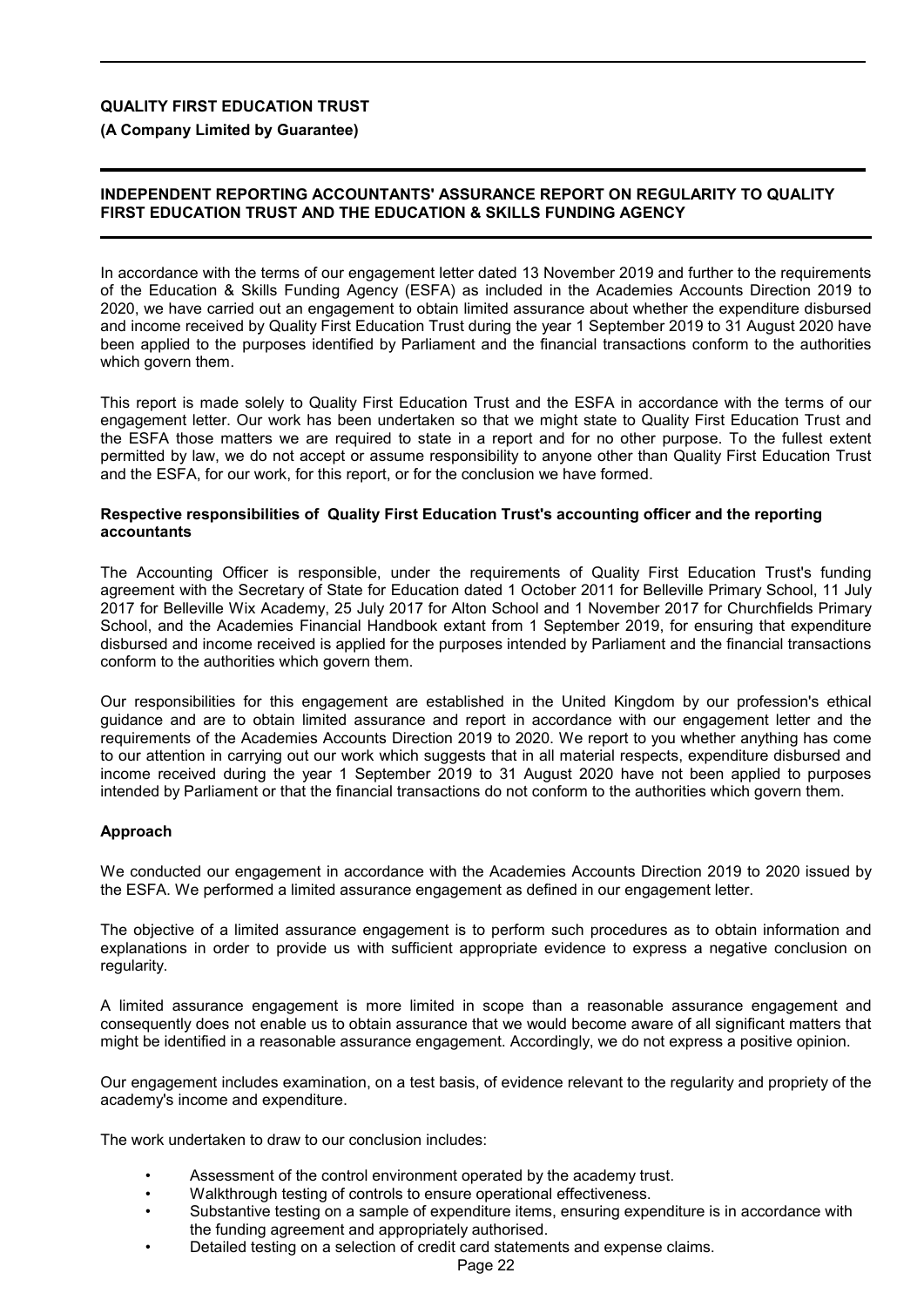**(A Company Limited by Guarantee)**

## **INDEPENDENT REPORTING ACCOUNTANTS' ASSURANCE REPORT ON REGULARITY TO QUALITY FIRST EDUCATION TRUST AND THE EDUCATION & SKILLS FUNDING AGENCY (continued)**

• Review of minutes, bank certificates and related party declarations provided by Trustees and senior management.

## **Conclusion**

In the course of our work, nothing has come to our attention which suggests that in all material respects the expenditure disbursed and income received during the year 1 September 2019 to 31 August 2020 have not been applied to purposes intended by Parliament and the financial transactions do not conform to the authorities which govern them.

Hagmatre LLP

**Haysmacintyre LLP** Reporting Accountants 10 Queen Street Place London EC4R 1AG

29 January 2021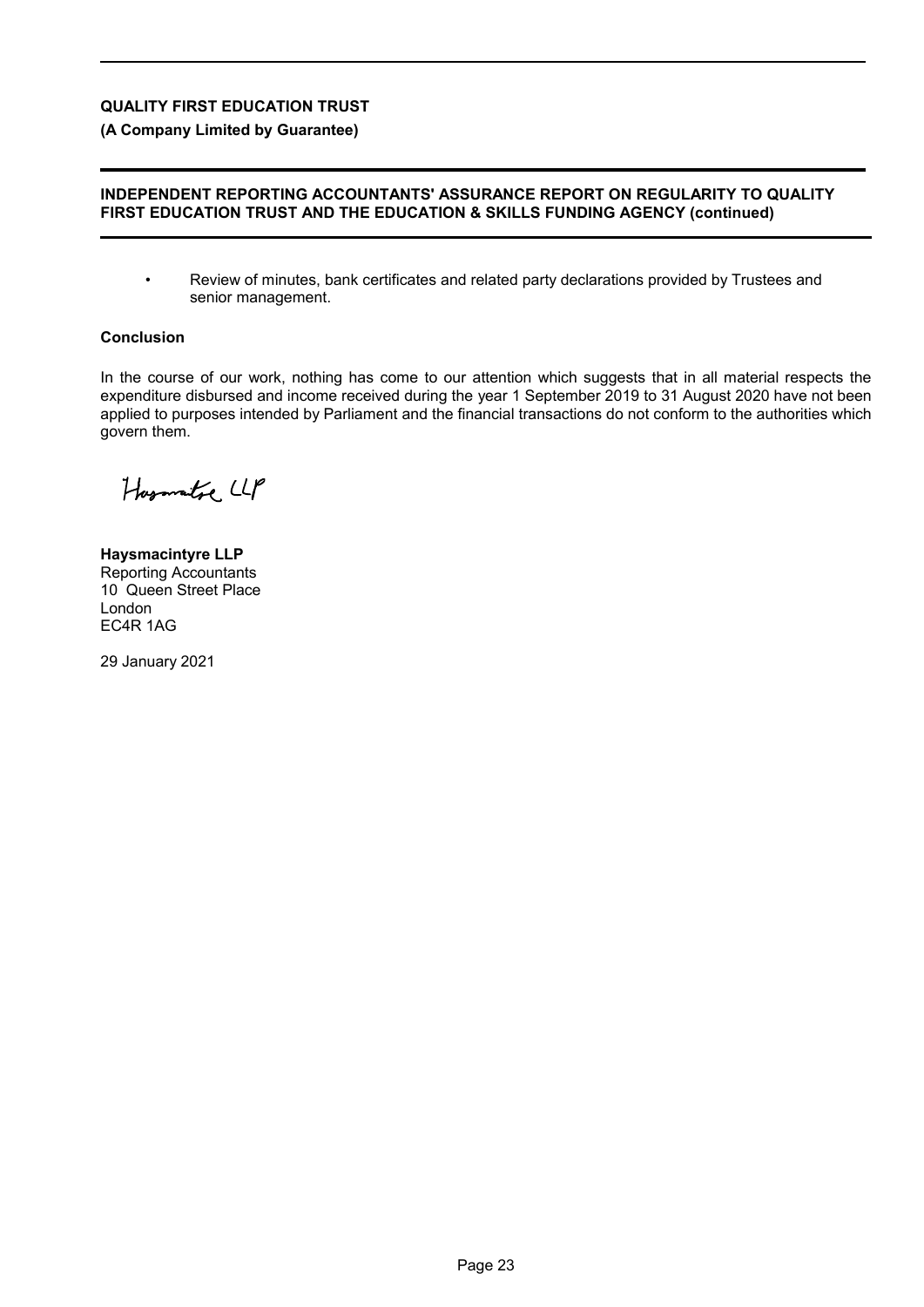# **(A Company Limited by Guarantee)**

## **STATEMENT OF FINANCIAL ACTIVITIES INCORPORATING INCOME AND EXPENDITURE ACCOUNT FOR THE YEAR ENDED 31 AUGUST 2020**

| <b>INCOME FROM:</b>                                                                 | Note           | Unrestricted<br>funds<br>2020<br>£ | Restricted<br>funds<br>2020<br>£ | Restricted<br>fixed asset<br>funds<br>2020<br>£ | Total<br>funds<br>2020<br>£ | Total<br>funds<br>2019<br>£ |
|-------------------------------------------------------------------------------------|----------------|------------------------------------|----------------------------------|-------------------------------------------------|-----------------------------|-----------------------------|
| Donations and capital grants                                                        | 2              | 58,771                             |                                  | 97,839                                          | 156,610                     | 140,884                     |
| Charitable activities:<br>Funding for the academy<br>trust's educational operations | 3              | 455,913                            | 10,632,593                       |                                                 | 11,088,506                  | 11,025,051                  |
| Teaching schools                                                                    |                | 11,799                             | 499,764                          |                                                 | 511,563                     | 796,424                     |
| Other trading activities<br>Investments                                             | 4<br>5         | 472,512<br>3,062                   |                                  |                                                 | 472,512<br>3,062            | 535,075<br>684              |
| Other income                                                                        |                | 131,114                            |                                  |                                                 | 131,114                     | 73,328                      |
| <b>TOTAL INCOME</b>                                                                 |                | 1,133,171                          | 11,132,357                       | 97,839                                          | 12,363,367                  | 12,571,446                  |
|                                                                                     |                |                                    |                                  |                                                 |                             |                             |
| <b>EXPENDITURE ON:</b>                                                              |                |                                    |                                  |                                                 |                             |                             |
| Raising funds<br>Charitable activities:<br>Academy Trust educational                |                | 26,685                             |                                  |                                                 | 26,685                      | 33,475                      |
| operations<br>Teaching schools                                                      |                | 1,156,031<br>57,194                | 11,195,988<br>575,369            | 954,012                                         | 13,306,031<br>632,563       | 12,267,366<br>913,630       |
| <b>TOTAL EXPENDITURE</b>                                                            | $\overline{7}$ | 1,239,910                          | 11,771,357                       | 954,012                                         | 13,965,279                  | 13,214,471                  |
| <b>NET EXPENDITURE BEFORE</b><br><b>TRANSFERS</b><br>Transfers between Funds        | 17             | (106, 739)<br>(83, 281)            | (639,000)                        | (856, 173)<br>83,281                            | (1,601,912)                 | (643, 025)                  |
| <b>NET EXPENDITURE BEFORE</b><br><b>OTHER RECOGNISED</b><br><b>GAINS AND LOSSES</b> |                | (190, 020)                         | (639,000)                        | (772, 892)                                      | (1,601,912)                 | (643, 025)                  |
| Actuarial gains/(losses) on<br>defined benefit pension<br>schemes                   | 21             |                                    | (50,000)                         |                                                 | (50,000)                    | (729,000)                   |
| <b>NET MOVEMENT IN FUNDS</b>                                                        |                | (190, 020)                         | (689,000)                        | (772, 892)                                      | (1,651,912)                 | (1,372,025)                 |
| <b>RECONCILIATION OF FUNDS:</b><br>Total funds brought forward                      |                | 2,457,246                          | (3, 150, 000)                    | 36,401,340                                      | 35,708,586                  | 37,080,611                  |
| <b>TOTAL FUNDS CARRIED</b>                                                          |                |                                    |                                  |                                                 |                             |                             |
| <b>FORWARD</b>                                                                      |                | 2,267,226                          | (3,839,000)                      | 35,628,448                                      | 34,056,674                  | 35,708,586                  |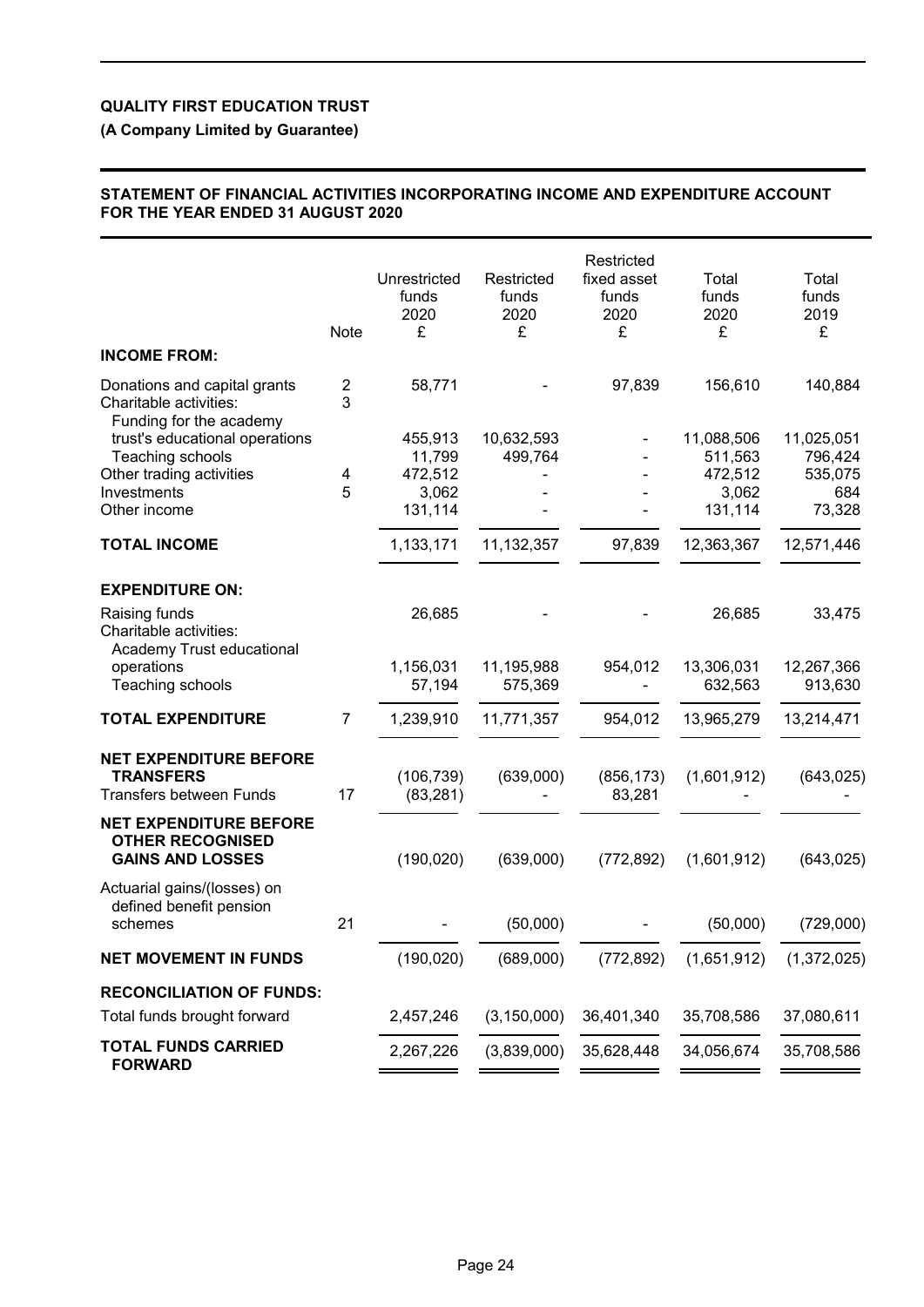**(A Company Limited by Guarantee) REGISTERED NUMBER: 07768645**

### **BALANCE SHEET AS AT 31 AUGUST 2020**

|                                                                  |             | 2020        |             | 2019          |               |
|------------------------------------------------------------------|-------------|-------------|-------------|---------------|---------------|
|                                                                  | <b>Note</b> | £           | £           | £             | £             |
| <b>FIXED ASSETS</b>                                              |             |             |             |               |               |
| Tangible assets                                                  | 13          |             | 35,628,448  |               | 36,453,239    |
| <b>CURRENT ASSETS</b>                                            |             |             |             |               |               |
| <b>Stocks</b>                                                    | 14          | 21,386      |             | 22,278        |               |
| <b>Debtors</b>                                                   | 15          | 162,568     |             | 506,483       |               |
| Cash at bank and in hand                                         |             | 2,926,440   |             | 2,629,897     |               |
|                                                                  |             | 3,110,394   |             | 3,158,658     |               |
| <b>CREDITORS: amounts falling due within</b><br>one year         | 16          | (843, 168)  |             | (753, 311)    |               |
| <b>NET CURRENT ASSETS</b>                                        |             |             | 2,267,226   |               | 2,405,347     |
| <b>TOTAL ASSETS LESS CURRENT LIABILITIES</b>                     |             |             | 37,895,674  |               | 38,858,586    |
| Defined benefit pension scheme liability                         | 21          |             | (3,839,000) |               | (3, 150, 000) |
| <b>NET ASSETS INCLUDING PENSION</b><br><b>SCHEME LIABILITIES</b> |             |             | 34,056,674  |               | 35,708,586    |
| <b>FUNDS OF THE ACADEMY</b>                                      |             |             |             |               |               |
| Restricted funds:                                                |             |             |             |               |               |
| Restricted funds excluding pension liability                     |             | 35,628,448  |             | 36,401,340    |               |
| Pension reserve                                                  |             | (3,839,000) |             | (3, 150, 000) |               |
| <b>Total restricted funds</b>                                    |             |             | 31,789,448  |               | 33,251,340    |
| <b>Unrestricted funds</b>                                        | 17          |             | 2,267,226   |               | 2,457,246     |
| <b>TOTAL FUNDS</b>                                               |             |             | 34,056,674  |               | 35,708,586    |

The financial statements on pages 24 to 48 were approved by the Trustees, and authorised for issue, on 28 January 2021 and are signed on their behalf, by:

fedhirla  $\mathcal{W}$  $\mathcal{F}$ 

**Brian Ledbetter Chair of Trustees**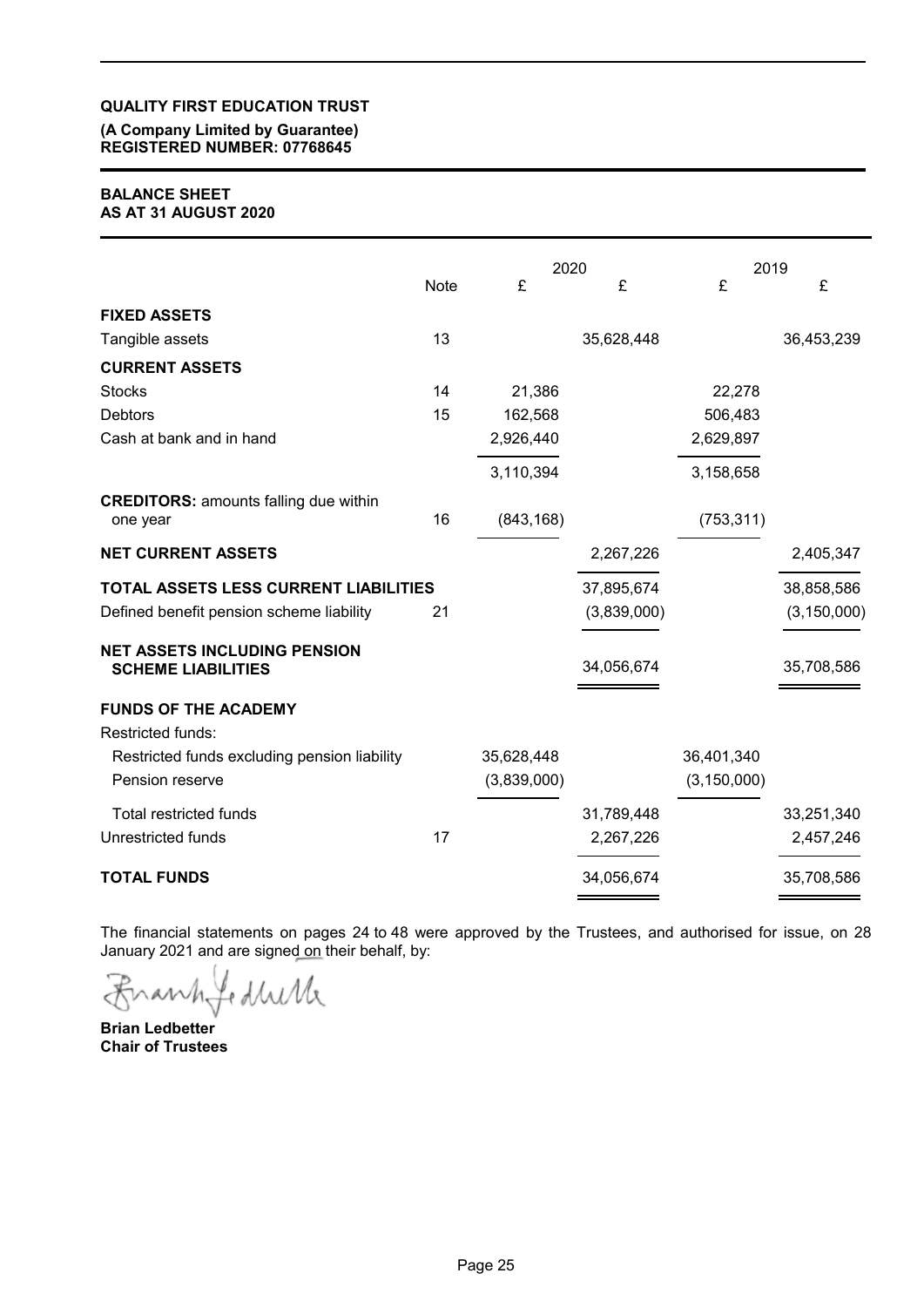# **(A Company Limited by Guarantee)**

## **STATEMENT OF CASH FLOWS FOR THE YEAR ENDED 31 AUGUST 2020**

|                                                                    | <b>Note</b> | 2020<br>£           | 2019<br>£          |
|--------------------------------------------------------------------|-------------|---------------------|--------------------|
| Cash flows from operating activities                               |             |                     |                    |
| Net cash provided by operating activities                          | 19          | 227,023             | 660,207            |
| Cash flows from investing activities:                              |             |                     |                    |
| Dividends, interest and rents from investments                     |             | 3.062               | 684                |
| Purchase of tangible fixed assets<br>Capital grants from DfE Group |             | (31, 381)<br>97,839 | (51,900)<br>15,980 |
| Net cash provided by/(used in) investing activities                |             | 69,520              | (35, 236)          |
| Change in cash and cash equivalents in the year                    |             | 296.543             | 624,971            |
| Cash and cash equivalents brought forward                          |             | 2,629,897           | 2,004,926          |
| Cash and cash equivalents carried forward                          |             | 2,926,440           | 2,629,897          |
|                                                                    |             |                     |                    |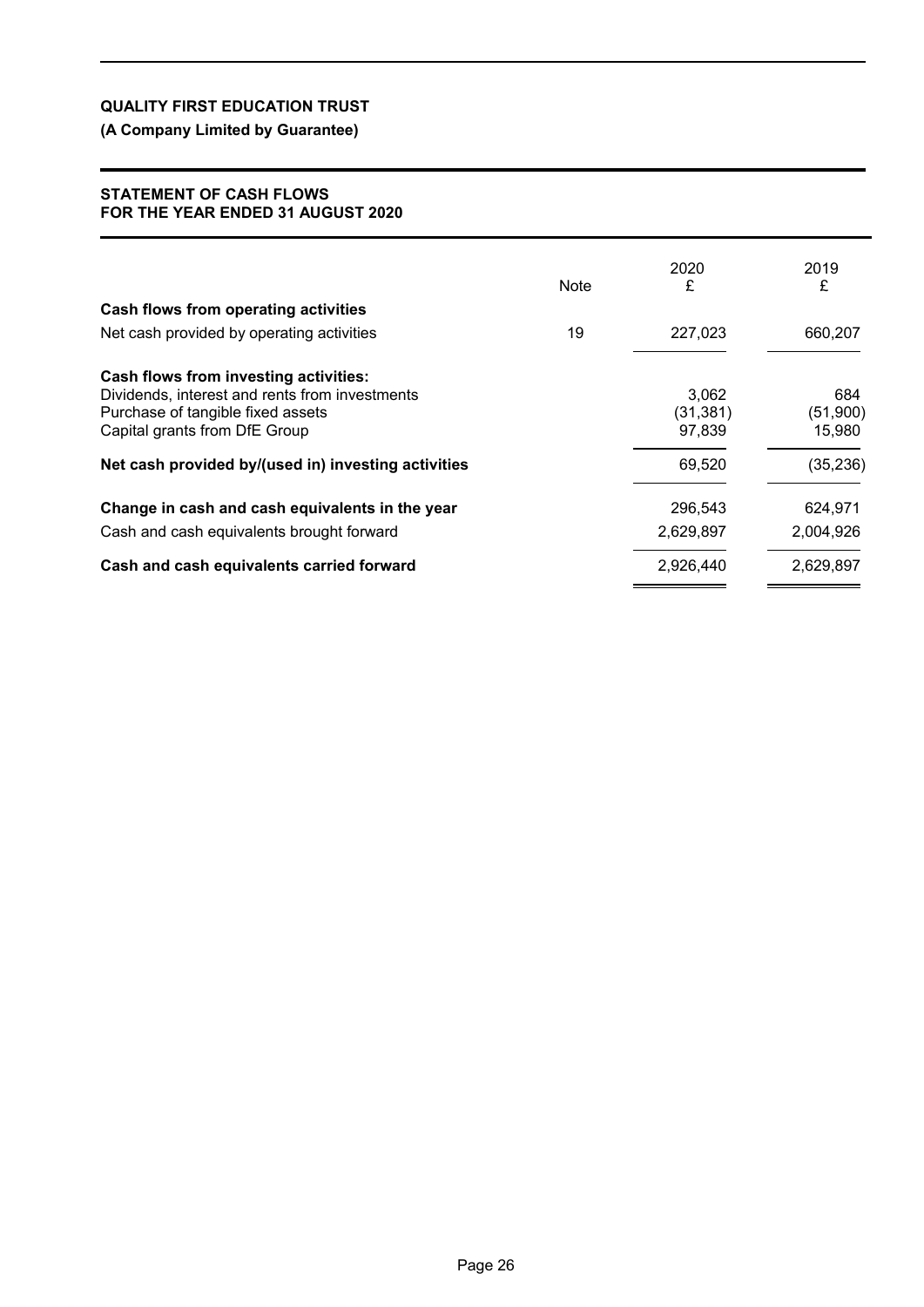## **(A Company Limited by Guarantee)**

### **NOTES TO THE FINANCIAL STATEMENTS FOR THE YEAR ENDED 31 AUGUST 2020**

### **1. ACCOUNTING POLICIES**

A summary of the principal accounting policies adopted (which have been applied consistently, except where noted), judgments and key sources of estimation uncertainty, is set out below.

### **1.1 Basis of preparation of financial statements**

The financial statements of the academy trust, which is a public benefit entity under FRS 102, have been prepared under the historical cost convention in accordance with the Financial Reporting Standard Applicable in the UK and Republic of Ireland (FRS 102), the Accounting and Reporting by Charities: Statement of Recommended Practice applicable to charities preparing their accounts in accordance with the Financial Reporting Standard applicable in the UK and Republic of Ireland (FRS 102) (Charities SORP (FRS 102)), the Academies Accounts Direction 2019 to 2020 issued by ESFA, the Charities Act 2011 and the Companies Act 2006.

Quality First Education Trust constitutes a public benefit entity as defined by FRS 102.

### **1.2 Going concern**

The Trustees assess whether the use of going concern is appropriate, i.e. whether there are any material uncertainties related to events or conditions that may cast significant doubt on the ability of the academy to continue as a going concern. The Trustees make this assessment in respect of a period of at least one year from the date of authorisation for issue of the financial statements and have concluded that the academy trust has adequate resources to continue in operational existence for the foreseeable future and there are no material uncertainties about the academy trust's ability to continue as a going concern, thus they continue to adopt the going concern basis of accounting in preparing the financial statements.

### **1.3 Income**

All income is recognised once the academy has entitlement to the income, it is probable that the income will be received and the amount of income receivable can be measured reliably.

Grants are included in the Statement of Financial Activities on a receivable basis. The balance of income received for specific purposes but not expended during the period is shown in the relevant funds on the Balance Sheet. Where income is received in advance of entitlement of receipt, its recognition is deferred and included in creditors as deferred income. Where entitlement occurs before income is received, the income is accrued.

General Annual Grant is recognised in full in the Statement of Financial Activities in the year for which it is receivable and any abatement in respect of the period is deducted from income and recognised as a liability.

Capital grants are recognised when there is entitlement and are not deferred over the life of the asset on which they are expended. Unspent amounts of capital grant are reflected in the balance in the restricted fixed asset fund.

Donations are recognised on a receivable basis where receipt is probable and the amount can be reliably measured.

Other income, including the hire of facilities, is recognised in the period in which it is receivable and to the extent the goods have been provided or on completion of the service.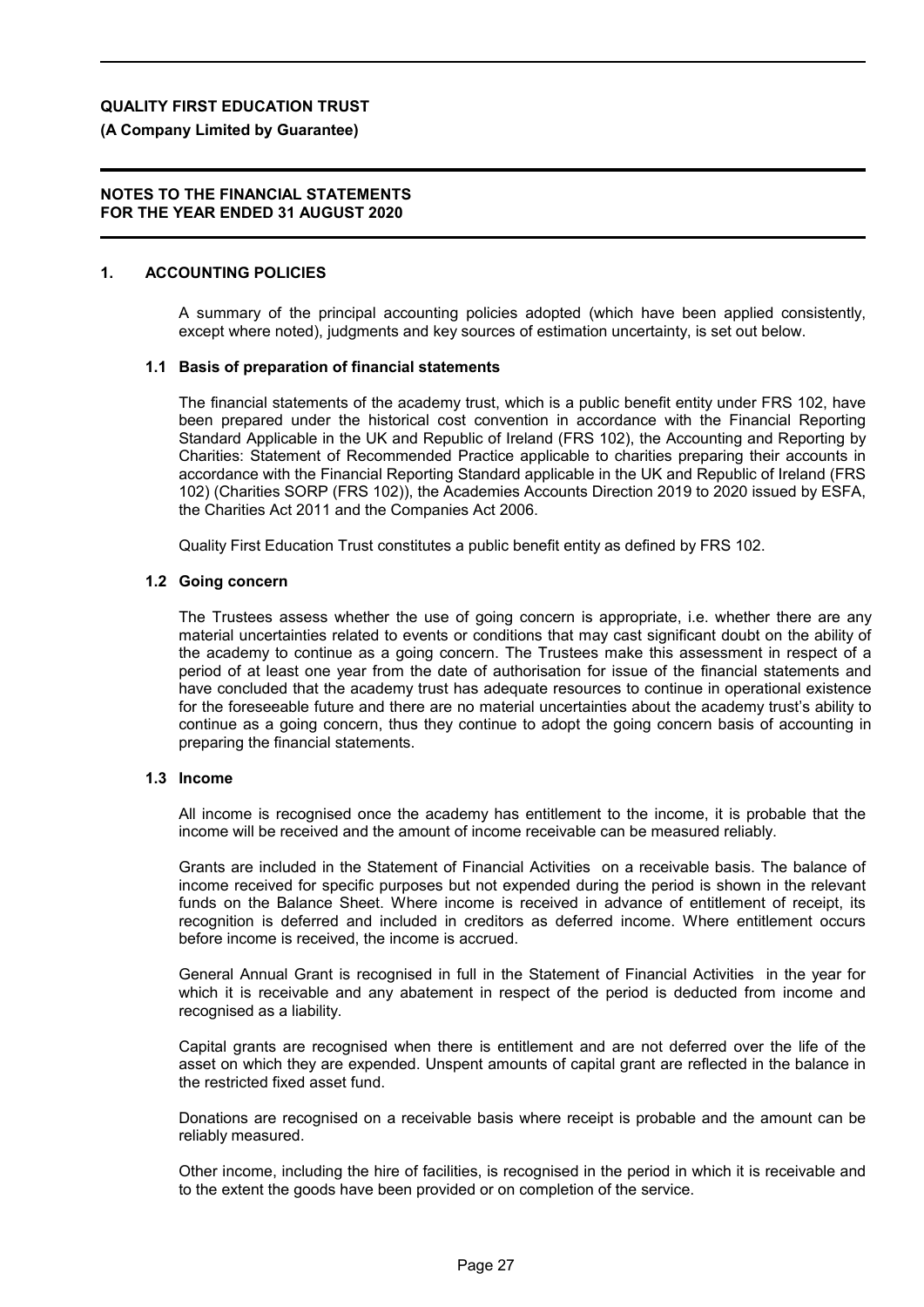**(A Company Limited by Guarantee)**

## **NOTES TO THE FINANCIAL STATEMENTS FOR THE YEAR ENDED 31 AUGUST 2020**

### **1. ACCOUNTING POLICIES (continued)**

#### **1.4 Expenditure**

Expenditure is recognised once there is a legal or constructive obligation to transfer economic benefit to a third party, it is probable that a transfer of economic benefits will be required in settlement and the amount of the obligation can be measured reliably. Expenditure is classified by activity. The costs of each activity are made up of the total of direct costs and shared costs, including support costs involved in undertaking each activity. Direct costs attributable to a single activity are allocated directly to that activity. Shared costs which contribute to more than one activity and support costs which are not attributable to a single activity are apportioned between those activities on a basis consistent with the use of resources. Central staff costs are allocated on the basis of time spent, and depreciation charges allocated on the portion of the asset's use.

Expenditure on raising funds includes all expenditure incurred by the academy to raise funds for its charitable purposes and includes costs of all fundraising activities events and non-charitable trading.

Expenditure on charitable activities are costs incurred on the academy's educational operations, including support costs and those costs relating to the governance of the academy appointed to charitable activities.

All expenditure is inclusive of irrecoverable VAT.

### **1.5 Tangible fixed assets and depreciation**

All assets costing more than £5,000 are capitalised and are carried at cost, net of depreciation and any provision for impairment.

Where tangible fixed assets have been acquired with the aid of specific grants, either from the government or from the private sector, they are included in the Balance Sheet at cost and depreciated over their expected useful economic life. Where there are specific conditions attached to the funding requiring the continued use of the asset, the related grants are credited to a restricted fixed asset fund in the Statement of Finacial Activities and carried forward in the Balance Sheet. Depreciation on the relevant assets is charged directly to the restricted fixed asset fund in the Statement of Financial Activities incorporating Income and Expenditure Account Where tangible fixed assets have been acquired with unrestricted funds, depreciation on such assets is charged to the unrestricted fund.

Depreciation is provided on all tangible fixed assets at rates calculated to write off the cost of these assets, less their estimated residual value, over their expected useful lives on the following bases:

| Leasehold property            | $\overline{\phantom{0}}$ | 2%         |
|-------------------------------|--------------------------|------------|
| <b>Furniture and fixtures</b> | $\sim$                   | 25%        |
| Motor vehicles                |                          | <b>20%</b> |

A review for impairment of a fixed asset is carried out if events or changes in circumstances indicate that the carrying value of any fixed asset may not be recoverable. Shortfalls between the carrying value of fixed assets and their recoverable amounts are recognised as impairments. Impairment losses are recognised in the Statement of Financial Activities incorporating Income and Expenditure Account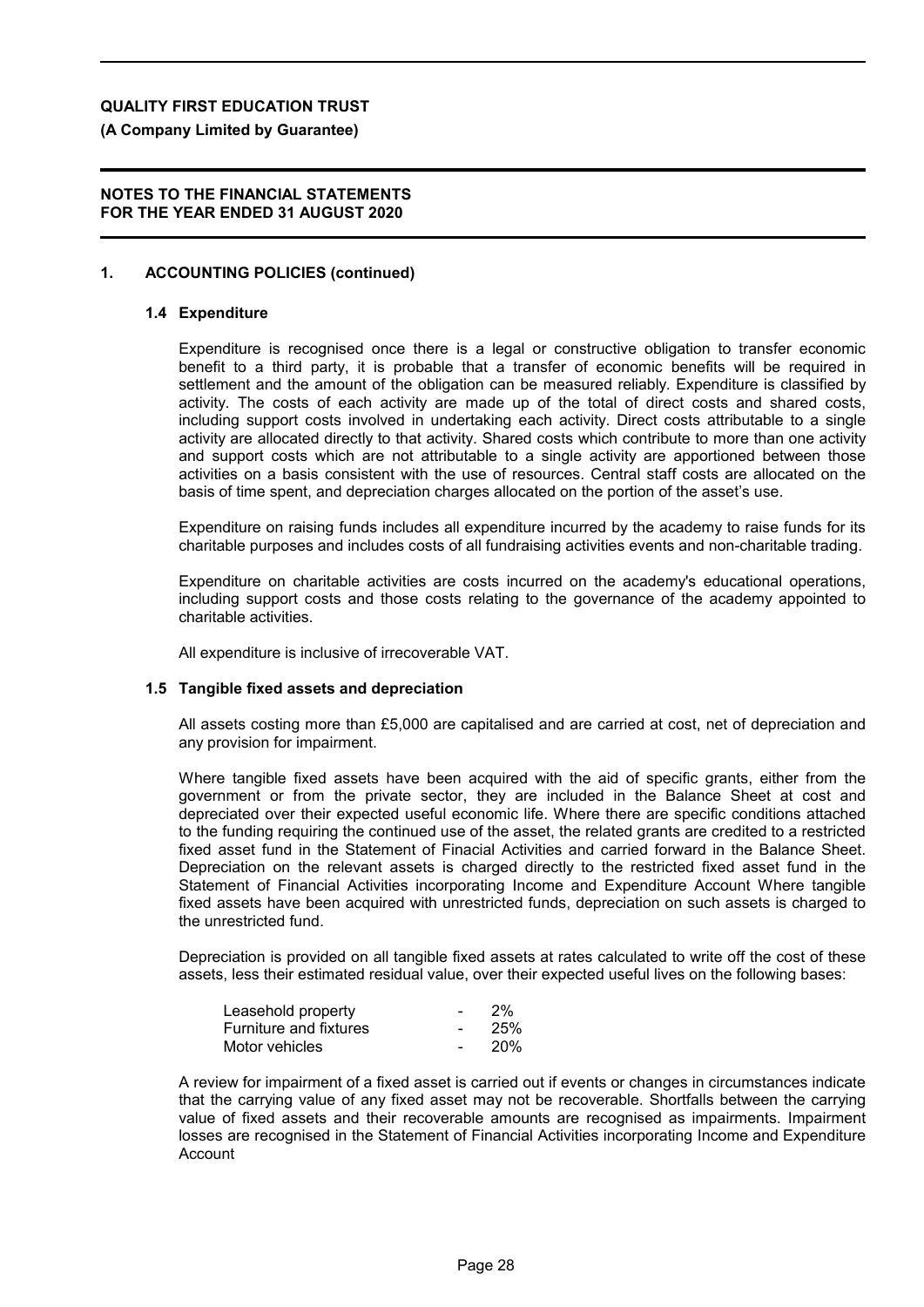## **(A Company Limited by Guarantee)**

## **NOTES TO THE FINANCIAL STATEMENTS FOR THE YEAR ENDED 31 AUGUST 2020**

## **1. ACCOUNTING POLICIES (continued)**

#### **1.6 Stocks**

Stocks are valued at the lower of cost and net realisable value after making due allowance for obsolete and slow-moving stocks.

### **1.7 Debtors**

Trade and other debtors are recognised at the settlement amount after any trade discount offered. Prepayments are valued at the amount prepaid net of any trade discounts due.

### **1.8 Cash at Bank and in hand**

Cash at bank and in hand includes cash and short term highly liquid investments with a short maturity of three months or less from the date of acquisition or opening of the deposit or similar account.

### **1.9 Liabilities and provisions**

Liabilities and provisions are recognised when there is an obligation at the Balance Sheet date as a result of a past event, it is probable that a transfer of economic benefit will be required in settlement, and the amount of the settlement can be estimated reliably. Liabilities are recognised at the amount that the academy anticipates it will pay to settle the debt or the amount it has received as advanced payments for the goods or services it must provide. Provisions are measured at the best estimate of the amounts required to settle the obligation. Where the effect of the time value of money is material, the provision is based on the present value of those amounts, discounted at the pre-tax discount rate that reflects the risks specific to the liability. The unwinding of the discount is recognised within interest payable and similar charges.

### **1.10 Financial instruments**

The academy only holds basic financial instruments as defined in FRS 102. The financial assets and financial liabilities of the academy and their measurement basis are as follows:

*Financial assets* - trade and other debtors are basic financial instruments and are debt instruments measured at amortised cost as detailed in note 15. Prepayments are not financial instruments. Cash at bank is classified as a basic financial instrument and is measured at face value.

*Financial liabilities* - trade creditors, accruals and other creditors are financial instruments, and are measured at amortised costs as detailed in note 16. Taxation and social security are not included in the financial instruments disclosure definition. Deferred income is not deemed to be a financial liability, as the cash settlement has already taken place and there is an obligation to deliver services rather than cash or another financial instruments.

### **1.11 Taxation**

The academy is considered to pass the tests set out in Paragraph 1 Schedule 6 of the Finance Act 2010 and therefore it meets the definition of a charitable company for UK corporation tax purposes. Accordingly, the academy is potentially exempt from taxation in respect of income or capital gains received within categories covered by Chapter 3 Part 11 of the Corporation Tax Act 2010 or Section 256 of the Taxation of Chargeable Gains Act 1992, to the extent that such income or gains are applied exclusively to charitable purposes.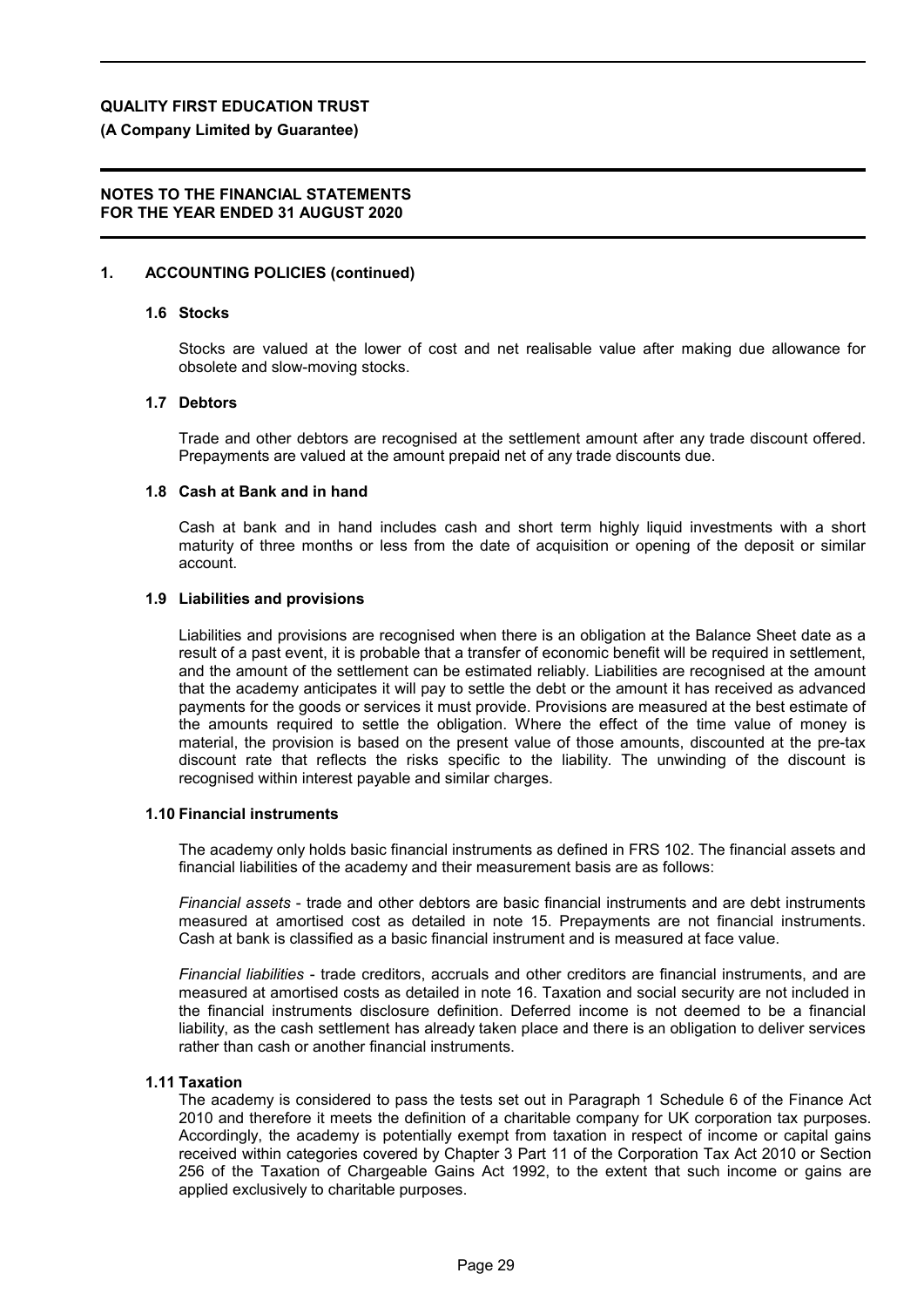**(A Company Limited by Guarantee)**

## **NOTES TO THE FINANCIAL STATEMENTS FOR THE YEAR ENDED 31 AUGUST 2020**

### **1. ACCOUNTING POLICIES (continued)**

#### **1.12 Pensions**

Retirement benefits to employees of the academy trust are provided by the Teachers' Pension Scheme ("TPS") and the Local Governments Pension Scheme ("LGPS"). These are defined benefit schemes.

The TPS is an unfunded scheme and contributions are calculated so as to spread the cost of pensions over employees' working lives with the academy in such a way that the pension cost is a substantially level percentage of current and future pensionable payroll. The contributions are determined by the Government Actuary on the basis of quadrennial valuations using a prospective unit credit method. As stated in note 21, the TPS is a multi-employer scheme and there is insufficient information available to use defined benefit accounting. The TPS is therefore treated as a defined contribution scheme for accounting purposes and the contributions recognised in the period to which they relate.

The LGPS is a funded scheme and the assets are held separately from those of the academy trust in separate trustee administered funds. Pension scheme assets are measured at fair value and liabilities are measured on an actuarial basis using the projected unit credit method and discounted at a rate equivalent to the current rate of return on a high quality corporate bond of equivalent term and currency to the liabilities. The actuarial valuations are obtained at least triennially and are updated at each Balance Sheet date. The amounts charged to operating surplus are the current service costs and the costs of scheme introductions, benefit changes, settlements and curtailments. They are included as part of staff costs as incurred. Net interest on the net defined benefit liability/asset is also recognised in the Statement of Financial Activities and comprises the interest cost on the defined benefit obligation and interest income on the scheme assets, calculated by multiplying the fair value of the scheme assets at the beginning of the period by the rate used to discount the benefit obligations. The difference between the interest income on the scheme assets and the actual return on the scheme assets is recognised in other recognised gains and losses.

Actuarial gains and losses are recognised immediately in other recognised gains and losses.

### **1.13 Fund accounting**

Unrestricted income funds represent those resources which may be used towards meeting any of the charitable objects of the academy at the discretion of the Trustees.

Restricted fixed asset funds are resources which are to be applied to specific capital purposes imposed by funders where the asset acquired or created is held for a specific purpose.

Restricted general funds comprise all other restricted funds received with restrictions imposed by the funder/donor and include grants from the Department for Education Group.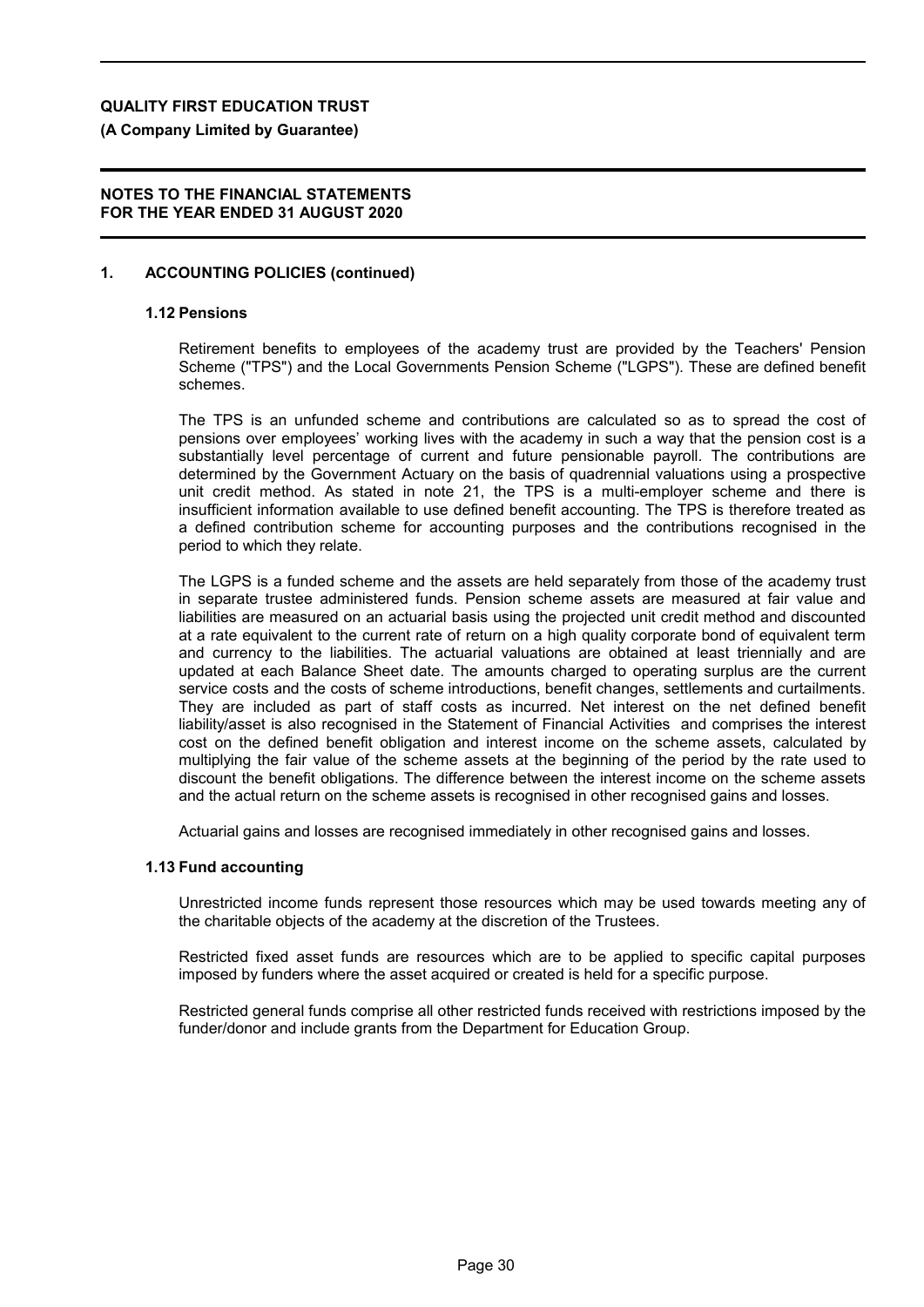**(A Company Limited by Guarantee)**

## **NOTES TO THE FINANCIAL STATEMENTS FOR THE YEAR ENDED 31 AUGUST 2020**

## **1. ACCOUNTING POLICIES (continued)**

### **1.14 Critical accounting estimates and areas of judgment**

Estimates and judgments are continually evaluated and are based on historical experience and other factors, including expectations of future events that are believed to be reasonable under the circumstances.

Critical accounting estimates and assumptions:

The academy trust makes estimates and assumptions concerning the future. The resulting accounting estimates and assumptions will, by definition, seldom equal the related actual results. The estimates and assumptions that have a significant risk of causing a material adjustment to the carrying amounts of assets and liabilities within the next financial year are discussed below.

The present value of the Local Government Pension Scheme defined benefit liability depends on a number of factors that are determined on an actuarial basis using a variety of assumptions. The assumptions used in determining the net cost (income) for pensions include the discount rate. Any changes in these assumptions, which are disclosed in note 21, will impact the carrying amount of the pension liability. Furthermore a roll forward approach which projects results from the latest full actuarial valuation performed at 31 March 2019 has been used by the actuary in valuing the pensions liability at 31 August 2020. Any differences between the figures derived from the roll forward approach and a full actuarial valuation would impact on the carrying amount of the pension liability.

Critical areas of judgment:

In the view of the trustees in applying the accounting polices adopted, no judgements were required that have a significant effect on the amounts recognised in the financial statements nor do any estimates or assumptions made carry a signifcant risk of material adjustment in the next financial year.

Restricted

## **2. INCOME FROM DONATIONS AND CAPITAL GRANTS**

|                       |              |            | Restricted  |         |         |
|-----------------------|--------------|------------|-------------|---------|---------|
|                       | Unrestricted | Restricted | fixed asset | Total   | Total   |
|                       | funds        | funds      | funds       | funds   | funds   |
|                       | 2020         | 2020       | 2020        | 2020    | 2019    |
|                       | £            | £          | £           | £       | £       |
| Donations             | 58,771       |            |             | 58,771  | 124,904 |
| <b>Capital Grants</b> |              |            | 97,839      | 97,839  | 15,980  |
|                       |              |            |             |         |         |
|                       | 58,771       | ٠          | 97,839      | 156,610 | 140,884 |
|                       |              |            |             |         |         |
| <b>Total 2019</b>     | 124,904      |            | 15,980      | 140,884 |         |
|                       |              |            |             |         |         |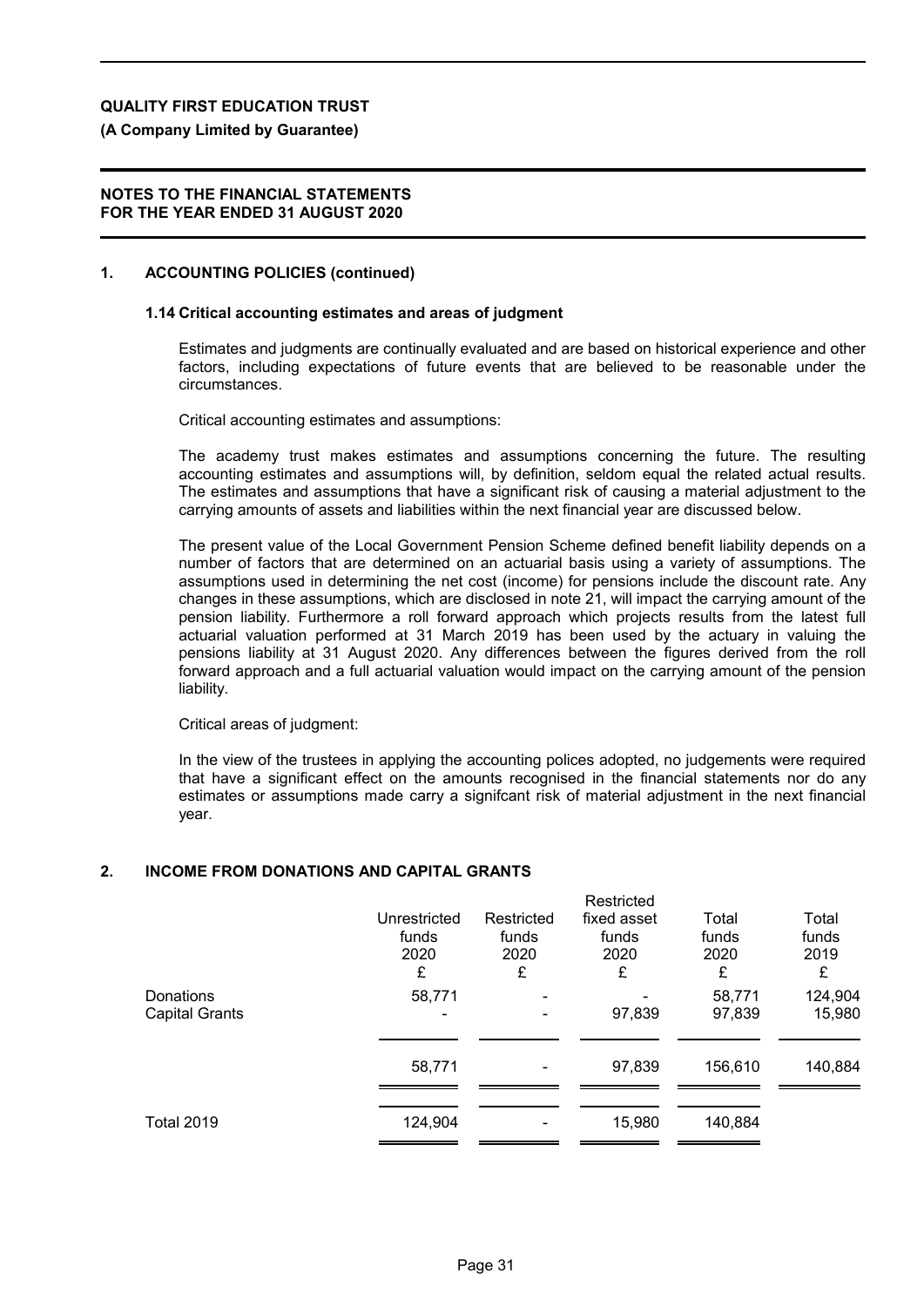# **(A Company Limited by Guarantee)**

# **NOTES TO THE FINANCIAL STATEMENTS FOR THE YEAR ENDED 31 AUGUST 2020**

# **3. INCOME FROM CHARITABLE ACTIVITIES**

|                                                                                             | Unrestricted<br>funds<br>2020<br>£ | Restricted<br>funds<br>2020<br>£ | Total<br>funds<br>2020<br>£      | Total<br>funds<br>2019<br>£      |
|---------------------------------------------------------------------------------------------|------------------------------------|----------------------------------|----------------------------------|----------------------------------|
| Funding for Academy's operational activities<br>Other educational income<br>Teaching school | 455,913<br>11,799                  | 10,672,592<br>459,765            | 10,672,592<br>455,913<br>471,564 | 10,275,484<br>749,567<br>796,424 |
|                                                                                             | 467,712                            | 11,132,357                       | 11,600,069                       | 11,821,475                       |
| <b>Total 2019</b>                                                                           | 1,545,991                          | 10,275,484                       | 11,821,475                       |                                  |

# **FUNDING FOR ACADEMY'S EDUCATIONAL OPERATIONS**

|                                                 | Unrestricted<br>funds<br>2020<br>£ | Restricted<br>funds<br>2020<br>£ | Total<br>funds<br>2020<br>£ | Total<br>funds<br>2019<br>£ |
|-------------------------------------------------|------------------------------------|----------------------------------|-----------------------------|-----------------------------|
| <b>DfE/ESFA grants</b>                          |                                    |                                  |                             |                             |
| General Annual Grant (GAG)<br>Other ESFA grants |                                    | 8,403,580<br>1,315,203           | 8,403,580<br>1,315,203      | 8,406,902<br>919,928        |
|                                                 |                                    | 9,718,783                        | 9,718,783                   | 9,326,830                   |
| Other government grants                         |                                    |                                  |                             |                             |
| Local authority grants - revenue                |                                    | 953,809                          | 953,809                     | 948,654                     |
|                                                 |                                    | 953,809                          | 953,809                     | 948,654                     |
| <b>Other funding</b>                            |                                    |                                  |                             |                             |
|                                                 |                                    |                                  |                             |                             |
|                                                 |                                    | 10,672,592                       | 10,672,592                  | 10,275,484                  |
| <b>Total 2019</b>                               |                                    | 10,275,484                       | 10,275,484                  |                             |
|                                                 |                                    |                                  |                             |                             |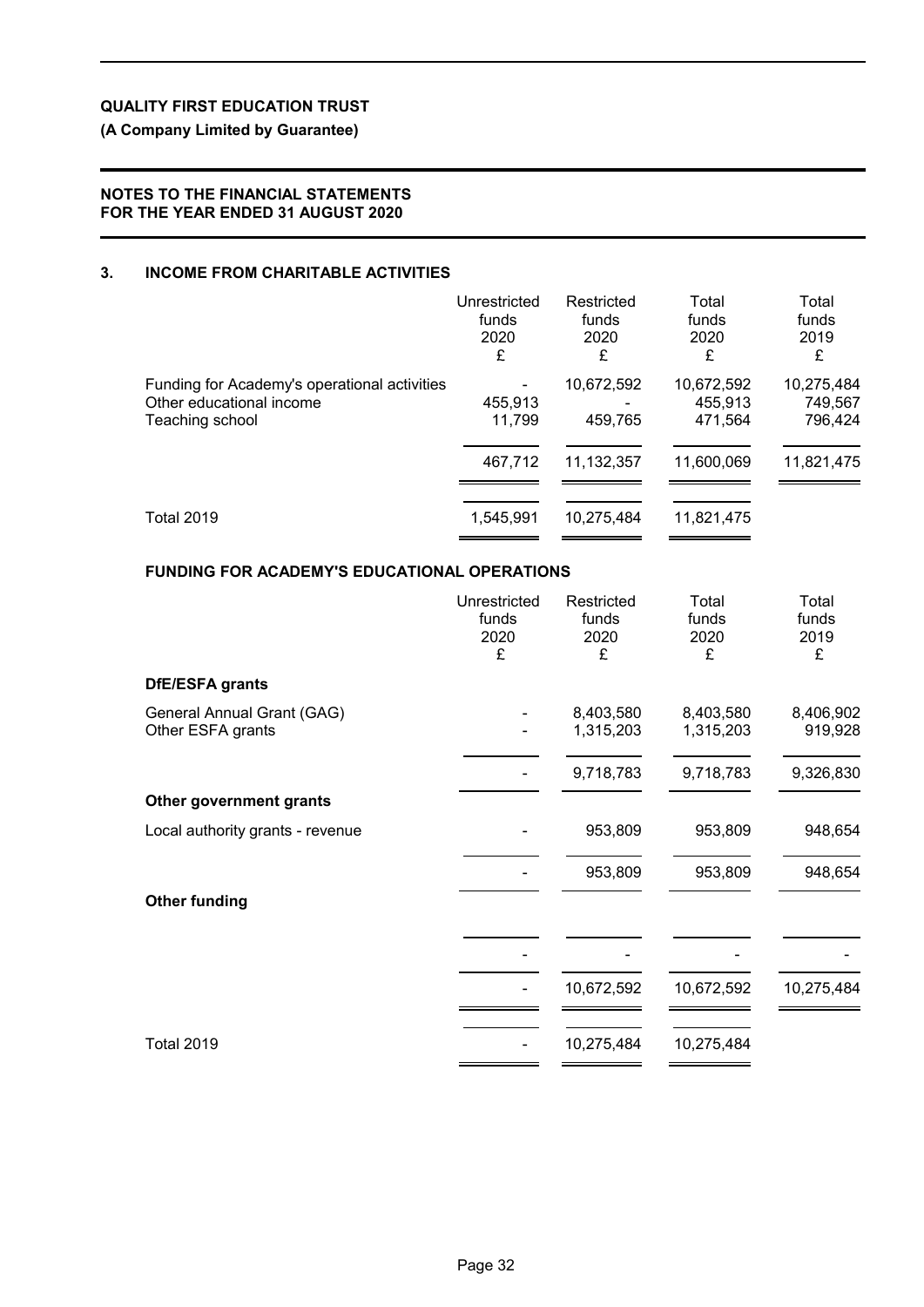# **(A Company Limited by Guarantee)**

# **NOTES TO THE FINANCIAL STATEMENTS FOR THE YEAR ENDED 31 AUGUST 2020**

## **4. OTHER TRADING ACTIVITIES**

|                      | Unrestricted | Restricted | Total   | Total   |
|----------------------|--------------|------------|---------|---------|
|                      | funds        | funds      | funds   | funds   |
|                      | 2020         | 2020       | 2020    | 2019    |
|                      | £            | £          | £       | £       |
| Hire of facilities   | 453,735      | ۰          | 453,735 | 514,591 |
| School uniform sales | 18,777       | ۰          | 18,777  | 20,484  |
|                      | 472,512      | ۰          | 472,512 | 535,075 |
| <b>Total 2019</b>    | 535,075      |            | 535,075 |         |

# **5. INVESTMENT INCOME**

|                   | Unrestricted<br>funds<br>2020<br>£ | Restricted<br>funds<br>2020<br>£ | Total<br>funds<br>2020<br>£ | Total<br>funds<br>2019<br>£ |
|-------------------|------------------------------------|----------------------------------|-----------------------------|-----------------------------|
| Investment income | 3,062                              |                                  | 3,062                       | 684                         |
| <b>Total 2019</b> | 684                                |                                  | 684                         |                             |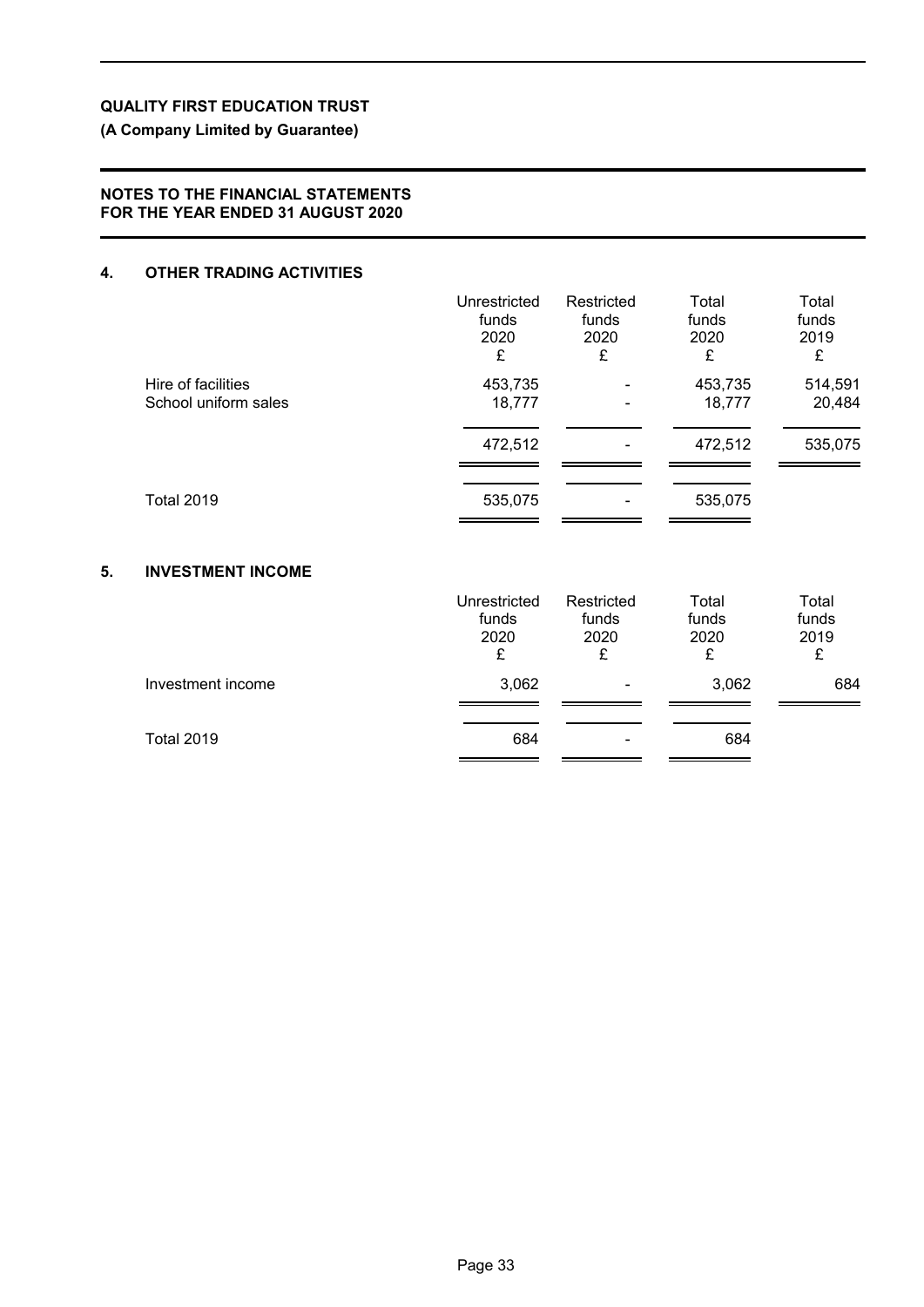**(A Company Limited by Guarantee)**

# **NOTES TO THE FINANCIAL STATEMENTS FOR THE YEAR ENDED 31 AUGUST 2020**

## **6. CHARITABLE ACTIVITIES**

|                                                                                                                                                                                                                                                                                                                                                               | Total<br>funds<br>2020<br>£                                                                                                                                                   | Total<br>funds<br>2019<br>£                                                                                                                                                   |
|---------------------------------------------------------------------------------------------------------------------------------------------------------------------------------------------------------------------------------------------------------------------------------------------------------------------------------------------------------------|-------------------------------------------------------------------------------------------------------------------------------------------------------------------------------|-------------------------------------------------------------------------------------------------------------------------------------------------------------------------------|
| <b>DIRECT COSTS - EDUCATIONAL OPERATIONS</b>                                                                                                                                                                                                                                                                                                                  |                                                                                                                                                                               |                                                                                                                                                                               |
| Wages and salaries<br>National insurance<br>Pension cost<br>Depreciation<br><b>Educational supplies</b><br>Staff development<br>School visit and trip expenses<br>Teaching school (excluding salaries)                                                                                                                                                        | 6,286,936<br>562,935<br>1,354,556<br>856,172<br>432,859<br>30,135<br>192,244<br>556,958<br>10,272,795                                                                         | 6,139,059<br>553,499<br>1,090,384<br>794,754<br>239,322<br>60,021<br>113,656<br>674,384<br>9,665,079                                                                          |
| <b>SUPPORT COSTS - EDUCATIONAL OPERATIONS</b>                                                                                                                                                                                                                                                                                                                 |                                                                                                                                                                               |                                                                                                                                                                               |
| Wages and salaries<br>National insurance<br>Pension cost<br>Pension finance cost<br>Recruitment and support<br>Maintenance of premises and equipment<br>Cleaning<br>Rates<br><b>Utilities</b><br>Insurance<br><b>IT</b> costs<br>Security and transport<br>Catering<br>Bank interest and charges<br>Office costs<br>Professional costs<br>Other support costs | 953,188<br>70,107<br>731,810<br>60,000<br>17,555<br>238,570<br>245,149<br>40,224<br>191,970<br>47,913<br>218,849<br>37,382<br>515,238<br>2,953<br>138,390<br>42,770<br>86,293 | 849,043<br>62,413<br>716,189<br>50,000<br>14,412<br>166,892<br>225,095<br>45,310<br>165,698<br>52,624<br>193,018<br>22,327<br>666,865<br>5,760<br>165,280<br>28,166<br>64,335 |
|                                                                                                                                                                                                                                                                                                                                                               | 3,638,361                                                                                                                                                                     | 3,493,427                                                                                                                                                                     |
| <b>OTHER EXPENDITURE</b>                                                                                                                                                                                                                                                                                                                                      | 13,911,156                                                                                                                                                                    | 13,158,506                                                                                                                                                                    |
| Governance costs                                                                                                                                                                                                                                                                                                                                              | 27,438                                                                                                                                                                        | 22,490                                                                                                                                                                        |
|                                                                                                                                                                                                                                                                                                                                                               | 13,938,594                                                                                                                                                                    | 13,180,996                                                                                                                                                                    |
|                                                                                                                                                                                                                                                                                                                                                               |                                                                                                                                                                               |                                                                                                                                                                               |

 $\overline{a}$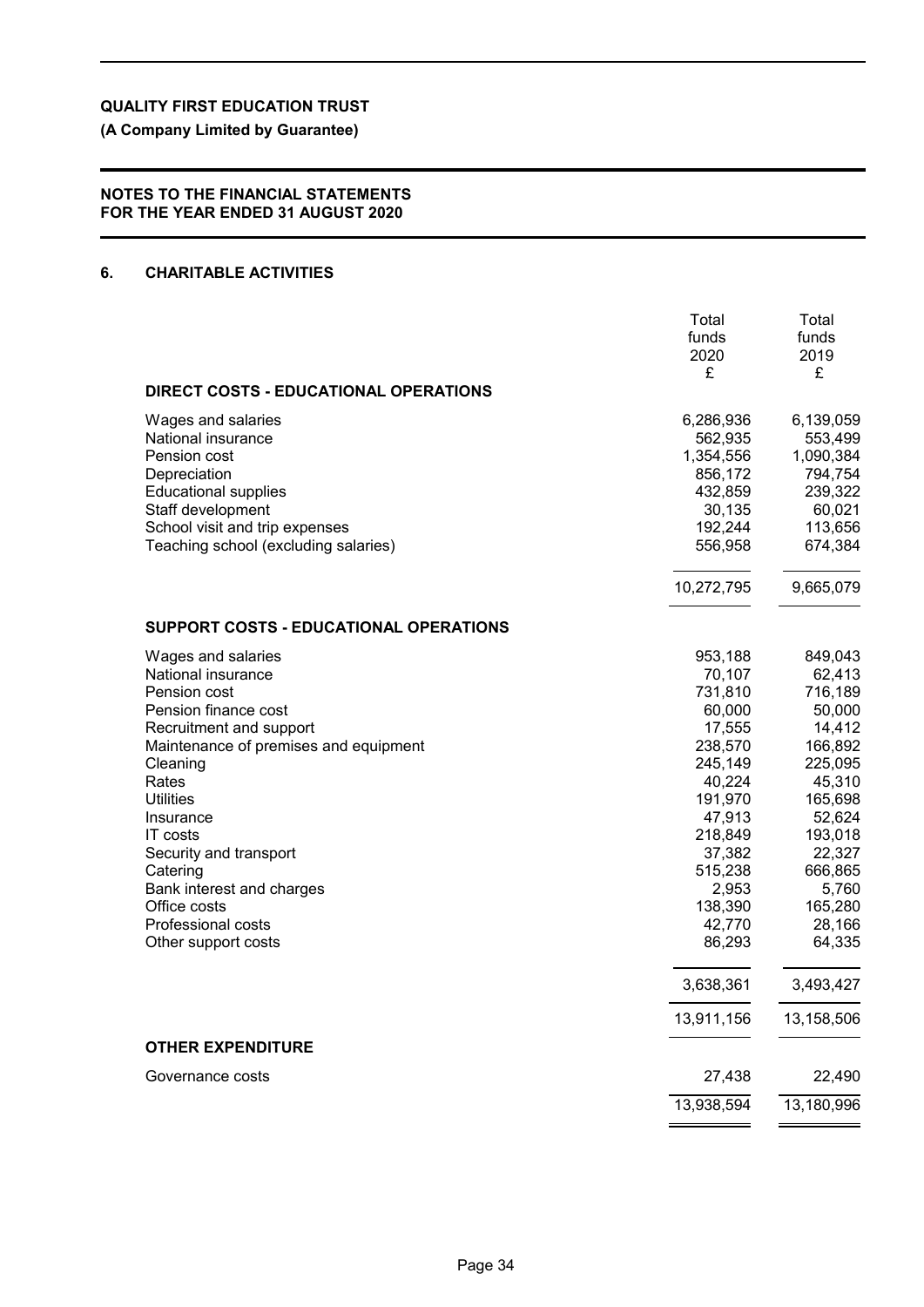**(A Company Limited by Guarantee)**

# **NOTES TO THE FINANCIAL STATEMENTS FOR THE YEAR ENDED 31 AUGUST 2020**

# **7. EXPENDITURE**

|                                                  | Staff costs<br>2020<br>£ | Premises<br>2020<br>£ | Other costs<br>2020<br>£ | Total<br>2020<br>£      | Total<br>2019<br>£     |
|--------------------------------------------------|--------------------------|-----------------------|--------------------------|-------------------------|------------------------|
| Expenditure on raising<br>funds                  |                          |                       |                          |                         |                        |
| Direct costs<br>Support costs                    |                          |                       | 26,685                   | 26,685                  | 33,475                 |
| Funding for Academy's<br>educational activities: |                          |                       |                          |                         |                        |
| Direct costs<br>Support costs                    | 8,783,427<br>1,176,105   | 706,209               | 1,489,368<br>1,756,047   | 10,272,795<br>3,638,361 | 9,665,079<br>3,493,427 |
| Governance costs                                 |                          |                       | 27,438                   | 27,438                  | 22,490                 |
|                                                  | 9,959,532                | 706,209               | 3,299,538                | 13,965,279              | 13,214,471             |
| <b>Total 2019</b>                                | 9,410,587                | 538,770               | 3,265,114                | 13,214,471              |                        |

# **8. NET MOVEMENT IN FUNDS**

This is stated after charging:

| 2020    | 2019    |
|---------|---------|
|         |         |
|         |         |
| 856.172 | 794.755 |
| 14.450  | 12.600  |
| 5.050   | 4.490   |
|         |         |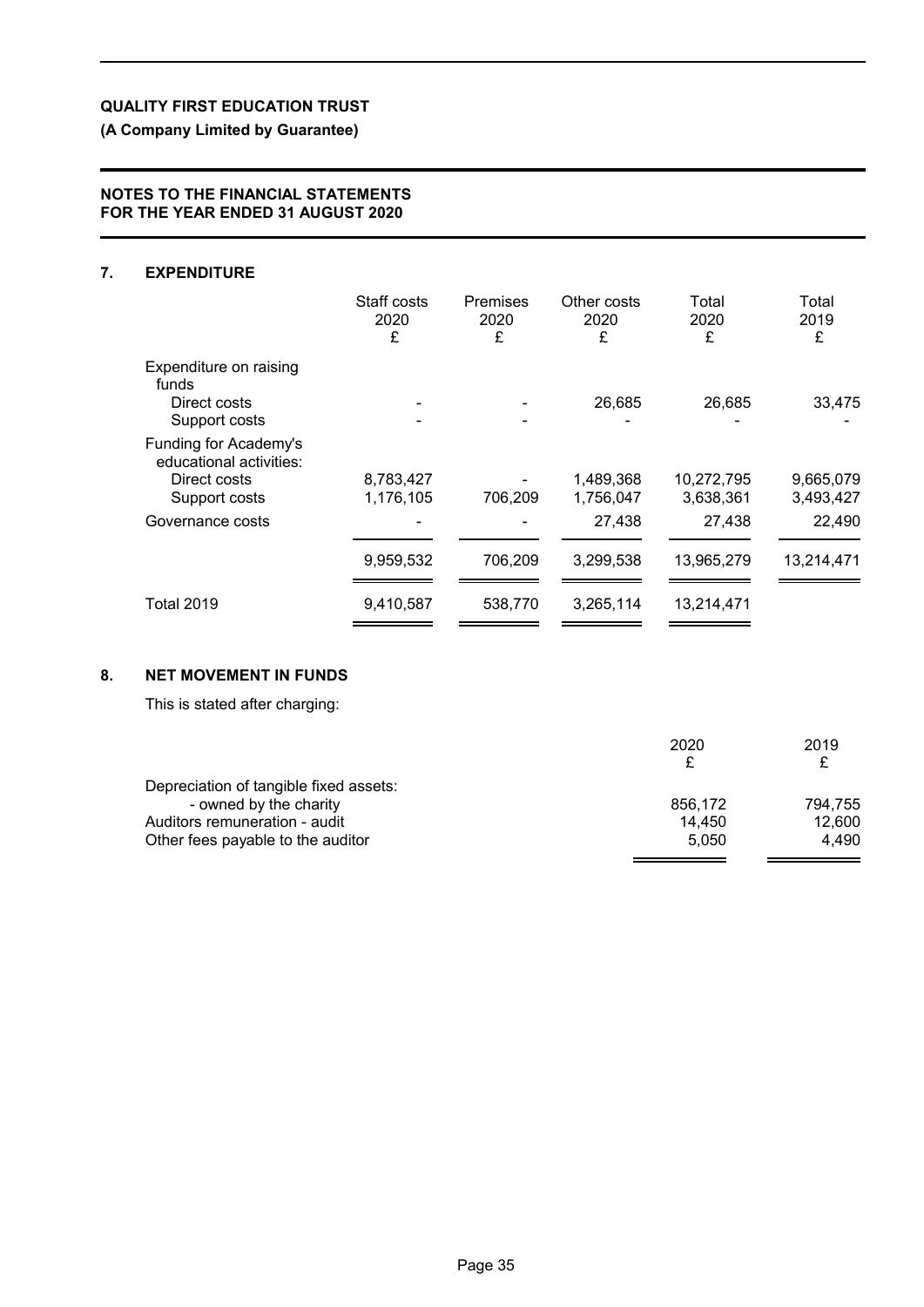# **(A Company Limited by Guarantee)**

### **NOTES TO THE FINANCIAL STATEMENTS FOR THE YEAR ENDED 31 AUGUST 2020**

# **9. STAFF COSTS**

## **a. Staff costs**

Staff costs were as follows:

|                                                    | 2020<br>£ | 2019<br>£ |
|----------------------------------------------------|-----------|-----------|
| Wages and salaries                                 | 7,106,562 | 6,777,994 |
| Social security costs                              | 633,042   | 615,912   |
| Operating costs of defined benefit pension schemes | 2,086,366 | 1,806,573 |
|                                                    | 9,825,970 | 9,200,479 |
| Apprenticeship levy                                | 20,001    | 15,626    |
| Agency staff                                       | 113,561   | 194,482   |
|                                                    | 9,959,532 | 9,410,587 |

## **b. Staff numbers**

The average number of persons employed by the academy during the year was as follows:

|                               | 2020<br>No. | 2019<br>No. |
|-------------------------------|-------------|-------------|
| <b>Teachers</b>               | 104         | 102         |
| <b>Educational support</b>    | 145         | 144         |
| Administration and management | 43          | 41          |
| Premises                      | 5           | 6           |
|                               | 297         | 293         |

Average headcount expressed as a full time equivalent:

|                               | 2020<br>No. | 2019<br>No. |
|-------------------------------|-------------|-------------|
| <b>Teachers</b>               | 91          | 87          |
| <b>Educational support</b>    | 76          | 75          |
| Administration and management | 34          | 32          |
| <b>Premises</b>               | 5           | 5           |
|                               | 206         | 199         |
|                               |             |             |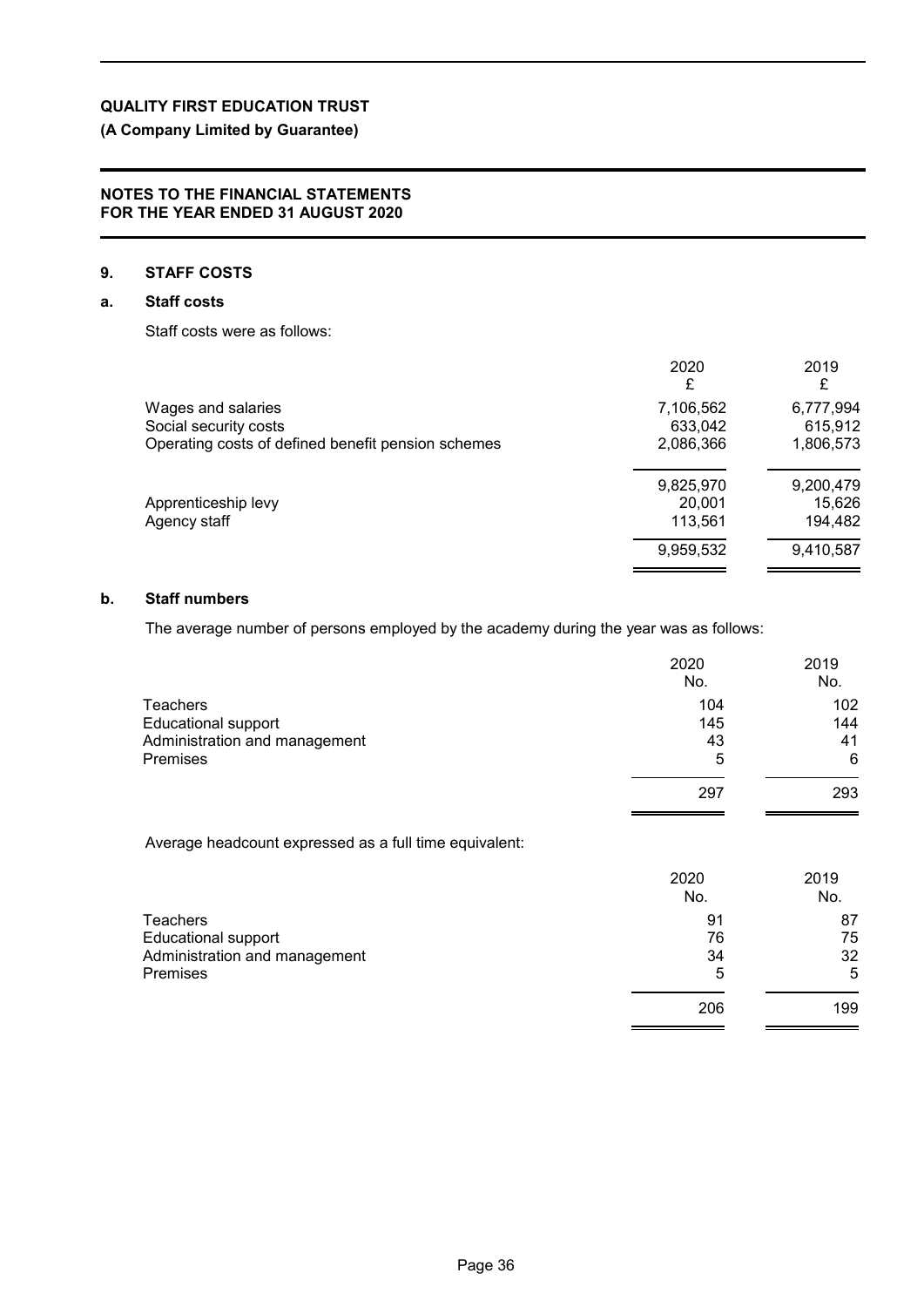# **(A Company Limited by Guarantee)**

### **NOTES TO THE FINANCIAL STATEMENTS FOR THE YEAR ENDED 31 AUGUST 2020**

## **9. STAFF COSTS (continued)**

### **c. Higher paid staff**

The number of employees whose employee benefits (excluding employer pension costs) exceeded £60,000 was:

|                                 | 2020<br>No. | 2019<br>No. |
|---------------------------------|-------------|-------------|
| In the band £60,001 - £70,000   |             |             |
| In the band £70,001 - £80,000   |             |             |
| In the band £80,001 - £90,000   |             |             |
| In the band £90,001 - £100,000  |             |             |
| In the band £100,001 - £110,000 |             |             |
| In the band £120,001 - £130,000 |             |             |

These employees participated in the Teachers' Pension Scheme. During the year ended 31 August 2020 pension contributions for these staff amounted to £172,900 (2019 - £114,935).

### **d. Key management personnel**

Remuneration and benefits paid to key management personnel amounted to £997,193 (2019 - £881,079).

### **10. CENTRAL SERVICES**

The academy has provided the following central services to its academies during the year:

- Teaching staff
- Support staff
- Educational supplies
- Other costs

The academy charges for these services on the following basis:

Pupil numbers in each school was used to allocate all of the above costs.

The actual amounts charged during the year were as follows:

|                                    | 2020<br>£ | 2019    |
|------------------------------------|-----------|---------|
| <b>Belleville Primary School</b>   | 297,667   | 301,947 |
| <b>Belleville Wix Academy</b>      | 117,787   | 118,153 |
| Alton School                       | 73.617    | 91.897  |
| <b>Churchfields Primary School</b> | 160.036   | 144.409 |
| Total                              | 649.107   | 656,406 |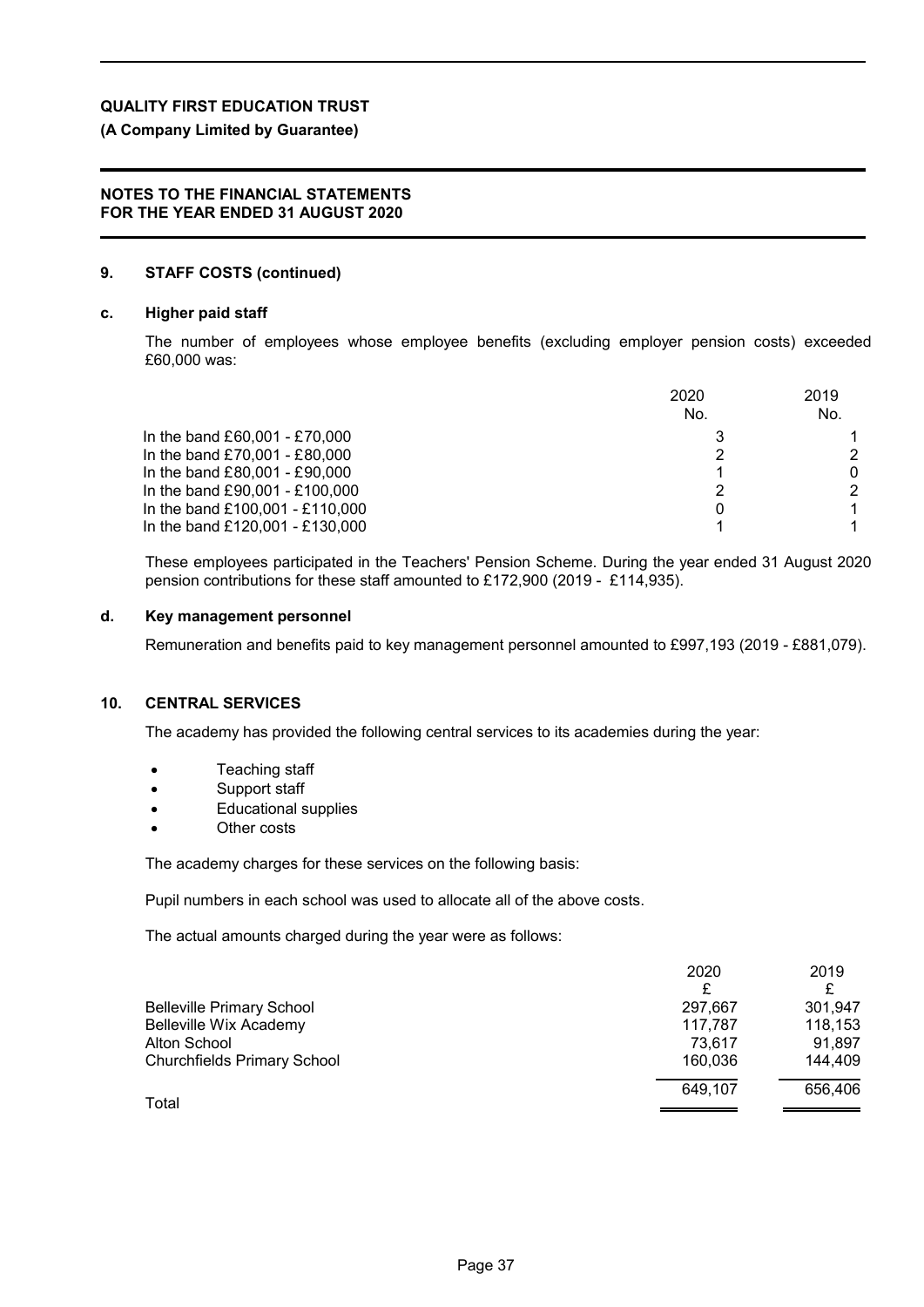### **(A Company Limited by Guarantee)**

### **NOTES TO THE FINANCIAL STATEMENTS FOR THE YEAR ENDED 31 AUGUST 2020**

#### **11. TRUSTEES' REMUNERATION AND EXPENSES**

One or more Trustees has been paid remuneration or has received other benefits from an employment with the academy. The Principal and other staff Trustees only receive remuneration in respect of services they provide undertaking the roles of principal and other staff members under their contracts of employment, and not in respect of their role as Trustees. The value of Trustees' remuneration and other benefits was as follows:

|                           |                            | 2020            | 2019            |
|---------------------------|----------------------------|-----------------|-----------------|
|                           |                            |                 |                 |
| John Grove - Head Teacher | Remuneration               | 120.000-125.000 | 120.000-125.000 |
|                           | Pension contributions paid | 30,000-35,000   | 20.000-25.000   |

During the year ended 31 August 2020, no Trustees received any reimbursement of expenses (2019 nil).

## **12. TRUSTEES' AND OFFICERS' INSURANCE**

The academy trust has opted into the Department for Education's risk protection arrangement (RPA), an alternative to insurance where UK government funds cover losses that arise. This scheme protects trustees and officers from claims arising from negligent acts, errors or omissions occurring whilst on academy business, and provides cover up to £10,000,000. It is not possible to quantify the Trustees and officers indemnity element from the overall cost of the RPA scheme (2019 - cover was £10m)

### **13. TANGIBLE FIXED ASSETS**

|                                            | Leasehold<br>property<br>£ | Furniture and<br>fixtures<br>£ | Motor vehicles<br>£ | Total<br>£           |
|--------------------------------------------|----------------------------|--------------------------------|---------------------|----------------------|
| Cost                                       |                            |                                |                     |                      |
| At 1 September 2019<br>Additions           | 39,369,088                 | 193,850<br>31,381              | 51,725              | 39,614,663<br>31,381 |
| At 31 August 2020                          | 39,369,088                 | 225,231                        | 51,725              | 39,646,044           |
| <b>Depreciation</b>                        |                            |                                |                     |                      |
| At 1 September 2019<br>Charge for the year | 2,973,630<br>787,382       | 145,104<br>59,755              | 42,690<br>9,035     | 3,161,424<br>856,172 |
| At 31 August 2020                          | 3,761,012                  | 204,859                        | 51,725              | 4,017,596            |
| Net book value                             |                            |                                |                     |                      |
| At 31 August 2020                          | 35,608,076                 | 20,372                         |                     | 35,628,448           |
| At 31 August 2019                          | 36,395,458                 | 48,746                         | 9,035               | 36,453,239           |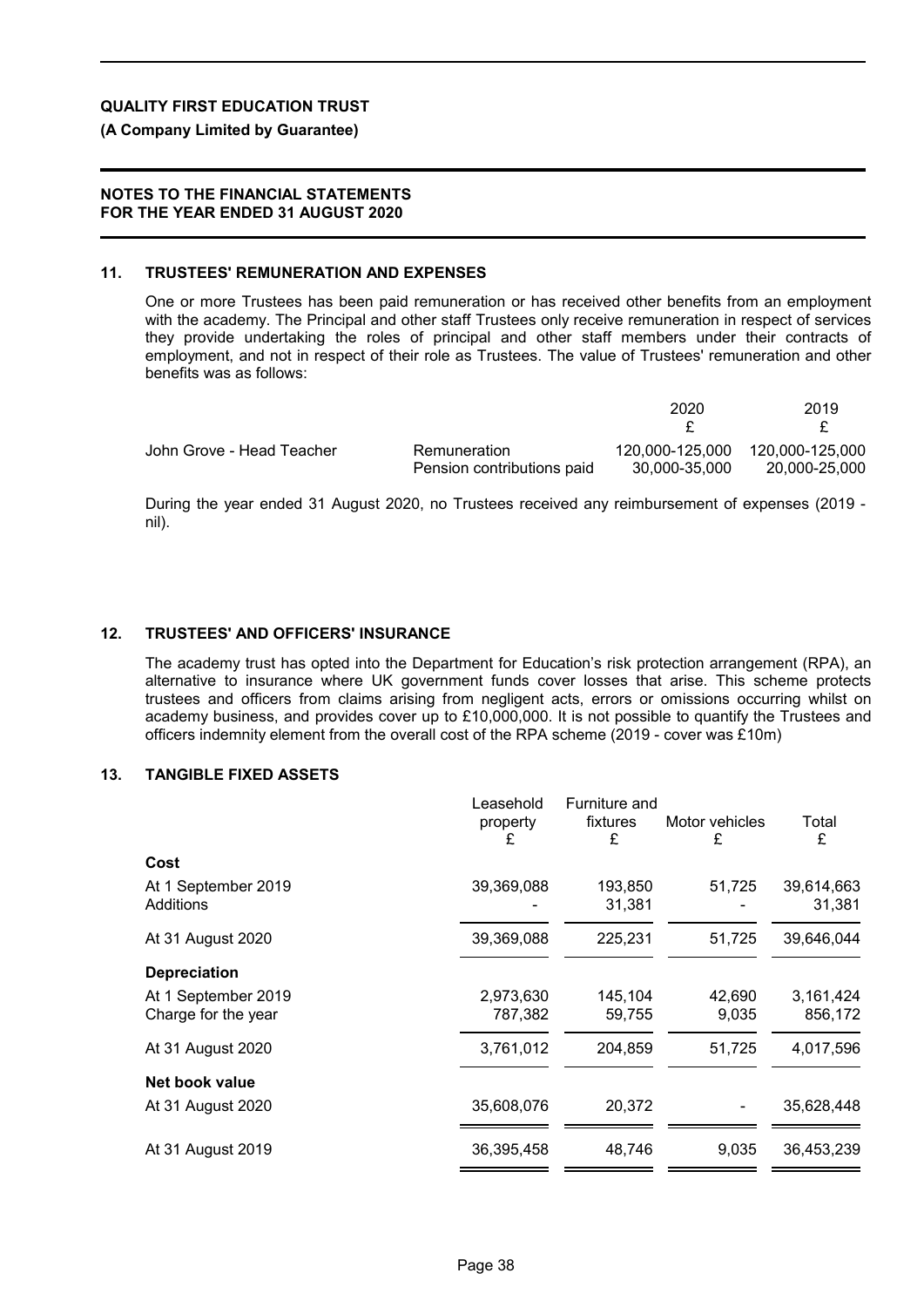# **(A Company Limited by Guarantee)**

## **NOTES TO THE FINANCIAL STATEMENTS FOR THE YEAR ENDED 31 AUGUST 2020**

### **14. STOCKS**

|     |                                                                                                          | 2020<br>£                               | 2019<br>£                    |
|-----|----------------------------------------------------------------------------------------------------------|-----------------------------------------|------------------------------|
|     | Finished goods and goods for resale                                                                      | 21,386                                  | 22,278                       |
| 15. | <b>DEBTORS</b>                                                                                           |                                         |                              |
|     |                                                                                                          | 2020<br>£                               | 2019<br>£                    |
|     | VAT due<br>Other debtors<br>Prepayments and accrued income                                               | 96,793<br>13,027<br>52,748              | 401,699<br>13,678<br>91,106  |
|     |                                                                                                          | 162,568                                 | 506,483                      |
| 16. | <b>CREDITORS: Amounts falling due within one year</b>                                                    |                                         |                              |
|     |                                                                                                          | 2020<br>£                               | 2019<br>£                    |
|     | Trade creditors<br>Other taxation and social security<br>Other creditors<br>Accruals and deferred income | 49,613<br>172,379<br>137,848<br>483,328 | 73,775<br>164,706<br>514,830 |
|     |                                                                                                          | 843,168                                 | 753,311                      |
|     |                                                                                                          | 2020<br>£                               | 2019<br>£                    |
|     | Deferred income                                                                                          |                                         |                              |
|     | Deferred income at 1 September 2019                                                                      | 211,576                                 | 267,138                      |

At the Balance Sheet date the academy trust had received grants in advance for the following year.

Resources deferred during the year 227,058 211,576 Amounts released from previous years (211,576) (267,138)

Deferred income at 31 August 2020 227,058 211,576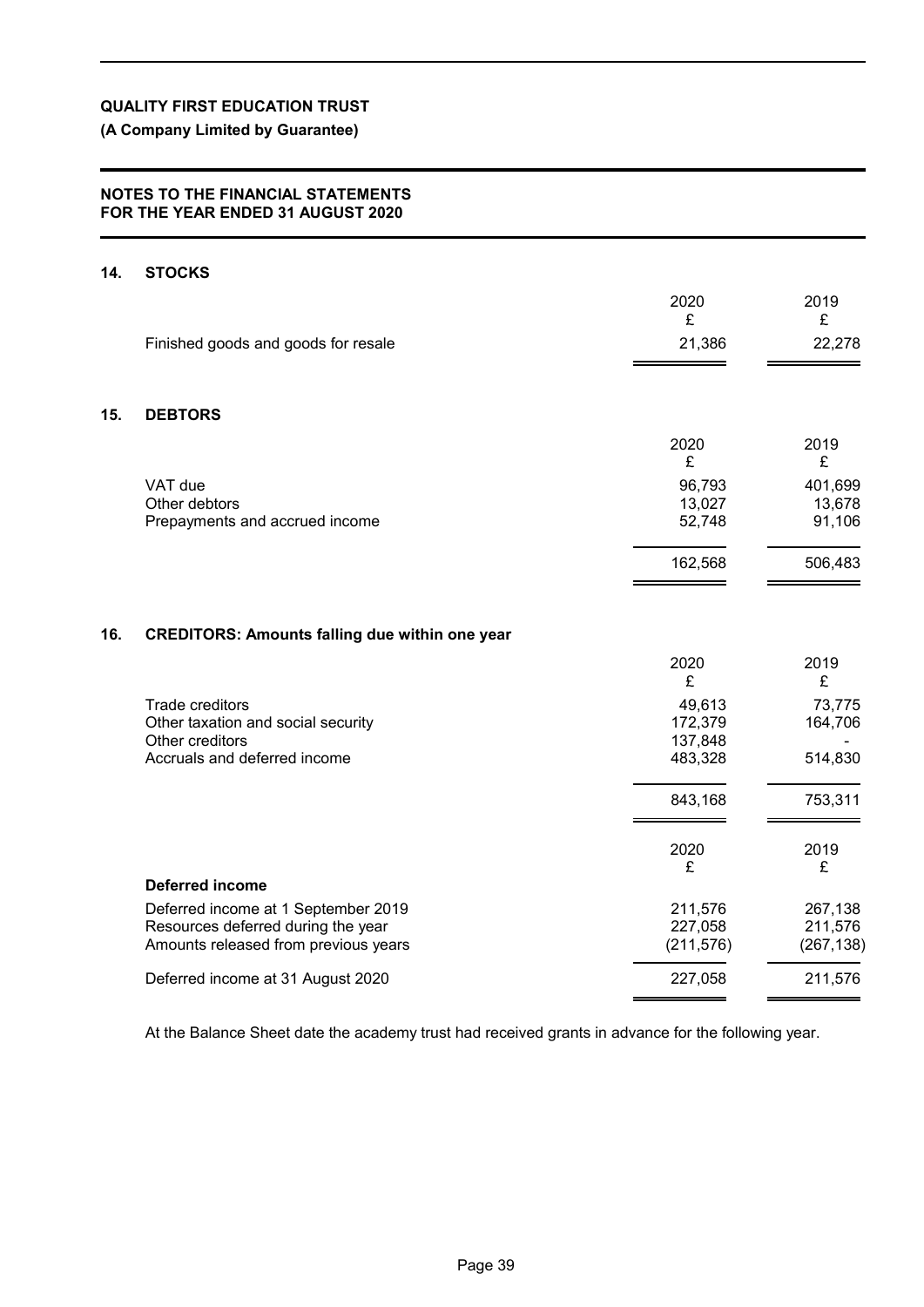**(A Company Limited by Guarantee)**

## **NOTES TO THE FINANCIAL STATEMENTS FOR THE YEAR ENDED 31 AUGUST 2020**

# **17. STATEMENT OF FUNDS**

| Balance at 1<br>September<br>2019<br>£ | Income<br>£                                  | Expenditure<br>£                                                    | <b>Transfers</b><br>in/out<br>£ | Gains/<br>(Losses)<br>£ | Balance at 31<br>August 2020<br>£ |
|----------------------------------------|----------------------------------------------|---------------------------------------------------------------------|---------------------------------|-------------------------|-----------------------------------|
|                                        |                                              |                                                                     |                                 |                         |                                   |
| 2,457,246                              | 1,133,171                                    | (1,239,910)                                                         | (83, 281)                       |                         | 2,267,226                         |
|                                        |                                              |                                                                     |                                 |                         |                                   |
| Balance at 1<br>September<br>2019<br>£ | Income<br>£                                  | Expenditure<br>£                                                    | <b>Transfers</b><br>in/out<br>£ | Gains/<br>(Losses)<br>£ | Balance at 31<br>August 2020<br>£ |
| (3, 150, 000)                          | 8,403,579<br>1,315,204<br>913,809<br>499,765 | (8,403,579)<br>(1,315,204)<br>(913, 809)<br>(499, 765)<br>(639,000) |                                 | (50,000)                | (3,839,000)                       |
| (3, 150, 000)                          | 11, 132, 357                                 | (11, 771, 357)                                                      |                                 | (50,000)                | (3,839,000)                       |
| <b>Restricted fixed asset funds</b>    |                                              |                                                                     |                                 |                         |                                   |
| 36,401,340                             | 97,839                                       | (97, 839)<br>(856, 173)                                             | 83,281                          |                         | 35,628,448                        |
| 36,401,340                             | 97,839                                       | (954, 012)                                                          | 83,281                          |                         | 35,628,448                        |
| 33,251,340                             | 11,230,196                                   | (12, 725, 369)                                                      | 83,281                          | (50,000)                | 31,789,448                        |
| 35,708,586                             | 12,363,367                                   | (13,965,279)                                                        |                                 | (50,000)                | 34,056,674                        |
|                                        |                                              |                                                                     |                                 |                         |                                   |

The specific purposes for which the funds are to be applied are as follows:

-General Annual Grant was received from the ESFA towards the academy's activities.

-Other ESFA grants were received to cover the costs of rates, free school meals, pupil premium and sports.

-Local authority grants consist mainly of SEN and early years grants.

-Teaching School grants consist of grants from the National Teaching College for Schools Direct Programme, Maths Hub and the Collaborative Fund.

- The Fixed Asset Fund covers the costs of the charity's fixed assets.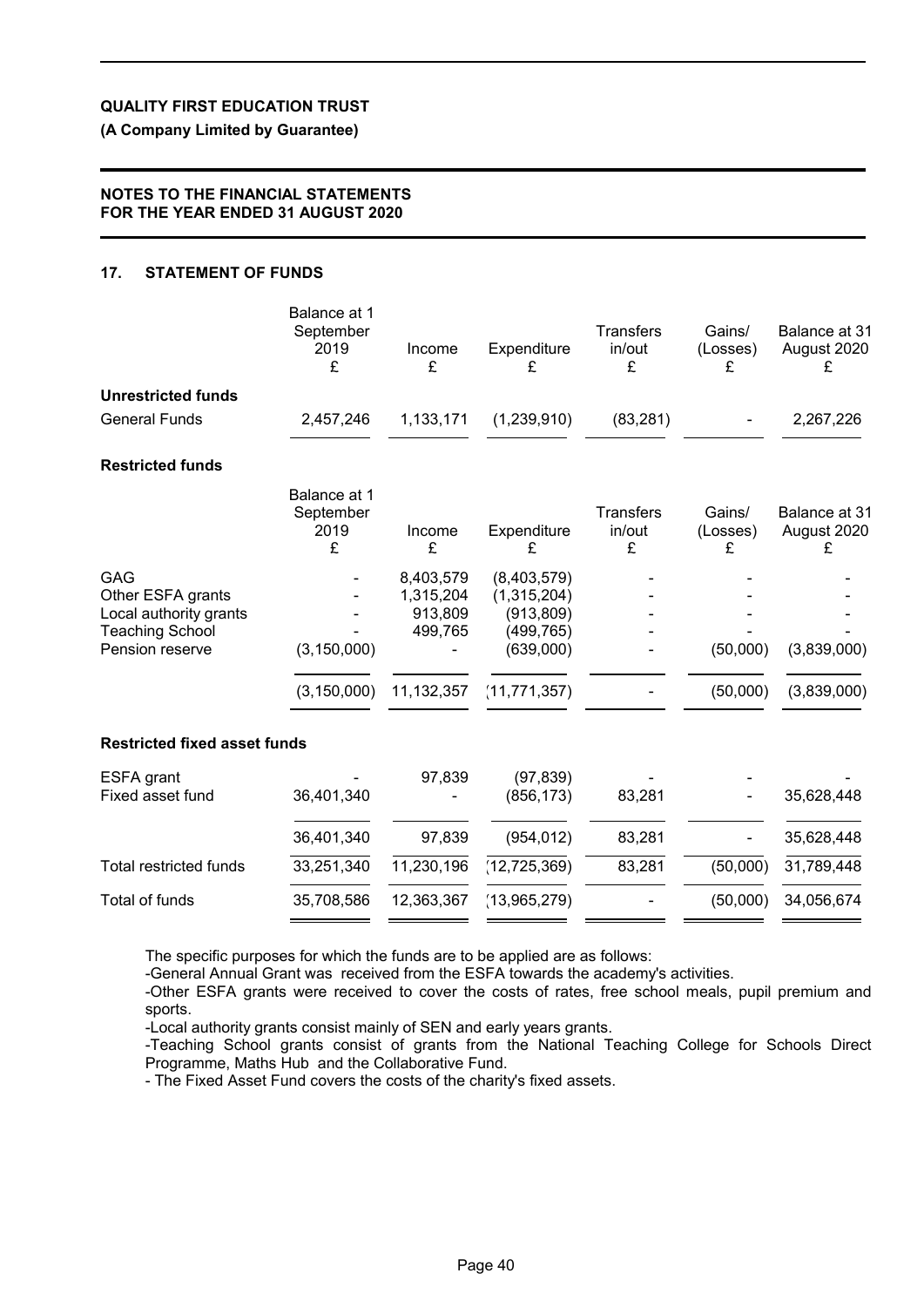# **(A Company Limited by Guarantee)**

## **NOTES TO THE FINANCIAL STATEMENTS FOR THE YEAR ENDED 31 AUGUST 2020**

## **17. STATEMENT OF FUNDS (continued)**

## **ANALYSIS OF ACADEMIES BY FUND BALANCE**

Fund balances at 31 August 2020 were allocated as follows:

|                                                                   | Total                | Total                |
|-------------------------------------------------------------------|----------------------|----------------------|
|                                                                   | 2020<br>£            | 2019<br>£            |
| <b>Belleville Primary School</b><br><b>Belleville Wix Academy</b> | 1,526,460<br>633,738 | 1,769,811<br>479.901 |
| Alton School                                                      | 251,877              | 221,994              |
| <b>Churchfields Primary School</b>                                | (144, 849)           | (14, 460)            |
| Total before fixed asset fund and pension reserve                 | 2,267,226            | 2,457,246            |
| Restricted fixed asset fund                                       | 35,628,448           | 36.401.340           |
| Pension reserve                                                   | (3,839,000)          | (3, 150, 000)        |
| Total                                                             | 34,056,674           | 35,708,586           |

## **ANALYSIS OF ACADEMIES BY COST**

Expenditure incurred by each academy (excluding depreciation) during the year was as follows:

|                           | Teaching and<br>educational<br>costs<br>£ | support staff Other support<br>staff costs<br>£ | Educational<br>supplies<br>£ | Other costs<br>excluding<br>depreciation<br>£ | Total<br>2020<br>£ | Total<br>2019<br>£ |
|---------------------------|-------------------------------------------|-------------------------------------------------|------------------------------|-----------------------------------------------|--------------------|--------------------|
| <b>Belleville Primary</b> |                                           |                                                 |                              |                                               |                    |                    |
| School                    | 3,367,543                                 | 703,862                                         | 57,631                       | 1,581,306                                     | 5,710,342          | 5,154,918          |
| <b>Belleville Wix</b>     |                                           |                                                 |                              |                                               |                    |                    |
| Academy                   | 1,423,517                                 | 251,949                                         | 84,046                       | 491,977                                       | 2,251,489          | 1,936,535          |
| Alton School              | 1,058,970                                 | 358,736                                         | 23.948                       | 269.622                                       | 1,711,276          | 1,536,592          |
| Churchfields              |                                           |                                                 |                              |                                               |                    |                    |
| <b>Primary School</b>     | 1,949,127                                 | 286,410                                         | 81,062                       | 468,150                                       | 2,784,749          | 2,506,800          |
| Central costs             | 398,115                                   | 154,147                                         | 4,856                        | 94.131                                        | 651,249            | 656,406            |
|                           | 8,197,272                                 | 1,755,104                                       | 251,543                      | 2,905,186                                     | 13,109,105         | 11,791,251         |
|                           |                                           |                                                 |                              |                                               |                    |                    |

## **STATEMENT OF FUNDS - PRIOR YEAR**

|                      | Balance at<br>1 September |           |             | Gains/         | Balance at 31 |
|----------------------|---------------------------|-----------|-------------|----------------|---------------|
|                      | 2018                      | Income    | Expenditure | (Losses)       | August 2019   |
| <b>General Funds</b> | 1.589.517                 | 1.596.917 | (729, 188)  | $\blacksquare$ | 2.457.246     |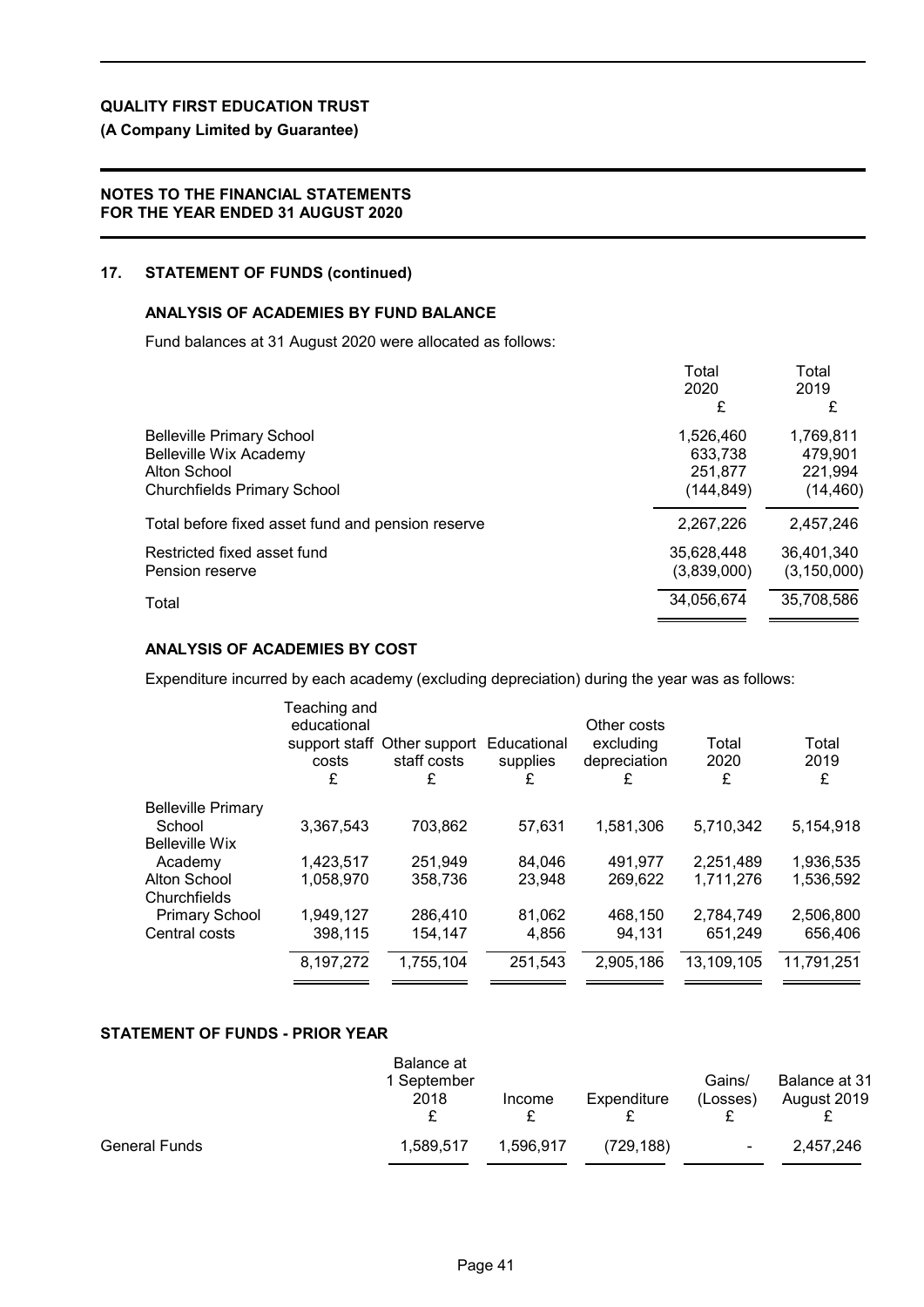# **(A Company Limited by Guarantee)**

# **NOTES TO THE FINANCIAL STATEMENTS FOR THE YEAR ENDED 31 AUGUST 2020**

# **17. STATEMENT OF FUNDS (continued)**

## **Restricted funds**

|                                                                           | Balance at<br>1 September<br>2018<br>£ | Income<br>£                     | Expenditure<br>£                        | Gains/<br>(Losses)<br>£ | Balance at 31<br>August 2019<br>£ |
|---------------------------------------------------------------------------|----------------------------------------|---------------------------------|-----------------------------------------|-------------------------|-----------------------------------|
| General Annual Grant (GAG)<br>Other ESFA grants<br>Local authority grants |                                        | 8,406,902<br>919,928<br>948,654 | (8,406,902)<br>(919, 928)<br>(948, 654) |                         |                                   |
| <b>Teaching School</b><br>Pension reserve                                 | 104,000<br>(1,809,000)                 | 683,065                         | (787,065)<br>(612,000)                  | (729,000)               | (3, 150, 000)                     |
|                                                                           | (1,705,000)                            | 10,958,549                      | (11, 674, 549)                          | (729,000)               | (3, 150, 000)                     |
| <b>Restricted fixed asset funds</b>                                       |                                        |                                 |                                         |                         |                                   |
| ESFA grant<br>Fixed asset fund                                            | 37,196,094                             | 15,980                          | (15,980)<br>(794, 754)                  |                         | 36,401,340                        |
|                                                                           | 37,196,094                             | 15,980                          | (810, 734)                              |                         | 36,401,340                        |
| Total restricted funds                                                    | 35,491,094                             | 10,974,529                      | (12, 485, 283)                          | (729,000)               | 33,251,340                        |
| Total of funds                                                            | 37,080,611                             | 12,571,446                      | (13, 214, 471)                          | (729,000)               | 35,708,586                        |

# **18. ANALYSIS OF NET ASSETS BETWEEN FUNDS**

|                                                                                 | Unrestricted<br>funds<br>2020<br>£ | Restricted<br>funds<br>2020<br>£ | Restricted<br>fixed asset<br>funds<br>2020<br>£ | Total<br>funds<br>2020<br>£           |
|---------------------------------------------------------------------------------|------------------------------------|----------------------------------|-------------------------------------------------|---------------------------------------|
| Tangible fixed assets<br><b>Current assets</b><br>Creditors due within one year | 2,298,995<br>(31,769)              | 811,399<br>(811, 399)            | 35,628,448                                      | 35,628,448<br>3,110,394<br>(843, 168) |
| Pension scheme liability                                                        | 2,267,226                          | (3,839,000)<br>(3,839,000)       | 35,628,448                                      | (3,839,000)<br>34,056,674             |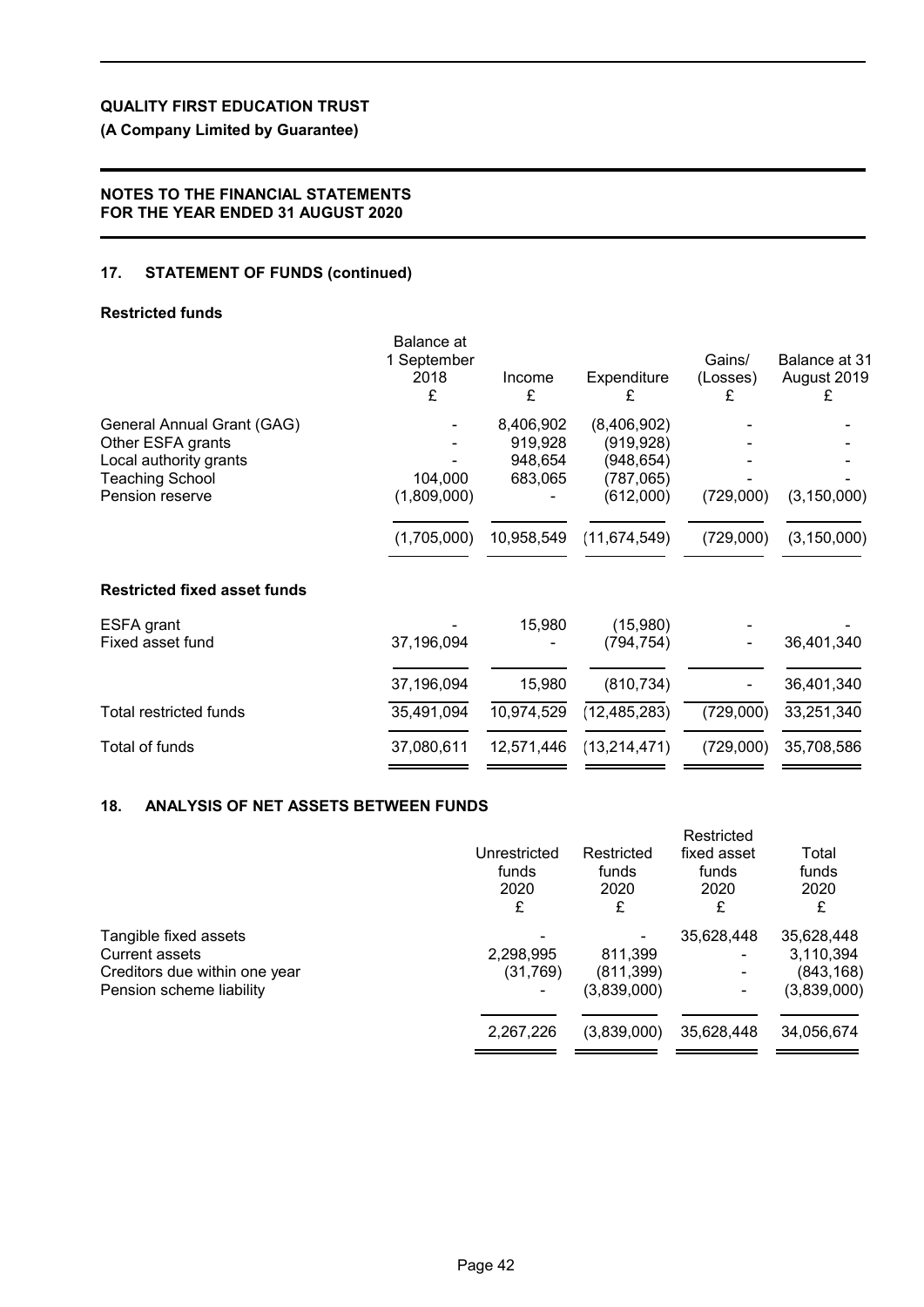**(A Company Limited by Guarantee)**

## **NOTES TO THE FINANCIAL STATEMENTS FOR THE YEAR ENDED 31 AUGUST 2020**

## **18. ANALYSIS OF NET ASSETS BETWEEN FUNDS (continued)**

# **ANALYSIS OF NET ASSETS BETWEEN FUNDS - PRIOR YEAR**

|                                                | Unrestricted<br>funds | Restricted<br>funds | Restricted<br>fixed asset<br>funds | Total<br>funds          |
|------------------------------------------------|-----------------------|---------------------|------------------------------------|-------------------------|
|                                                | 2019<br>£             | 2019<br>£           | 2019<br>£                          | 2019<br>£               |
| Tangible fixed assets<br><b>Current assets</b> | 3,158,658             |                     | 36,453,239                         | 36,453,239<br>3,158,658 |
| Creditors due within one year                  | (753, 311)            |                     |                                    | (753,311)               |
| Pension scheme liability                       |                       | (3, 150, 000)       |                                    | (3, 150, 000)           |
|                                                | 2,405,347             | (3, 150, 000)       | 36,453,239                         | 35,708,586              |

## **19. RECONCILIATION OF NET MOVEMENT IN FUNDS TO NET CASH FLOW FROM OPERATING ACTIVITIES**

|     |                                                                         | 2020<br>£   | 2019<br>£  |
|-----|-------------------------------------------------------------------------|-------------|------------|
|     | Net expenditure for the year (as per Statement of Financial Activities) | (1,601,912) | (643, 025) |
|     | <b>Adjustment for:</b>                                                  |             |            |
|     | Depreciation charges                                                    | 856,172     | 794,755    |
|     | Dividends, interest and rents from investments                          | (3,062)     | (684)      |
|     | (Increase)/decrease in stocks                                           | 892         | 695        |
|     | (Increase)/decrease in debtors                                          | 343,915     | (125, 861) |
|     | (Decrease)/increase in creditors                                        | 89,857      | 38,307     |
|     | Capital grants from DfE and other capital income                        | (97, 839)   | (15,980)   |
|     | Defined benefit pension scheme cost less contributions payable          | 579,000     | 562,000    |
|     | Defined benefit pension scheme finance cost                             | 60,000      | 50,000     |
|     | Net cash provided by operating activities                               | 227,023     | 660,207    |
| 20. | ANALYSIS OF CASH AND CASH EQUIVALENTS                                   |             |            |
|     |                                                                         | 2020<br>£   | 2019<br>£  |
|     | Bank and cash in hand                                                   | 2,926,440   | 2,629,897  |
|     | Total                                                                   | 2,926,440   | 2,629,897  |
|     |                                                                         |             |            |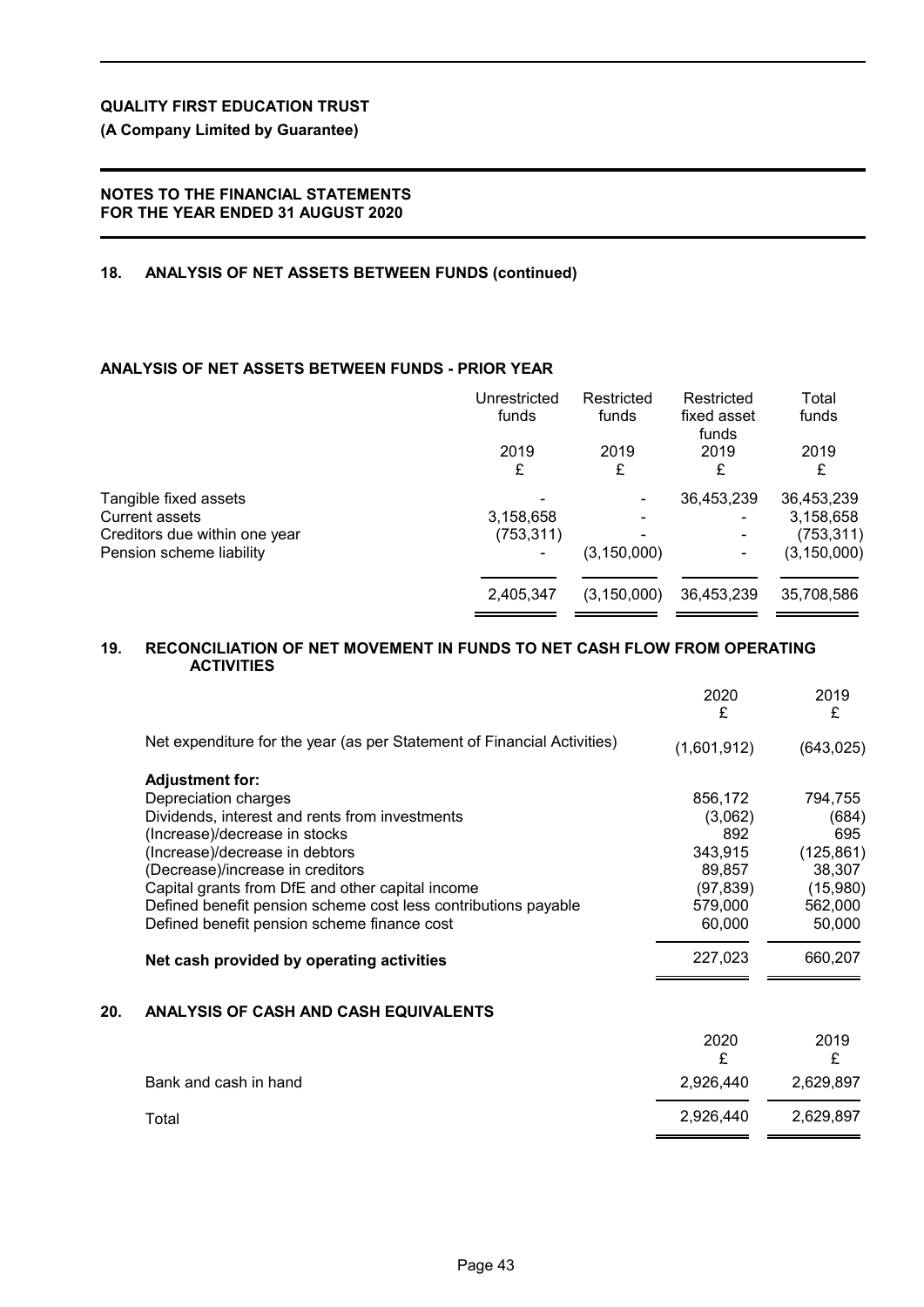## **(A Company Limited by Guarantee)**

### **NOTES TO THE FINANCIAL STATEMENTS FOR THE YEAR ENDED 31 AUGUST 2020**

### **21. PENSION COMMITMENTS**

The academy's employees belong to two principal pension schemes: the Teacher's Pension Scheme for England and Wales (TPS) for academic and related staff; and the Local Government Pension Scheme (LGPS) for non-teaching staff, which is managed by the London Borough of Wandsworth. Both are Multi-Employer Defined Benefit Pension Schemes.

The latest actuarial valuation of the TPS related to the period ended 31 March 2016 and of the LGPS 31 March 2019.

There were no outstanding or prepaid contributions at either the beginning or the end of the financial year.

### **Teachers' Pension Scheme**

#### **Introduction**

The Teachers' Pension Scheme (TPS) is an unfunded multi-employer defined benefits pension scheme governed by The Teachers' Pensions Regulations 2010 (as amended) and The Teachers' Pension Scheme Regulations 2014 (as amended). Members contribute on a "pay as you go" basis with contributions from members and the employer being credited to the Exchequer. Retirement and other pension benefits are paid by public funds provided by Parliament.

### **Valuation of the Teachers' Pension Scheme**

The employer contribution rate is set by the Secretary of State following scheme valuations undertaken by the Government Actuary's Department. The most recent actuarial valuation of the TPS was prepared as at 31 March 2016 and the Valuation Report, which was published in March 2019, confirmed that:

- The employer contribution rate for the TPS would increase from 16.4% to 23.6%.
- It will take effect from 1 September 2019.
- The employers are also required to pay a scheme administration levy of 0.08%.
- This results in giving a total employer contribution rate of 23.68%.

The 31 March 2016 Valuation Report was prepared in accordance with the benefits set out in the scheme regulations and under the approach specified in the Directions, as they applied at 5 March 2019. However, the assumptions were considered and set by the Department for Education prior to the ruling in the 'McCloud/Sargeant case'. This case has required the courts to consider cases regarding the implementation of the 2015 reforms to Public Service Pensions including the Teachers' Pensions.

On 27 June 2019 the Supreme Court denied the government permission to appeal the Court of Appeal's judgment that transitional provisions introduced to the reformed pension schemes in 2015 gave rise to unlawful age discrimination. The government is respecting the Court's decision and has said it will engage fully with the Employment Tribunal as well as employer and member representatives to agree how the discriminations will be remedied.

The TPS is subject to a cost cap mechanism which was put in place to protect taxpayers against unforeseen changes in scheme costs. The Chief Secretary to the Treasury, having in 2018 announced that there would be a review of this cost cap mechanism, in January 2019 announced a pause to the cost cap mechanism following the Court of Appeal's ruling in the McCloud/Sargeant case and until there is certainty about the value of pensions to employees from April 2015 onwards.

In view of the above rulings and decisions the assumptions used in the 31 March 2016 Actuarial Valuation may become inappropriate. In this scenario, a valuation prepared in accordance with revised benefits and suitably revised assumptions would yield different results than those contained in the Actuarial Valuation.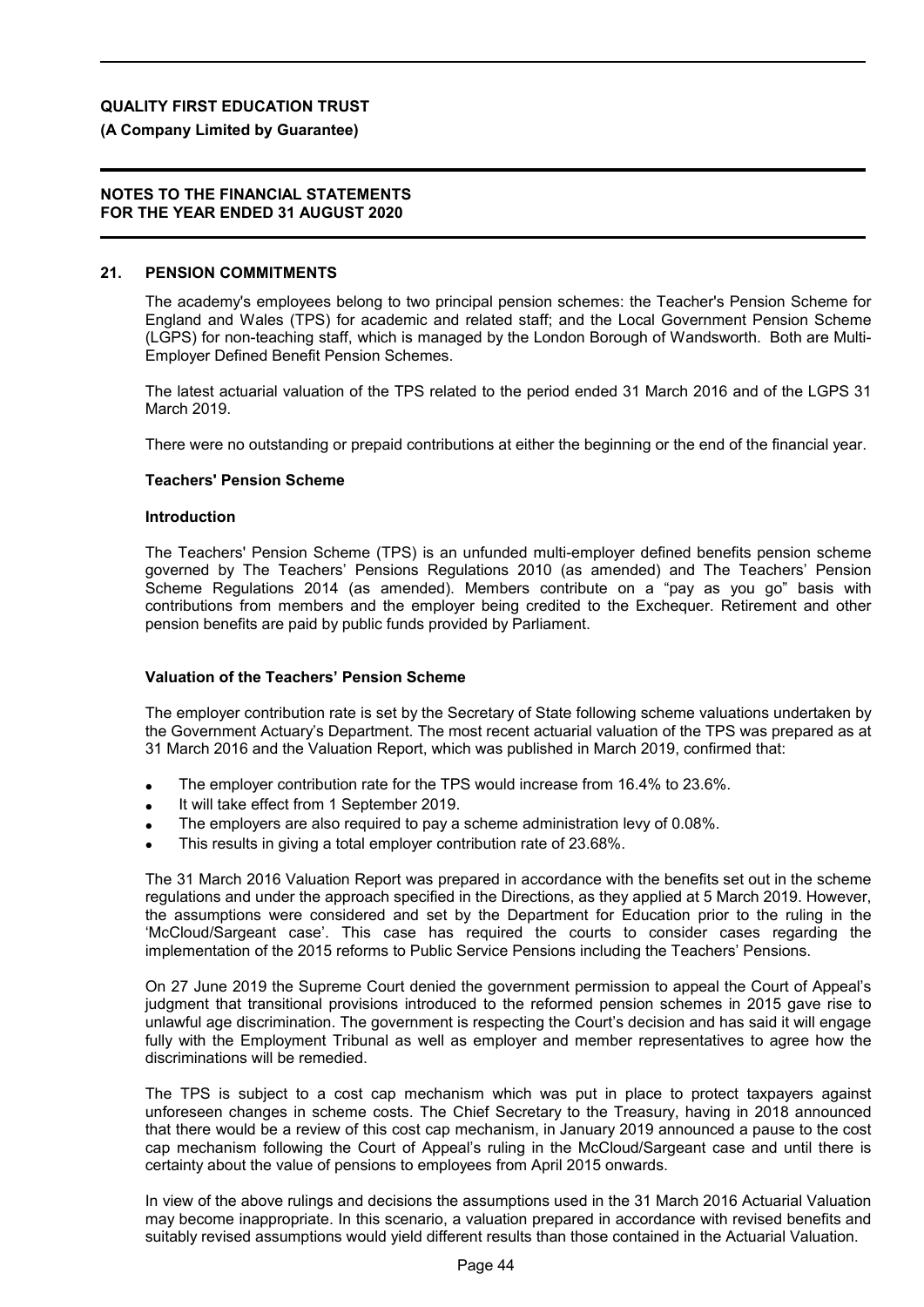### **(A Company Limited by Guarantee)**

### **NOTES TO THE FINANCIAL STATEMENTS FOR THE YEAR ENDED 31 AUGUST 2020**

## **21. PENSION COMMITMENTS (continued)**

Until a remedy to the discrimination conclusion has been determined by the Employment Tribunal it is not possible to conclude on any financial impact or future changes to the contribution rates of the TPS. Accordingly no provision for any additional past benefit pension costs is included in these financial statements.

The employer's pension costs paid to TPS in the period amounted to £1,354,556 (2019 - £*1,090,384*).

### **Local Government Pension Scheme**

The LGPS is a funded defined benefit scheme, with assets held in separate trustee-administered funds. The total contribution made for the year ended 31 August 2020 was £596,000 (2019 - £*591,000*), of which employer's contributions totalled £455,000 (2019 - £*452,000*) and employees' contributions totalled £141,000 (2019 - £*139,000*). The agreed contribution rates for future years are 19% for employers and 7.5% for employees.

Parliament has agreed, at the request of the Secretary of State for Education, to a guarantee that, in the event of academy closure, outstanding Local Government Pension Scheme liabilities would be met by the Department for Education. The guarantee came into force on 18 July 2013. Principal actuarial assumptions:

|                                                      | 2020      | 2019  |
|------------------------------------------------------|-----------|-------|
| Discount rate for scheme liabilities                 | 1.65%     | 1.90% |
| Rate of increase in salaries                         | $3.20 \%$ | 3.67% |
| Rate of increase for pensions in payment / inflation | 2.20%     | 2.17% |
| Inflation assumption (CPI)                           | 2.20%     | 2.17% |

The current mortality assumptions include sufficient allowance for future improvements in mortality rates. The assumed life expectations on retirement age 65 are:

2020 2019

| Retiring today<br>Males<br><b>Females</b>               | 22.05<br>24.6  | 23.4<br>24.8   |
|---------------------------------------------------------|----------------|----------------|
| Retiring in 20 years<br>Males<br><b>Females</b>         | 23.58<br>26.25 | 25.1<br>26.7   |
| Sensitivity analysis - effect on present value of total | At 31 August   | At 31 August   |
| obligations                                             | 2020<br>£000's | 2019<br>£000's |
| Discount rate $+0.1\%$                                  | (276)          | (261)          |
| Discount rate -0.1%                                     | 292            | 269            |
| Mortality assumption - 1 year increase                  | 292            | 325            |
| Mortality assumption - 1 year decrease                  | 278            | (315)          |
| CPI rate $+0.1\%$                                       | 284            | 105            |
| CPI rate $-0.1\%$                                       | (278)          | (118)          |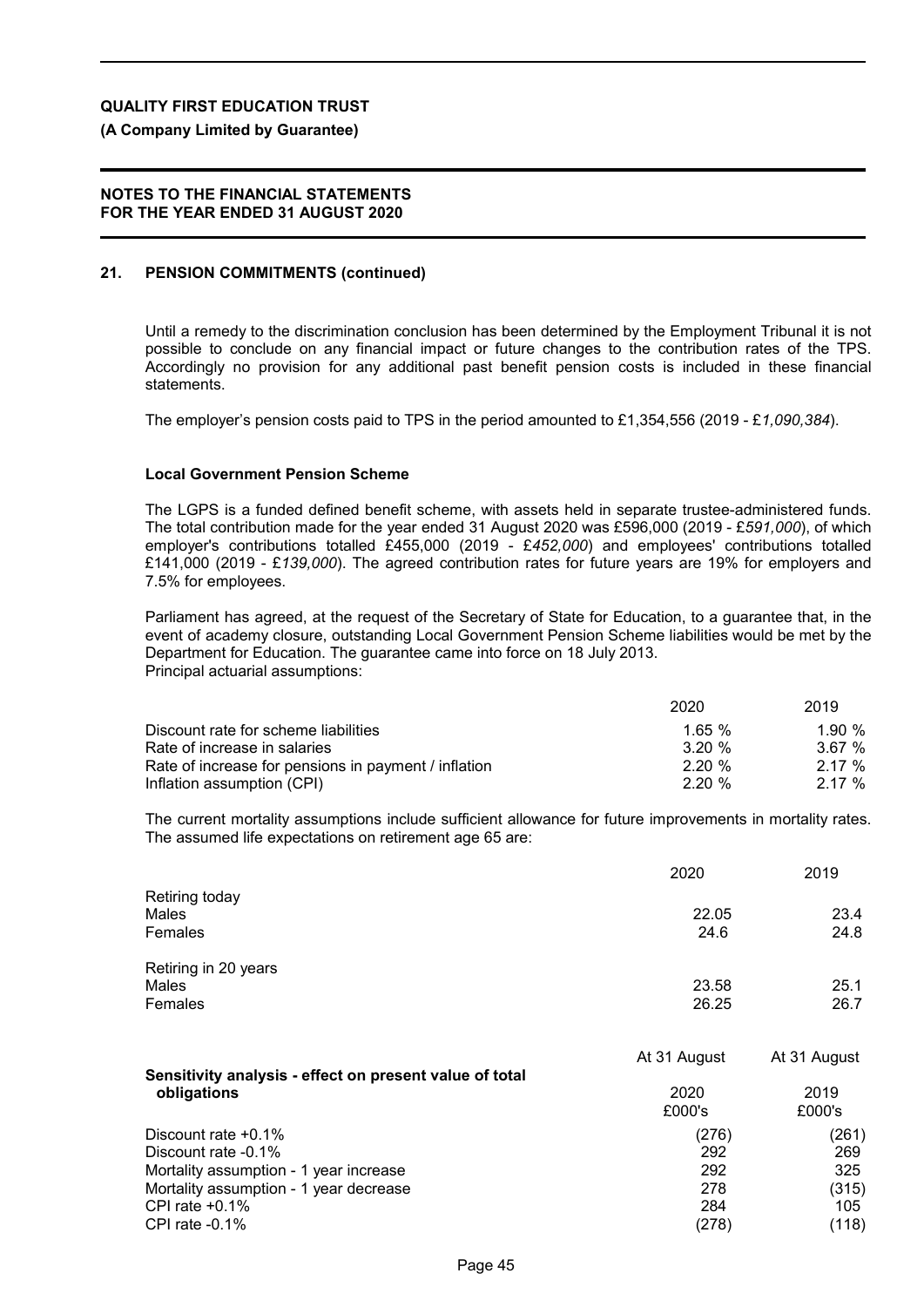# **(A Company Limited by Guarantee)**

## **NOTES TO THE FINANCIAL STATEMENTS FOR THE YEAR ENDED 31 AUGUST 2020**

## **21. PENSION COMMITMENTS (continued)**

The academy's share of the assets in the scheme was:

|                                                                                            | Fair value at<br>31 August<br>2020<br>£    | Fair value at<br>31 August<br>2019<br>£    |
|--------------------------------------------------------------------------------------------|--------------------------------------------|--------------------------------------------|
| Equities<br>Gilts<br>Corporate bonds<br>Property                                           | 4,558,000<br>221,000<br>943.000<br>569,000 | 4,398,000<br>169,000<br>754,000<br>322,000 |
| Cash and other liquid assets<br>Multi-asset funds<br>Other<br>Total market value of assets | 331,000<br>776,000<br>7,398,000            | 75,000<br>745,000<br>142,000<br>6,605,000  |

The actual return on scheme assets was £105,000 (2019 - £*473,000*).

The amounts recognised in the Statement of Financial Activities incorporating Income and Expenditure Account are as follows:

|                                           | 2020                                    | 2019<br>₽              |
|-------------------------------------------|-----------------------------------------|------------------------|
| Current service cost<br>Past service cost | (1,034,000)<br>$\overline{\phantom{0}}$ | (851,000)<br>(163,000) |
| Total                                     | (1,034,000)                             | (1,014,000)            |

Movements in the present value of the defined benefit obligation were as follows:

|                                                           | 2020<br>£  | 2019<br>£ |
|-----------------------------------------------------------|------------|-----------|
|                                                           |            |           |
| Opening defined benefit obligation                        | 9,755,000  | 7,152,000 |
| Transferred in on existing academies joining the trust    |            | 43.000    |
| Current service cost                                      | 1,034,000  | 851,000   |
| Interest cost                                             | 184.000    | 196,000   |
| Employee contributions                                    | 141,000    | 139,000   |
| Change in assumptions                                     | 155,000    | 1,202,000 |
| Estimated benefits paid plus unfunded net of transfers in | (32,000)   | 9,000     |
| Past service cost                                         |            | 163,000   |
| Closing defined benefit obligation                        |            |           |
|                                                           | 11,237,000 | 9,755,000 |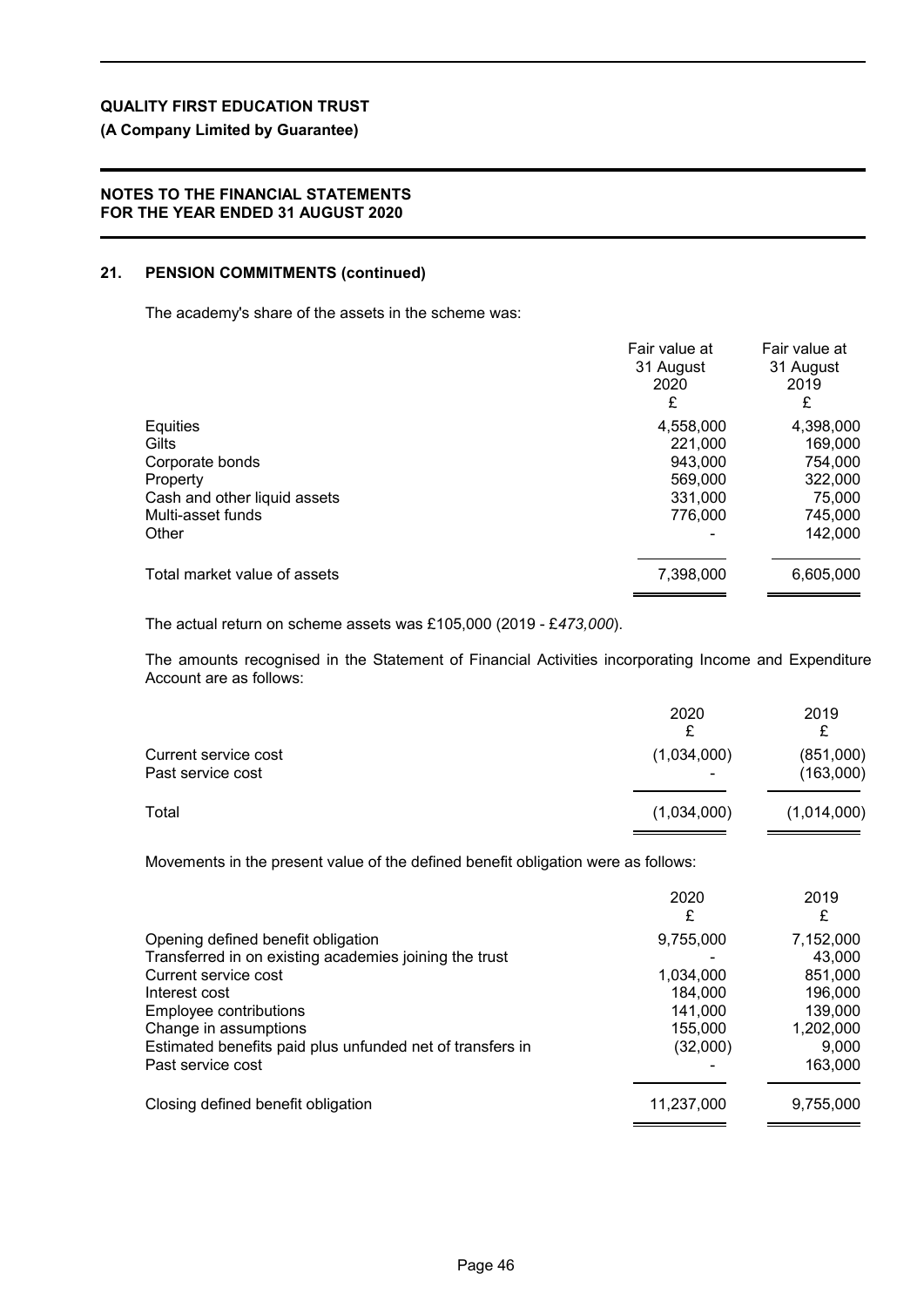**(A Company Limited by Guarantee)**

### **NOTES TO THE FINANCIAL STATEMENTS FOR THE YEAR ENDED 31 AUGUST 2020**

## **21. PENSION COMMITMENTS (continued)**

Movements in the fair value of the academy trust's share of scheme assets:

|                                                           | 2020      | 2019      |
|-----------------------------------------------------------|-----------|-----------|
|                                                           | £         | £         |
| Opening fair value of scheme assets                       | 6,605,000 | 5,343,000 |
| Transferred in on existing academies joining the trust    |           | 43,000    |
| Interest on assets                                        | 130,000   | 152,000   |
| Return on assets less interest                            | 105.000   | 473,000   |
| Employer contributions                                    | 455,000   | 452,000   |
| Employee contributions                                    | 141.000   | 139,000   |
| Estimated benefits paid plus unfunded net of transfers in | (32,000)  | 9.000     |
| Administration expenses                                   | (6,000)   | (6,000)   |
| Closing fair value of scheme assets                       | 7,398,000 | 6,605,000 |
|                                                           |           |           |

### **22. MEMBERS' LIABILITY**

Each member of the charitable company undertakes to contribute to the assets of the company in the event of it being wound up while he/she is a member, or within one year after he/she ceases to be a member, such amount as may be required, not exceeding *£* 10 for the debts and liabilities contracted before he/she ceases to be a member.

### **23. RELATED PARTY TRANSACTIONS**

Owing to the nature of the academy trust and the composition of the Governing Body being drawn from local public and private sector organisations, transactions may take place with organisations in which the academy has an interest. All transactions involving such organisations are conducted in accordance with the requirements of the AFH and with the trust's financial regulations and normal procurement procedures relating to connected and related party transactions.

The charity employs the wife and daughter of the Executive Head Teacher, John Grove, who is also a trustee. They earned £61,624 (2019 £58,787) and £30,480 (2019 - £21,681) respectively.

Karen Parkinson, a trustee has a book business which sold books worth £300 (2019 - £252) to the school in the year. No amounts were owing or owed at the year-end.

No other related party transactions took place in the period of account, other than certain trustees' remuneration and expenses already disclosed in note 11.

### **24. ANALYSIS OF CHANGES IN NET DEBT**

|               | At 1 September<br>2019 |         | Cash flows Other non-cash At 31 August<br>changes | 2020      |
|---------------|------------------------|---------|---------------------------------------------------|-----------|
| Cash and bank | 2,629,897              | 296.543 | $\sim 100$                                        | 2.926.440 |